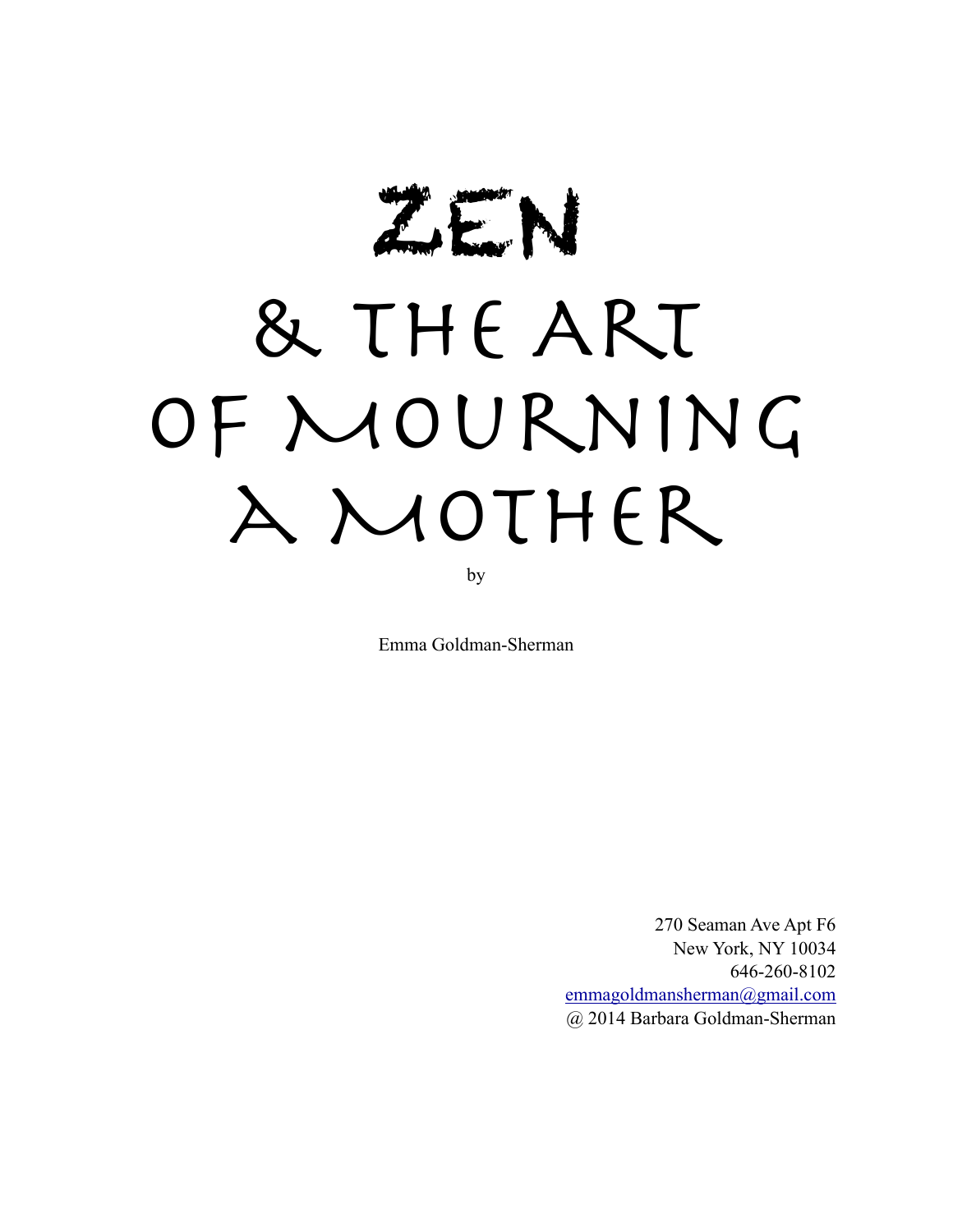| <b>SARAH</b>    | 28 in 1993. Daughter of Angie. Mother of<br>Isabelle. Immensely insecure, she tries really,<br>really hard.                                                 |
|-----------------|-------------------------------------------------------------------------------------------------------------------------------------------------------------|
| <b>ANGIE</b>    | 18 in 1963 on the train. 48 in 1993 and dying. A<br>vibrant dancer. Even dying, she is stunning, a<br>disguise she used to hide her queerness all her life. |
| <b>LOIS</b>     | 18 in 1963. Angie's best friend. Also a dancer.                                                                                                             |
| <b>DENISE</b>   | 28 in 1993. Daughter of Lois. Tall and thin. (She<br>reads Trauma and Recovery by Judith Herman.)                                                           |
| <b>ISABELLE</b> | Almost 14 in 2003. Daughter of Sarah. Kinetic,<br>musical, sprite-like and wired.                                                                           |

# PLACE

Scene 1 -- A hospital room in New York City, 1993 Scene 2 -- The Main Concourse, 30th Street Station, Philadelphia Scene 3 -- The train platform, Track 9, 30th Street Station, Philadelphia (this is an outdoor space underground) Scene 4 -- The Minuteman Train from Philadelphia to New York (Two train cars, the pass-through space between, and an outdoor space at the back of the train consisting of a ledge and a bar. There is a forward/future and a backward/past.) Scene 5 -- The hospital room again in New York City. 1993

TIME -- Scenes 2, 3, and 4 occur in three overlapping times. 1993 (older Angie, Sarah and Denise), but Angie quickly sheds years and becomes her younger self in 1963 with Lois. Isabelle exists on stage in 2003. Scenes 1 and 5 occur in 1993.

INTERRUPTIONS/PACING -- Sarah (and others) interrupt and/or continue speaking over others. If an asterisk (\*) interrupts a line, this indicates where the next speaker interrupts the speaker in dialogue. If a line begins with an asterisk, check your cue in the line above. Ellipses (...) mean the character cannot fill in the following words because they are at a loss.

THANKS to James Bosley, Erik Ehn, Nilo Cruz, Art Borreca, Maria Irene Fornes and Ensemble Studio Theatre – The LA Project for originally producing two brief sections of this play.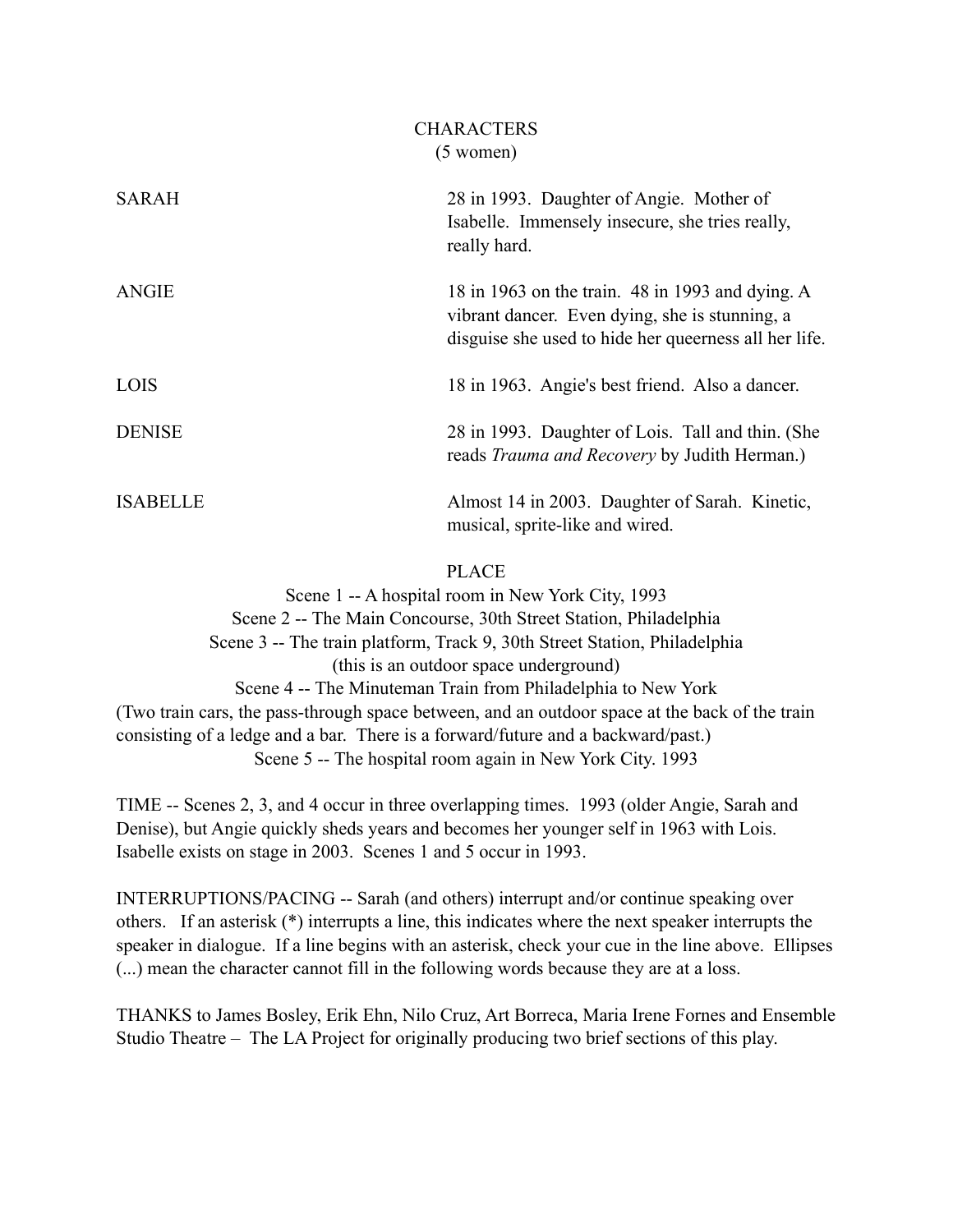ZEN & the Art of Mourning a Mother

#### SCENE 1

 (At rise: a hospital room with the sound of oxygen tanks and a flat line for a heart rate -- the sound of death. An unmade bed. SARAH enters dressed in a suburban version of what might be taken to be an attempt to be urban and sophisticated, slightly behind this minute (1993) but expensive. She is carrying her large purse which includes the Sunday Times magazine, and in her hands are several other magazines and newspapers, a few dollars and change, two iced coffees from a deli in a bag which is wet and threatening to rip through, and she has never been the kind of woman who could walk well in heels.)

#### SARAH

Mother? Mother...

Mother!

 (SARAH may or may not make it to a place to put all her stuff before her arms and legs betray her, and everything goes flying, but she needs to get to the bed. She checks to see if the sheets are cold.)

# SARAH

 (ANGIE enters from bathroom elegant yet dying with oxygen tubing at her nose, another tube attached to her back to drain her chest fluid into a box which she carries while pushing her IV. She is in no rush. She is not pleased to see Sarah.)

#### ANGIE

What are you doing here Sarah?

#### SARAH

I was just going to ask you where you went.

#### ANGIE

I see you've already made a mess of things.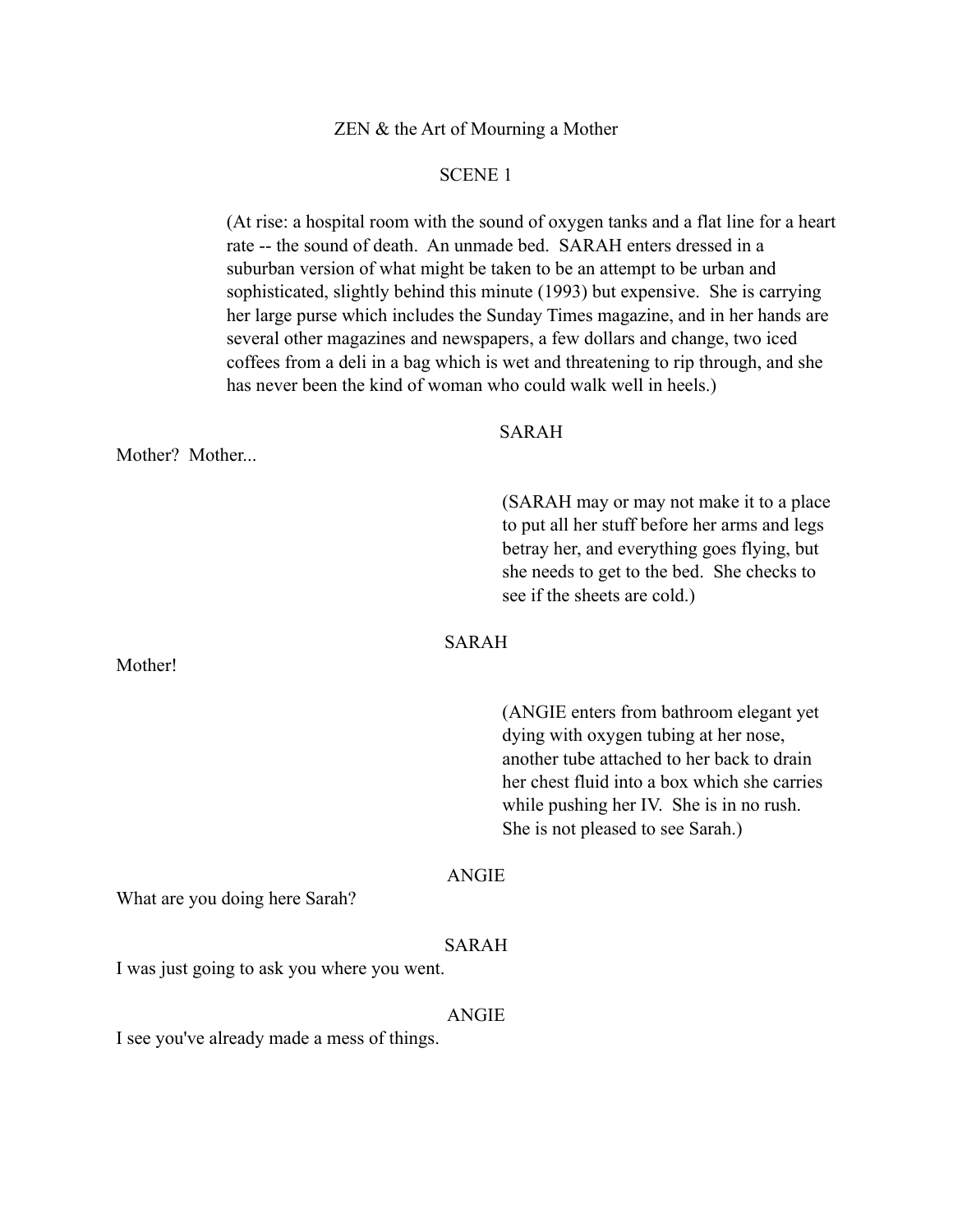# SARAH

Yes, I'll fix it. I'm sorry. But that sound, mother, why don't they come running?

## ANGIE

Why? You mean the monitor?

 (ANGIE puts the monitor on her finger and sound of death stops.)

ANGIE

They won't come running. I signed a DNR.

# SARAH

A what?

#### ANGIE

It's a form that means "do not rescusitate."

SARAH

But that's... But it's a hospital... They're trained... They can... That's what you want?

#### ANGIE

I signed the form, didn't I?

# SARAH

Well... you look wonderful.

 (SARAH starts to pick up all the things she dropped.)

#### ANGIE

How should I look?

SARAH

I just - I mean I didn't expect you to -- but you're so beautiful, not that I'm surprised, I mean, you're always beautiful -- um, I brought you the newspapers.

You know it's a curse.

#### ANGIE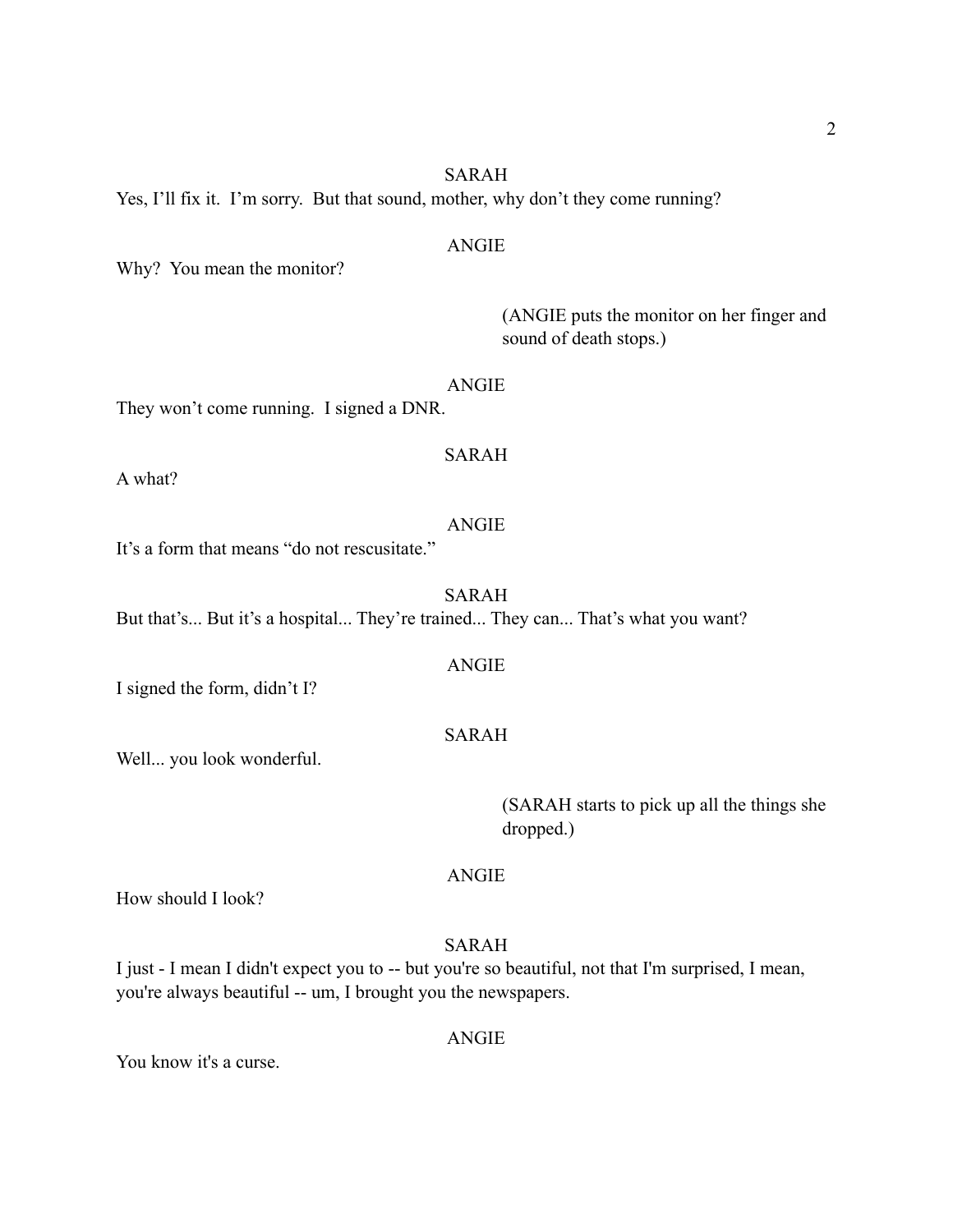#### SARAH

#### ANGIE

Looking beautiful even when things go wrong. It's a curse. My mother had it too. No one could tell she was sick. That's why they never caught it, until it was too late. But it skipped you.

# SARAH

#### ANGIE

The curse. I knew even when you were little, you looked so pathetic when you got sick, like anyone else who got sick, not like my mother, not like me, where no one ever cared, because it didn't seem possible. We're cursed that way.

#### SARAH

I'm sorry Mother. I brought you magazines!

ANGIE

I have magazines.

What skipped me?

What is?

You gave me a terrible fright, being gone like that.

#### ANGIE

SARAH

I'm not dead yet.

#### SARAH (continuing)

I didn't know they let you out of bed,

## ANGIE

I do what I can do.

# SARAH (continuing)

and I felt the mattress to see if it was cold, I did, I thought you might be, well, I thought I might be too late.

ANGIE (talks over SARAH now) As long as I have the strength to get up, I get up.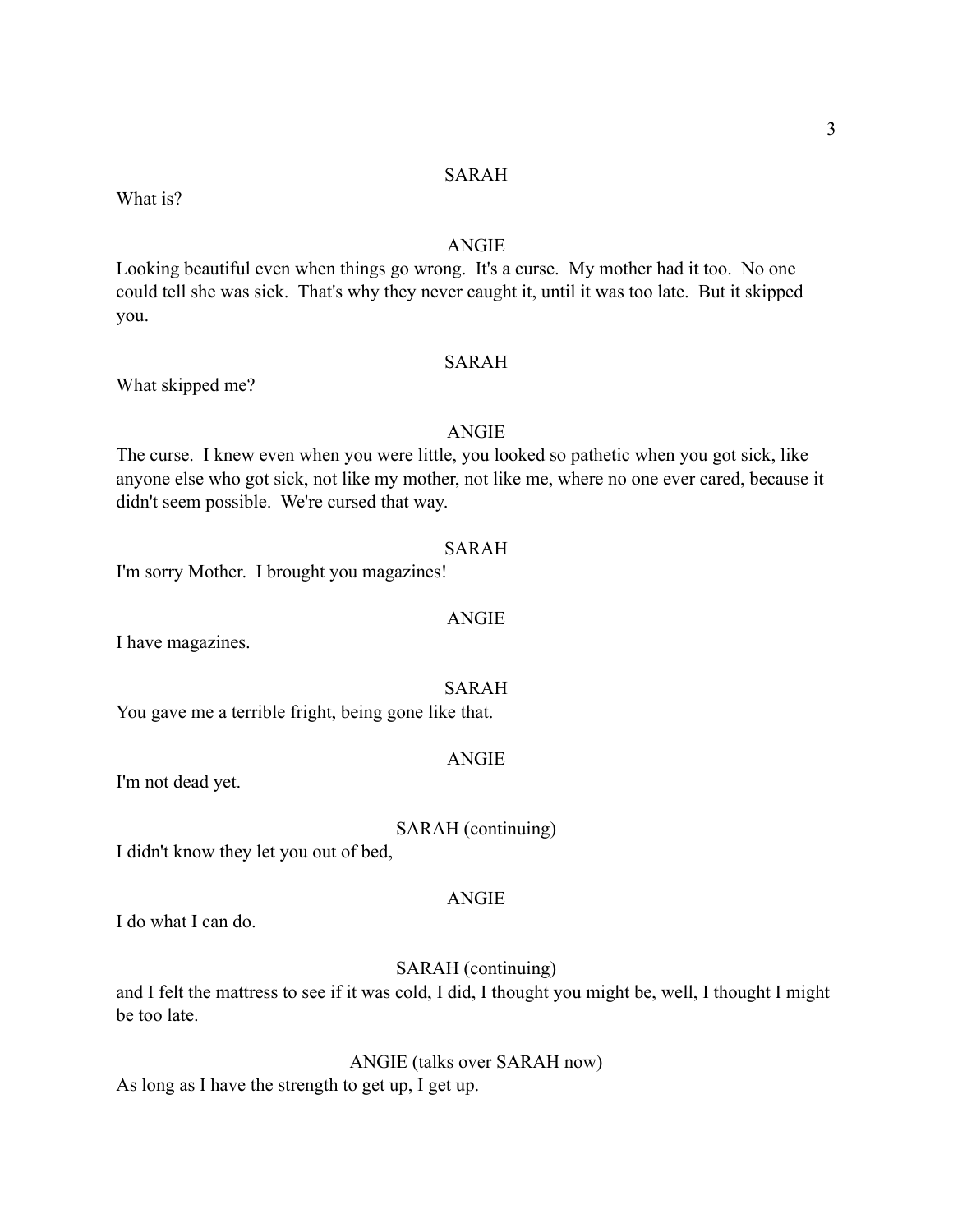I got us ice coffees with Sweet & Low. Sorry. There's a little left in this one.

 (SARAH gets paper towels and mops the ice coffees from the floor.)

#### ANGIE (continuing)

As long as my fluid drains out my back into the box, and I keep my oxygen on. The tubing stretches pretty far. I can do all the things I did yesterday. I don't know why you come here. I asked you to stay home.

#### SARAH

But I can't just let you -- be here -- alone when you're so sick like this with no one to take care of you.

#### ANGIE

If I wanted you to take care of me, I would have checked into a hospital in Philadelphia.

# SARAH

You still could, and I would.

ANGIE I came to New York to be left alone. If you had any sense at all, you would do that.

#### SARAH

Do what?

#### ANGIE

Get out of here Sarah.

#### SARAH

Mother, I want very much to make you happy, and --

ANGIE

Sarah, happiness has to come from within. We don't count on others to make us happy.

#### SARAH

I would leave you, Mother, if that is what you want me to do, I would, but I was on the train today, and something happened, and I just wanted to tell you this one little thing, because --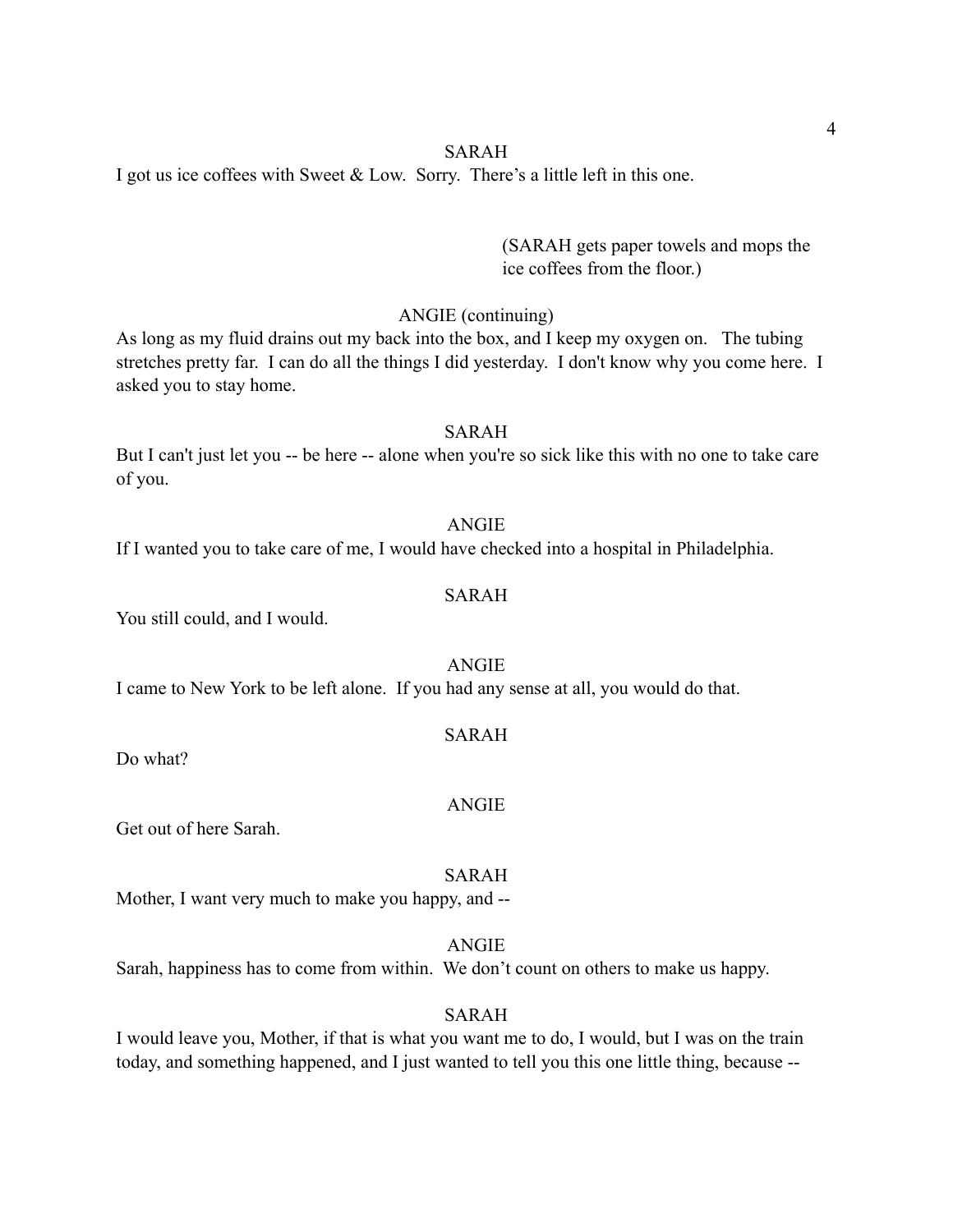| Sarah, I've had enough.                                       | <b>ANGIE</b>       |
|---------------------------------------------------------------|--------------------|
| But I could help you,                                         | <b>SARAH</b>       |
| I don't want your help.                                       | <b>ANGIE</b>       |
| make you feel more comfortable,                               | SARAH (continues)  |
| You don't listen.                                             | <b>ANGIE</b>       |
|                                                               | SARAH (continuing) |
| bring you sorbet from the cafeteria.                          | <b>ANGIE</b>       |
| I have never wanted your help.                                | SARAH (continuing) |
| or go out and get the good kind,                              | <b>ANGIE</b>       |
| I have been a terrible person.                                | SARAH (continuing) |
| I don't mind.                                                 | <b>ANGIE</b>       |
| A terrible mother to you.                                     |                    |
| It's not like I'm here all the time.                          | SARAH (continuing) |
| <b>ANGIE</b><br>You think it's all your fault, but it's mine. |                    |

SARAH (continuing) I'm leaving in two hours to get home in time to pick up Isabelle.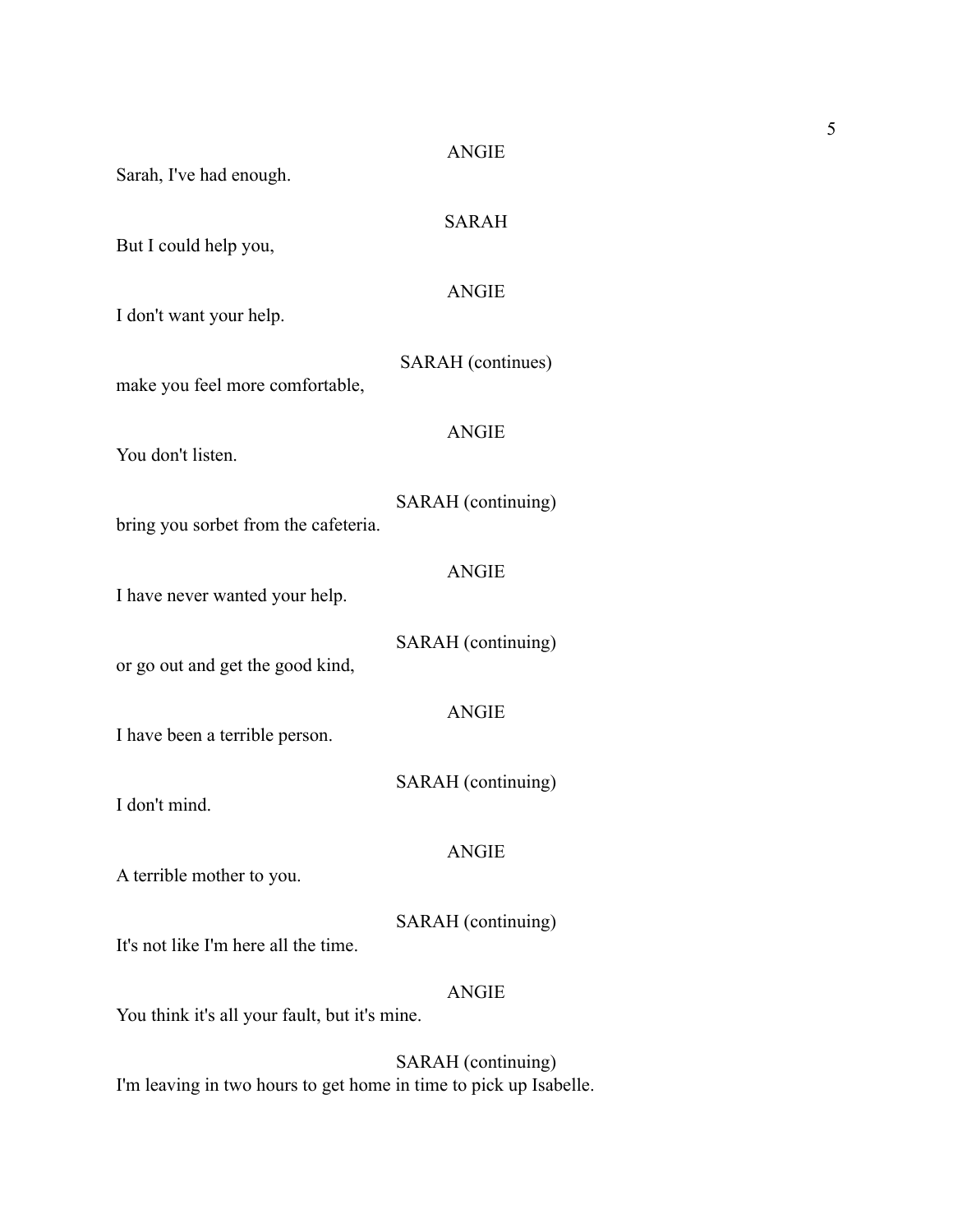I might have told you this sooner. You could have saved yourself all that therapy.

#### SARAH (continuing)

She is so smart, you won't believe --

#### ANGIE

Sarah, shut up!

# SARAH

I scheduled her for a full day so I could spend more time with you.

#### ANGIE

This isn't spending time -- we are only in the same room. You don't listen. I could kill someone for a cigarette!!! What were you saying?

# SARAH

About Isabelle being so smart.

#### ANGIE

Well of course she's smart, she takes after me, and my mother.

#### SARAH

Outside preschool this morning, she refused to go in, so I thought it might be separation anxiety. She kept trying to get back into the car, and I was trying to reassure her, saying, "Mommy will come back, Mommy will come back", but it wasn't that at all.

#### ANGIE

Whatever did it turn out to be?

#### SARAH

I left her lunch in the car, and she didn't want to go hungry all afternoon. She just didn't know the word for lunch.

#### **ANGIE**

Or idiot.

#### SARAH

Okay Mother, I see your point.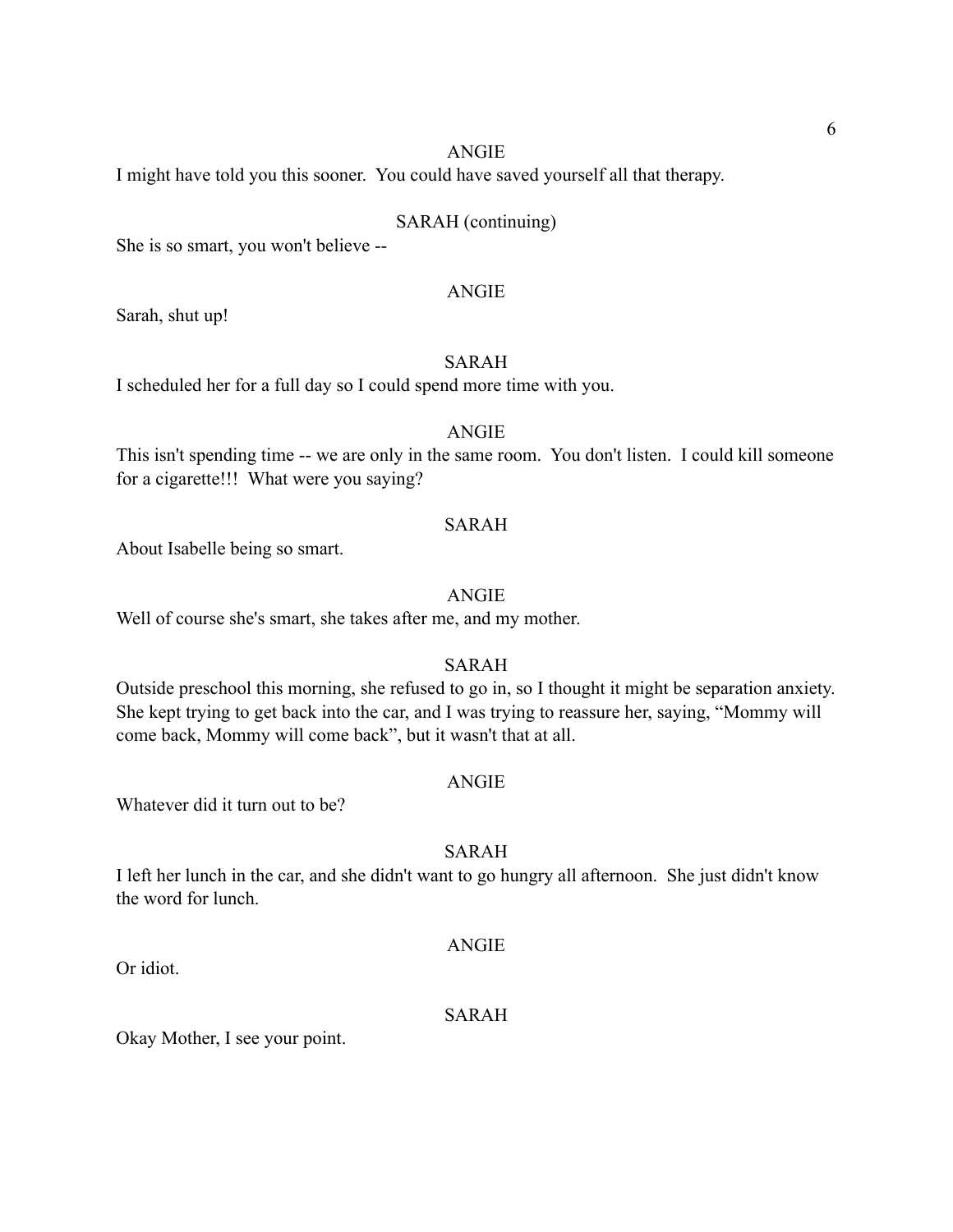No, you don't. I'm trying to tell you something, and you're ignoring me.

#### SARAH

No, I'm not. I'm right here. I'm --

Sarah, I am dying.

#### SARAH

ANGIE

Mom, don't say that.

#### ANGIE

You and I both know that I am dying, and I want to die in peace, in New York City where I always wanted to live, so I never did manage to live here, but maybe I can die here, and I don't want you around when I do it.

#### SARAH

Did I do something wrong?

#### ANGIE

It has nothing to do with you. I promise.

#### SARAH

I must've done something wrong.

#### ANGIE

I don't want you to obsess on this for the rest of your life paying every therapist on the Eastern Seaboard all of your husband's money, so please Sarah,

#### SARAH

I just have one therapist.

#### ANGIE (continuing)

get this through your thick skull. I never loved you. I was never even nice to you. Not once.

#### SARAH

But I forgive you Mom. I know it's hard to be nice to me.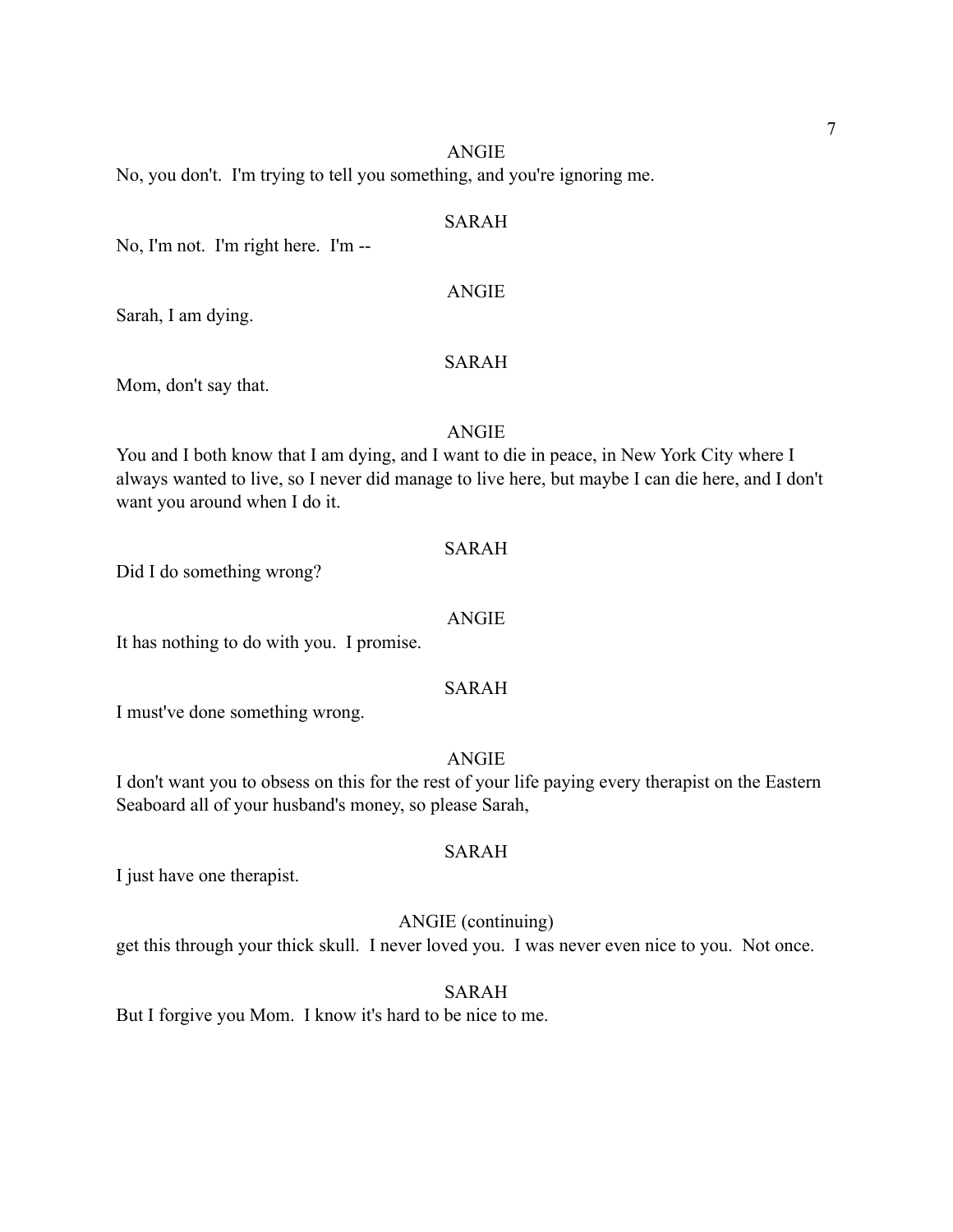No, you were a perfectly lovely baby. It would have been easy for anyone. Just, you got me. It wasn't your fault. I am not a nice person. I never was.

#### SARAH

But that's not true!

#### ANGIE

If I tell you I wasn't nice, I wasn't nice.

# SARAH

But you give to charity. You volunteer. You're on the board at the library.

#### ANGIE

That's not what I mean.

# SARAH

You were always nice to Daddy.

#### ANGIE

Oh please! I told him not to come here. When it's all over, ask him for the truth. Tell him I said it was okay. Tell him to explain it all. Everything.

SARAH

You're nice to your friends. You let Mrs. Lieb use your yard for that party last spring.

#### ANGIE

That's not what I'm talking about Sarah.

#### SARAH

Then explain it to me Mother, because I don't understand.

ANGIE

I never act out of love. I never feel love. I never have a loving impulse.

#### SARAH

That's ridiculous.

# ANGIE

When you were a child, for instance, I never felt anything. Well, I felt things. I felt anger and resentment. But I was never moved to wipe a tear from your eye, or kiss your scabby knees....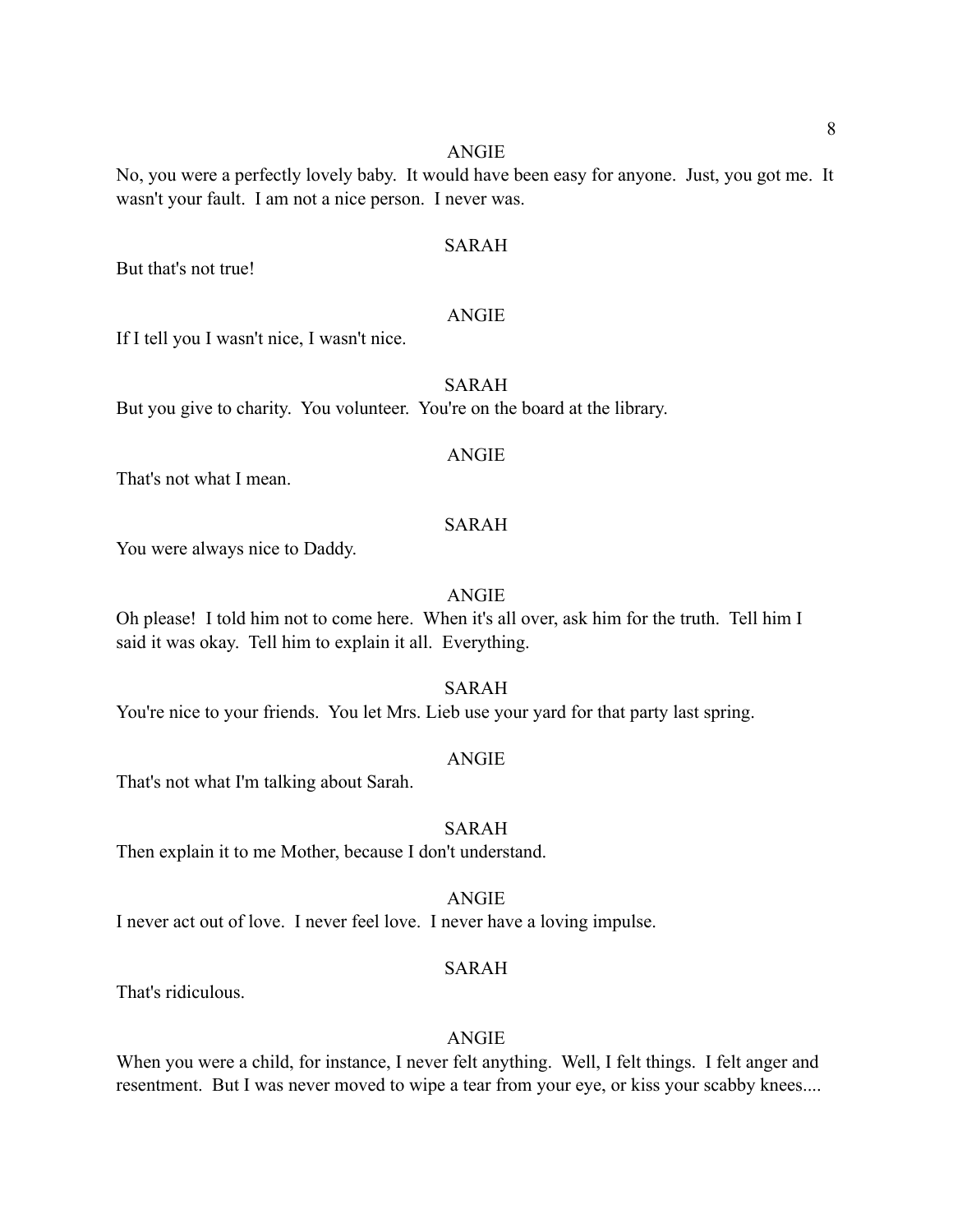#### SARAH

That can't be true. I'm sure I'll think of something.

#### ANGIE

You can't be sure. You're not me.

# SARAH

What do you mean Daddy will explain everything? What does that mean?

## ANGIE

There was only one time, a feeling came over me, maybe it was love. I hope it was love, I mean if that was the only time I ever had that feeling in my entire life, then I damn sure hope it was love.

#### SARAH

You mean for Daddy?

#### ANGIE

Not Daddy, never Daddy, Daddy's gay.

# SARAH

Daddy's gay?

# ANGIE

Do you have to shout? In 1963 it wasn't so easy to be like that. We made a deal. It was a long time ago. Listen, you tell him I told his secret, so now he can tell mine.

#### SARAH

You didn't love Daddy?

#### ANGIE

SARAH

I am talking about some crazy screwed up kid.

# You used to tell me I was a screwed up kid.

#### ANGIE

I'm sorry to say it wasn't you.

SARAH

Oh.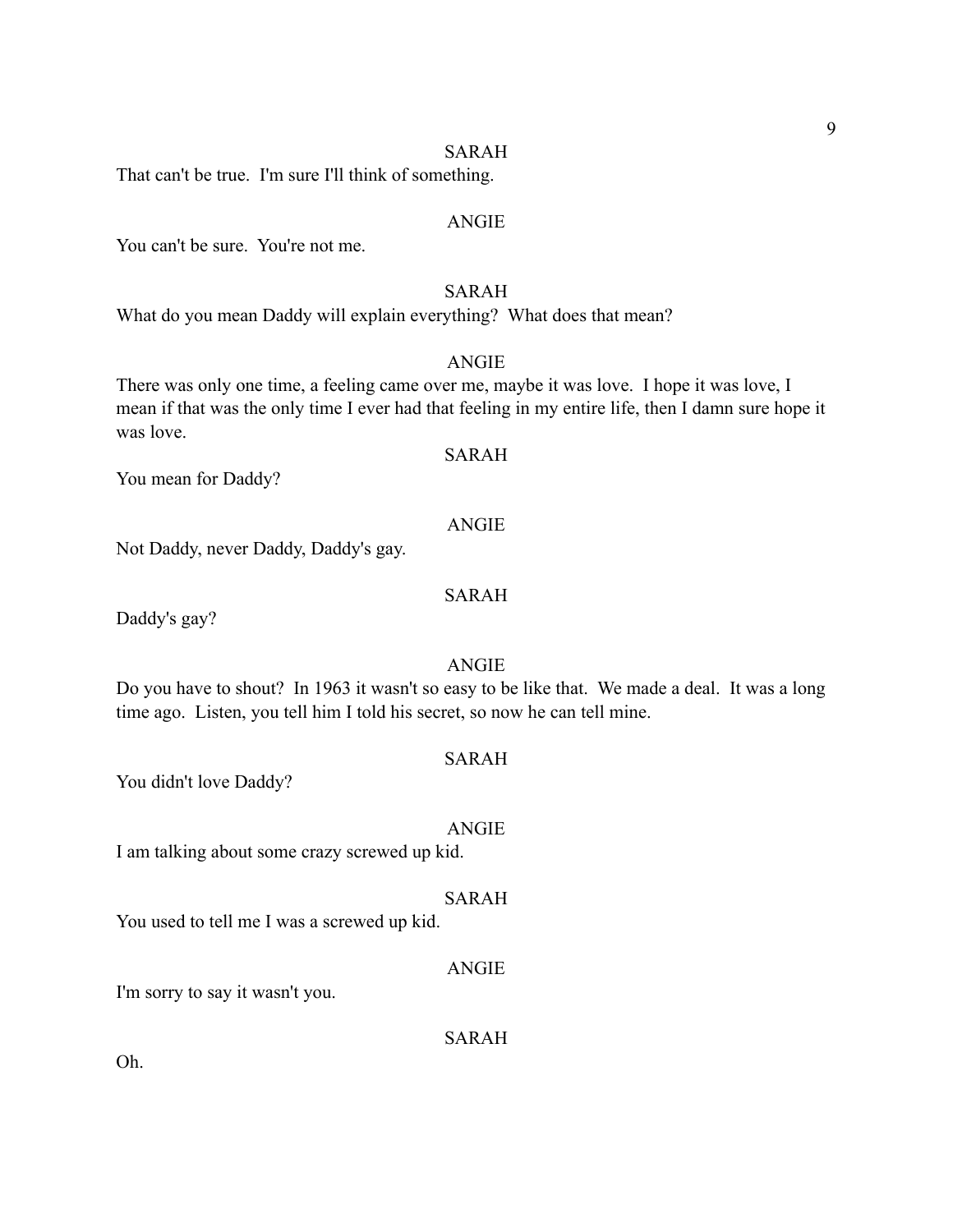She was a teenager, barely,

# SARAH

A girl?

# ANGIE (continuing)

took drugs or something. I met her on a train. Thirty years ago. I'll never forget it. She was young, and she was dressed strangely. She reminded me of my own mother. As if my mother was there, only young.

# SARAH

You must've loved your mother.

#### ANGIE

Of course I loved my mother. We're not talking about my mother.

#### SARAH

But that proves that you loved.

# ANGIE

I mean as an adult. This girl on the train, she told me a story about some towers that fell from the sky. She spoke like a poet, as if she'd learned a different kind of lullaby. An artist. Unique to herself.

# SARAH

I'm sorry, did you say something?

ANGIE Yes, Sarah, I said something. Weren't you listening to me?

# SARAH

I was trying to think. This is awfully confusing.

#### ANGIE

You'll get over it.

# SARAH

I'm sure there's something you did with love, as an adult.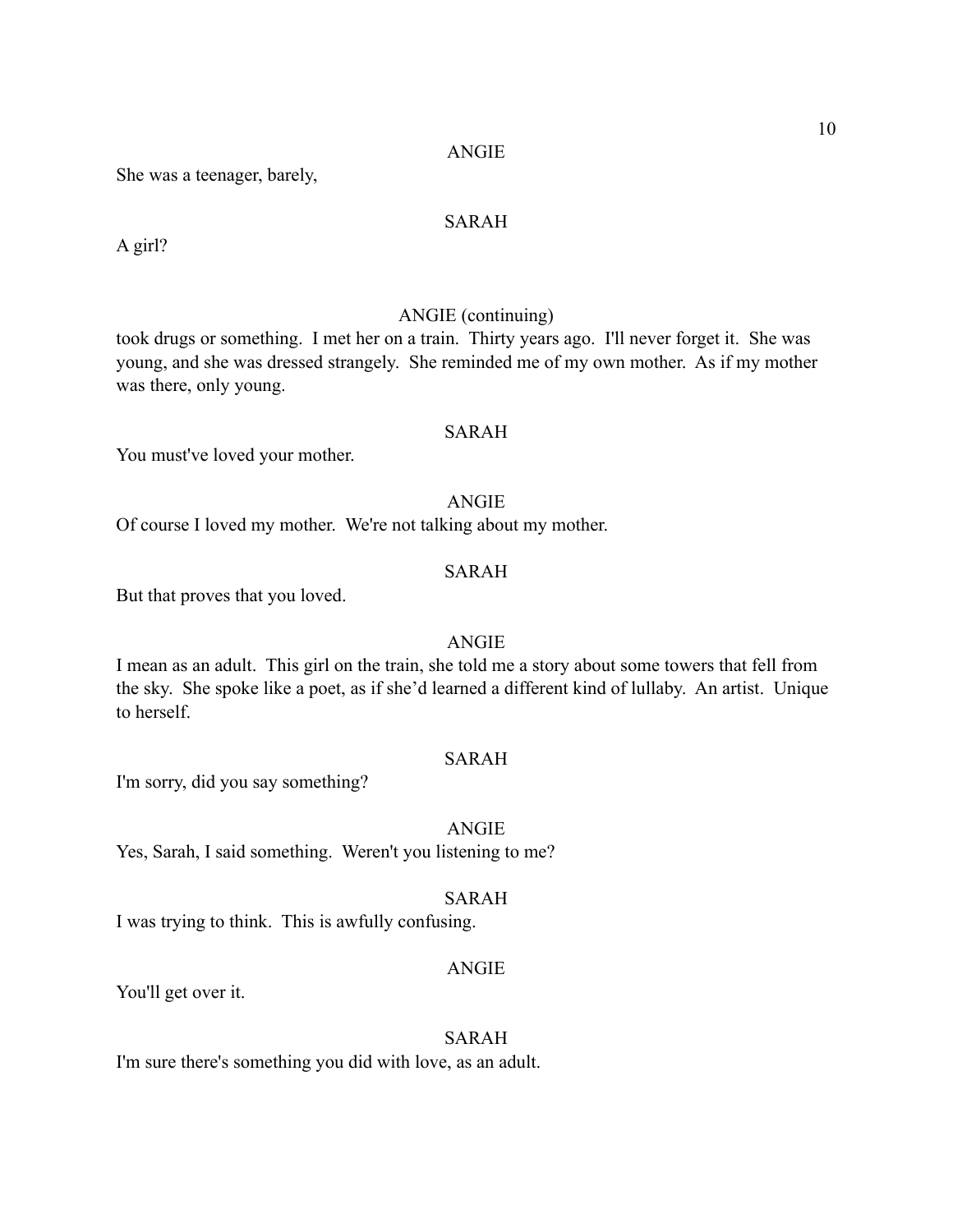Forget love. I don't know about love. Just something nice. Love is so big. I'm gonna tell you a story.

# SARAH

Really? Is this the end?

## ANGIE

I'm not gonna die this second. Sit.

# SARAH

Can I make you more comfortable, plump your pillows, fix your --

#### ANGIE

If you come any closer, I'm gonna hit you.

# SARAH

Sorry. Daddy's gay?

#### ANGIE

Sit! This isn't about that. This is about the only time in my life I was nice.

## SARAH

Telling me a story's nice.

#### ANGIE So this'll be the second time. But on one condition.

# SARAH

Whatever you want.

ANGIE When I'm done, you leave here, and you don't come back.

#### SARAH

But what if you...

# ANGIE

That's the point, Sarah. I will, and there is nothing you can do about it. They will ship my body to the mortuary in Philadelphia. It's all taken care of already. You don't have to be here.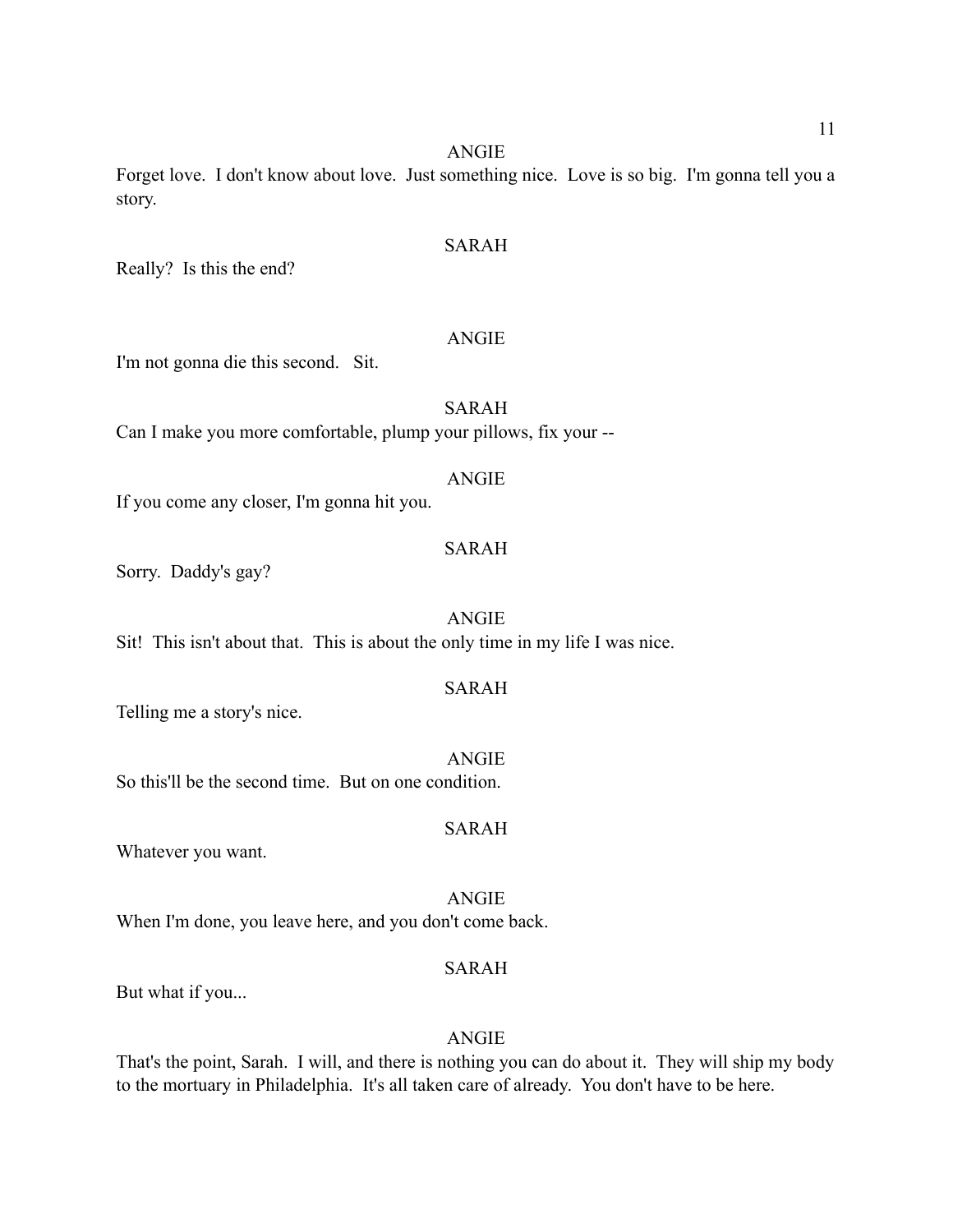SARAH I wasn't going to say that. I was going to say what if you need something?

| AIVU112      |
|--------------|
| <b>SARAH</b> |
| ANGIE        |
|              |

SARAH

ANGIE

Of course not, \*I didn't mean to –

\*Or blow us all up? With all the oxygen running in here?

# Sorry.

#### ANGIE

ANGIE

SARAH

I know you're anxious to be done with me.

## SARAH

That is completely untrue!

# ANGIE

Don't worry Sarah, I am not going to make this any harder than it has to be. I have signed all kinds of papers, so that when I go, I'll go. I will not linger. And no one, not even the highly trained hospital staff is permitted to resuscitate me.

#### SARAH

 (pained) Oh, oh mother, I don't know what to say...

# ANGIE

Thank you usually works. Now the day I took the train to New York –

# SARAH

Is this a story I'm gonna remember?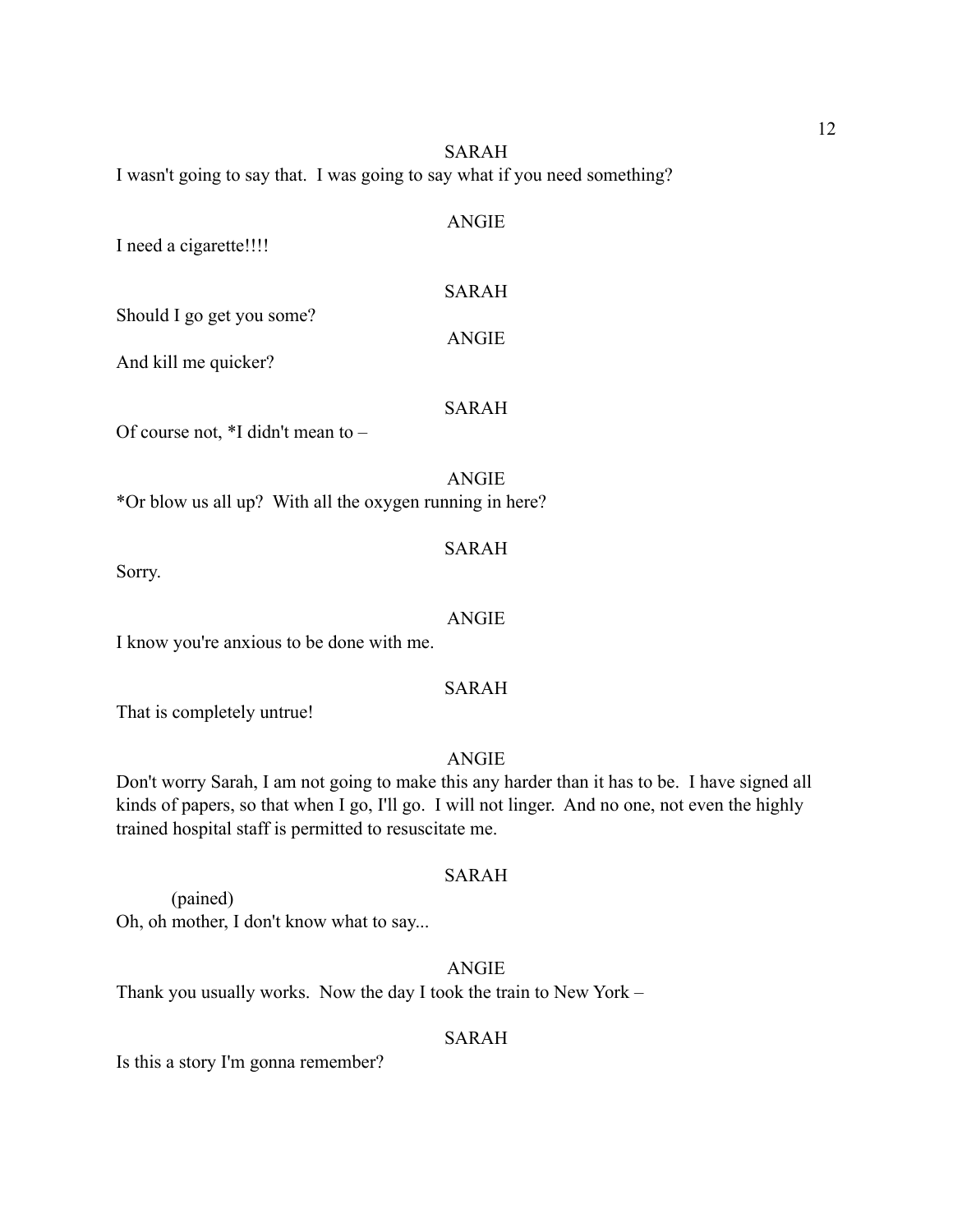| Sarah, no notes. I think it's a good story. I think you'll remember it be<br>thing I ever say to you, so listen carefully. | ANGIE        |
|----------------------------------------------------------------------------------------------------------------------------|--------------|
| But $-$                                                                                                                    | SARAH        |
| No notes!                                                                                                                  | <b>ANGIE</b> |
|                                                                                                                            | <b>SARAH</b> |
| No, I mean, was I there?<br>Where?                                                                                         | <b>ANGIE</b> |

# SARAH

In your story? Because if we get to the middle and suddenly I start to have memories, then I could have anxiety, and I have a tendency to repress, so maybe I should run out and get a tape recorder in case I'm not always present, cause even though I mean to be present, I can't always stay calm. So was I there?

# ANGIE

When were you born?

I hope so.

# SARAH

June twenty-second, 1964. Don't you remember?

# ANGIE

The story happened in 1963, in September. Before you. Before Kennedy. Before all the other tragedies in the world. Well, my mother was already dead a year. But you weren't born yet. You weren't even in me. I was a kid. I was eighteen years old. And I was gorgeous.

> (ANGIE transforms into her 18 year old self in 1963.)

SARAH

13

ecause it'll be the last

Because maybe I should take notes. My memory is pretty shot these days, and --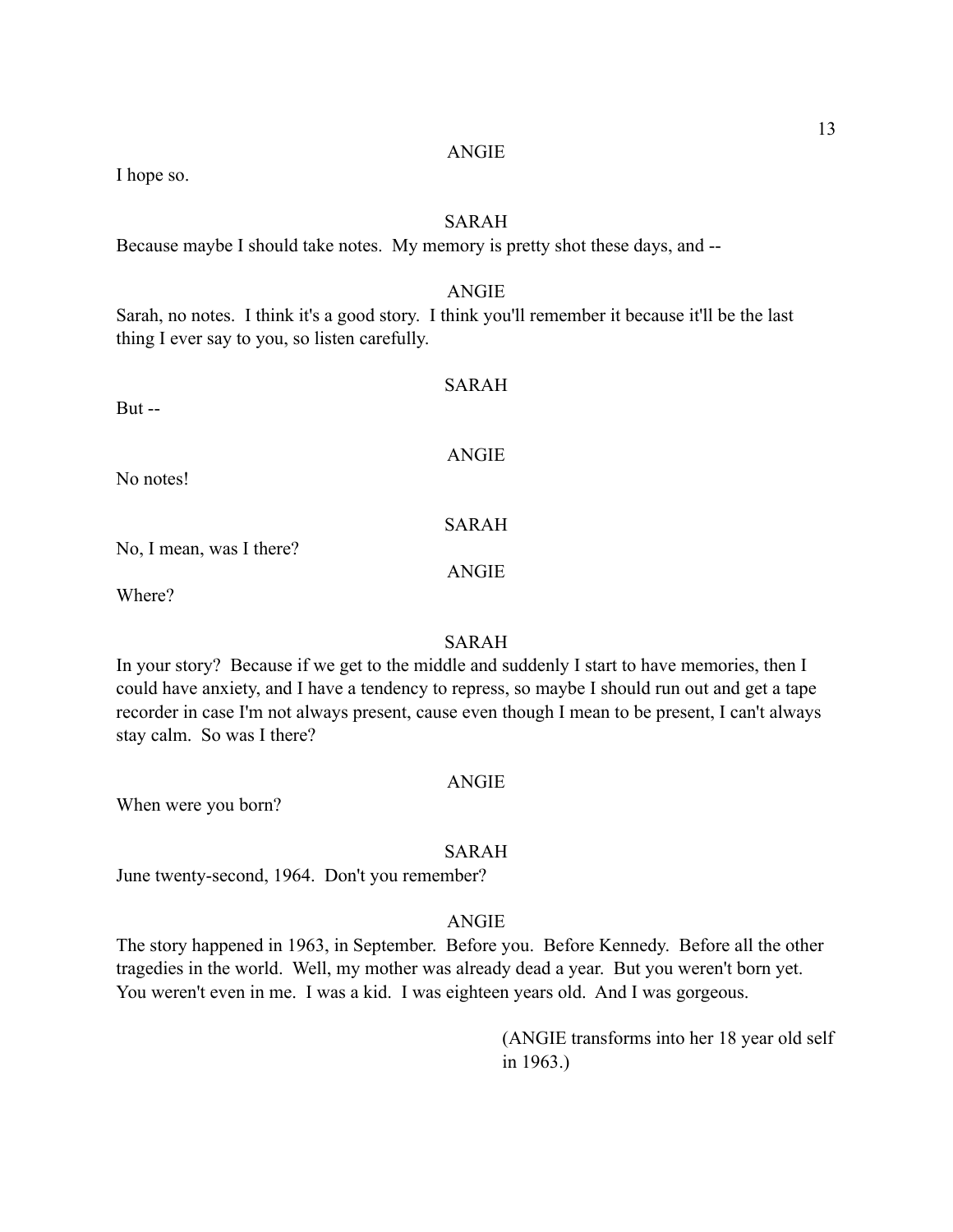I asked Lois Hammond to come along, to help me with all my luggage,

 (LOIS enters 30th Street Station in her 1963 traveling outfit with Angie's luggage, and her own small overnight bag.)

# ANGIE (continuing)

and she was coming out of a bad situation with her boss, and I wanted to cheer her up, to show her there was more to life than...

#### SARAH

That was nice.

# ANGIE

Well... there's more to it than that, but... I did pay for her ticket and offer a night on the town to help me settle in.

# SARAH

Well that was a nice thing.

#### ANGIE

Yes, okay. A long time ago. This was before everything changed.

# SARAH

You mean stuff happened that made you stop being nice?

## ANGIE

SARAH

SARAH

Don't you remember Lois?

Should I?

Yes. She used to teach you ballet.

You mean Madame Vel-LEN?!

ANGIE

14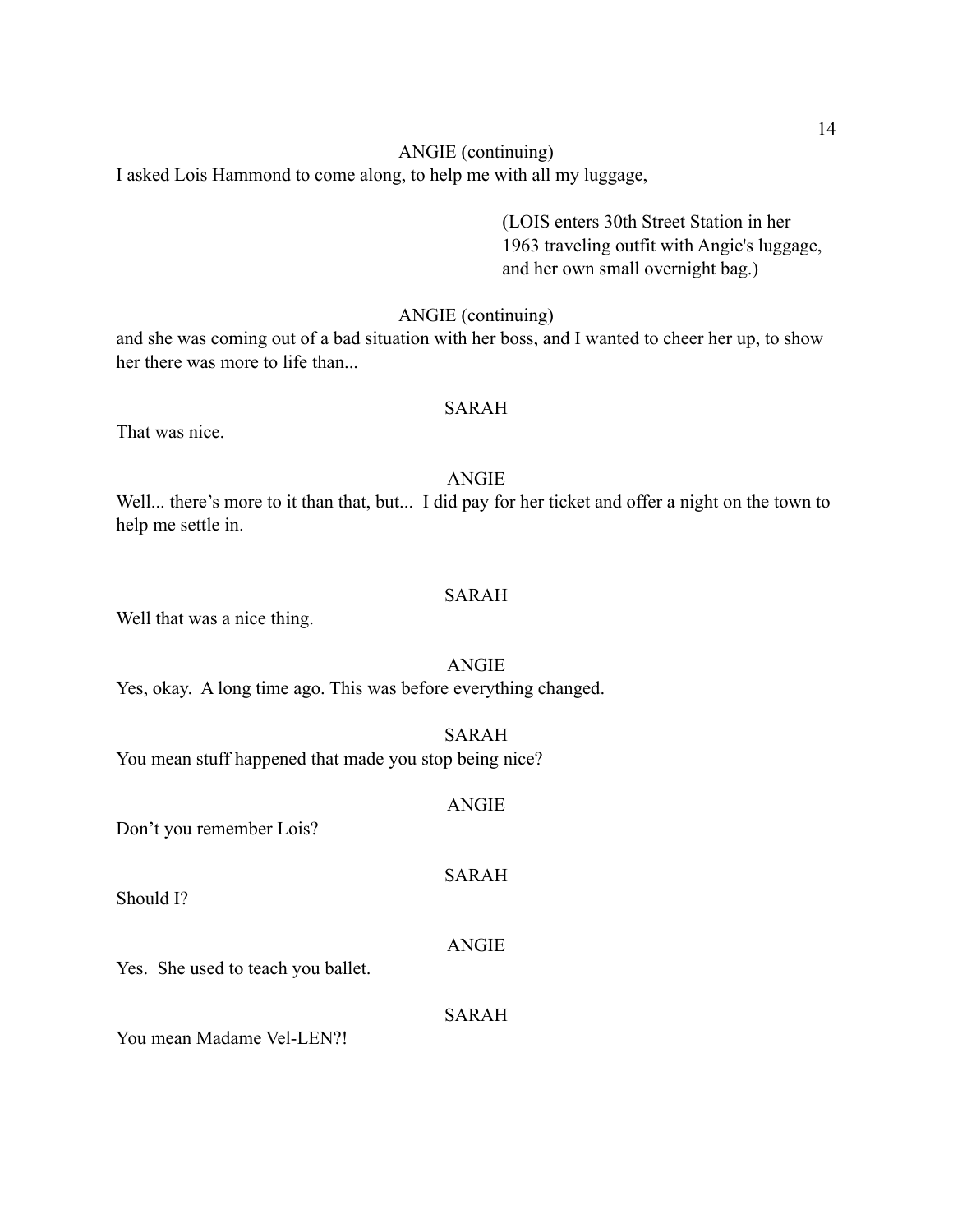She wasn't French back then. She was just plain Lois. She was my closest friend. And this was before she got all mixed up with that Vincent VEL-len.

# SARAH

Mom.

ANGIE She had terrible luck with men.\* I guess we both had ...

# SARAH

\*Mom, I don't mean to interrupt, but --

#### ANGIE

But you are.

# SARAH

But this morning, when I came in on the train, remember I said to you that something happened on the train? Well, I ran into Denise, Madame Vel-LEN's daughter!

> (Earlier that day DENISE enters 30th Street Station with her briefcase, purse and weekend bag. She sits on a bench, takes out her book and reads.)

> (SARAH and ANGIE as before in hospital.)

#### SARAH

She lives in New York now and works as a --

ANGIE Sarah. SARAH Sorry. I didn't mean to. ANGIE

But you did.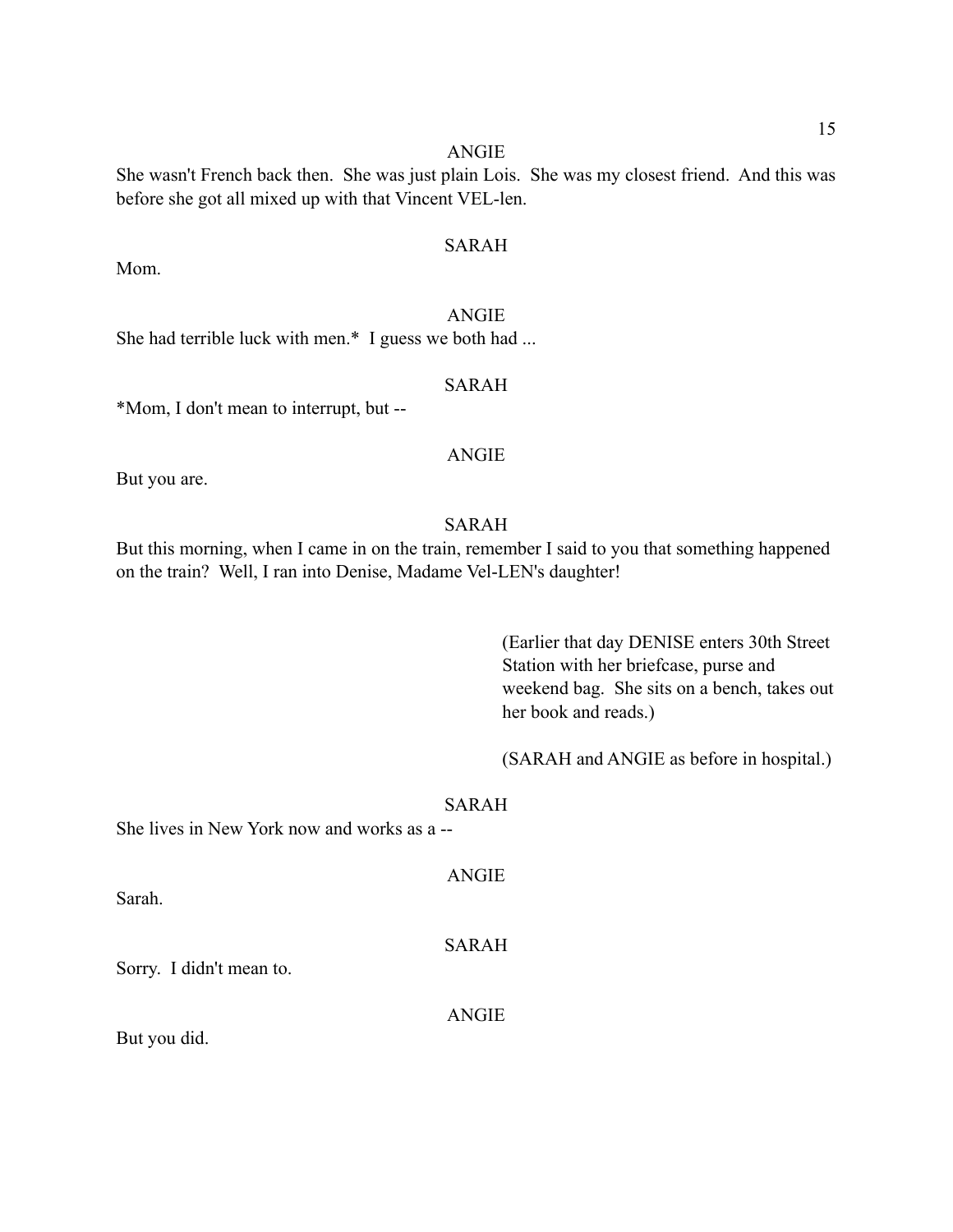#### SARAH

It's just that she was telling me that her mother is also dying, and they have no help,

#### ANGIE

Lois is dying?

# SARAH (continuing)

no way to keep her comfortable, why it's awful the way they live, and I felt so terrible for them.

ANGIE

She made her bed.

#### SARAH

I never knew you were friends with her.

#### ANGIE

There are a lot of things that you don't know about me, like how I had you, and why I married your father, and why I turned out to be such a royal bitch, and why there's nothing to do about it now but tell you the story and ask you to hold up your end of the bargain and leave me alone when I'm done.

#### SARAH

I'll try Mother.

Trying isn't good enough.

#### SARAH

But you're sick, and I'm a nervous wreck about it.

What else is new?

#### SARAH

ANGIE

Please don't do this Mother. I was on the train this morning, and I ran into Denise Vellen, and I want you to know what she told me, especially if you knew her mother, because --

#### ANGIE

Sarah, this is not an excuse. You know I don't believe in excuses. But I was so young when my own mother died, I thought her death gave me wisdom, made me mature. I thought I could go rushing out into life knowing more than everyone else, but all you get when your mother dies,

ANGIE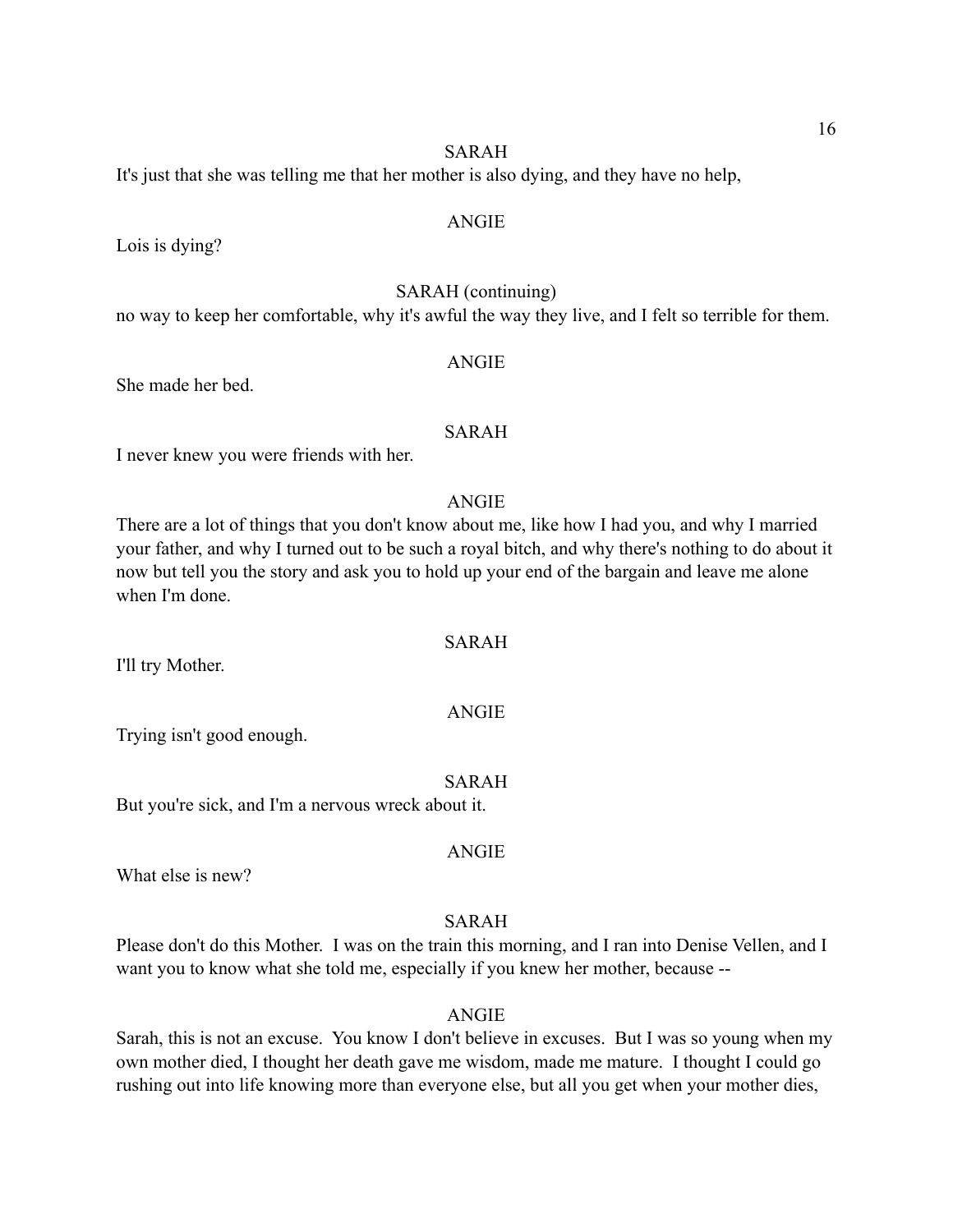# ANGIE (continued)

no matter how old you are, is sadness and grief and regret. And if you don't know how to dance, you don't learn it from living through death. And if you don't know how to take care of yourself, you don't learn that either. But the day I got Lois to help me move to New York City, that day I didn't know that I didn't know anything.

# SCENE 2

 (1963: ANGIE moves into the train station looking for LOIS who is sitting on the rest of ANGIE's luggage.)

| Lois, over here! It's this way. Track 9.           | <b>ANGIE</b>                                                                                                                                |
|----------------------------------------------------|---------------------------------------------------------------------------------------------------------------------------------------------|
| All right. I'm coming.                             | LOIS                                                                                                                                        |
|                                                    | (LOIS begins to lug a heavy set of matching bags<br>from one side of the station to the entrance to Track<br>9 and ANGIE goes to help her.) |
| Are you okay? You still feel poorly?               | <b>ANGIE</b>                                                                                                                                |
| I'm okay. I'll get over it.<br>Of course you will! | LOIS<br><b>ANGIE</b>                                                                                                                        |
| You can start a brand new life.                    | LOIS                                                                                                                                        |
| You can too, Lois. Anything could happen!          | <b>ANGIE</b>                                                                                                                                |
| Everything you've imagined                         | LOIS                                                                                                                                        |
|                                                    | <b>ANGIE</b>                                                                                                                                |

You can imagine too Lois.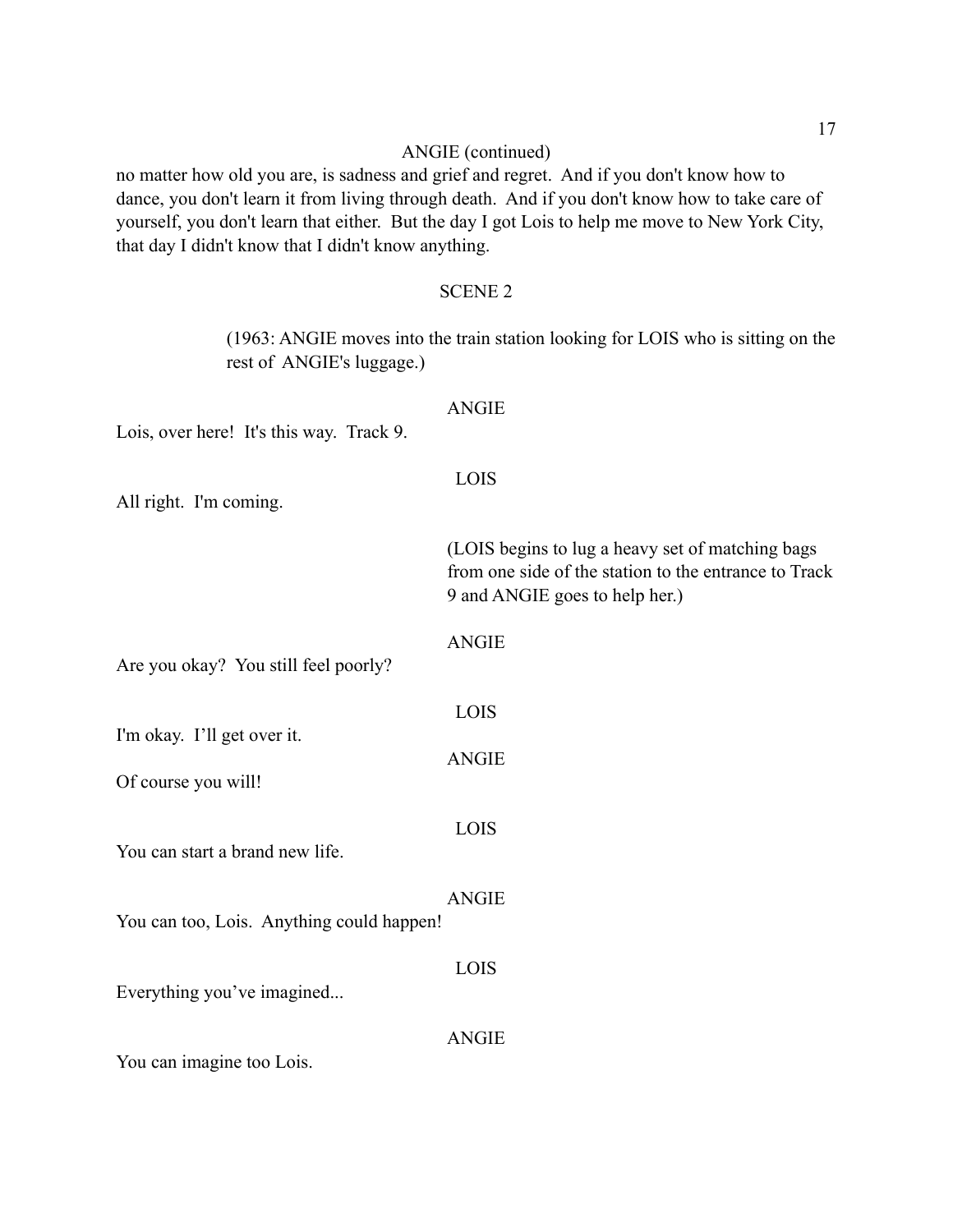Oh, I don't do much imagining, Angie.

# (1993: SARAH moves into 30th Street Station with her purse, lost.)

# ANGIE

But you should. Why, just the other day, I was thinking I'd be your bridesmaid. I thought you'd pick yellow, and I'd wear a sharp little suit with matching shoes and gloves and a hat... I didn't think it would be formal, being his second and all. I guess we were both wrong. I mean, I never met him, but I used to think your boss was going to turn out to be a swell guy.

| You imagined all that?                           | LOIS         |
|--------------------------------------------------|--------------|
| Oh, I had the whole thing planned.               | <b>ANGIE</b> |
| For me and him?                                  | LOIS         |
| Well you have to dream, right?                   | <b>ANGIE</b> |
| Don't.                                           | <b>LOIS</b>  |
| I thought about where* you could have it, and -- | <b>ANGIE</b> |

# LOIS

\*Stop. It's over now. I'll be fine. My mother says that there are lots of opportunities out there for young women like ourselves.

#### ANGIE

Your mother knows?

#### LOIS

Not a thing. I just told her that I didn't really like my job, and she's been helping me look. If she knew he fired me, after all that happened, well, I don't know what she'd think.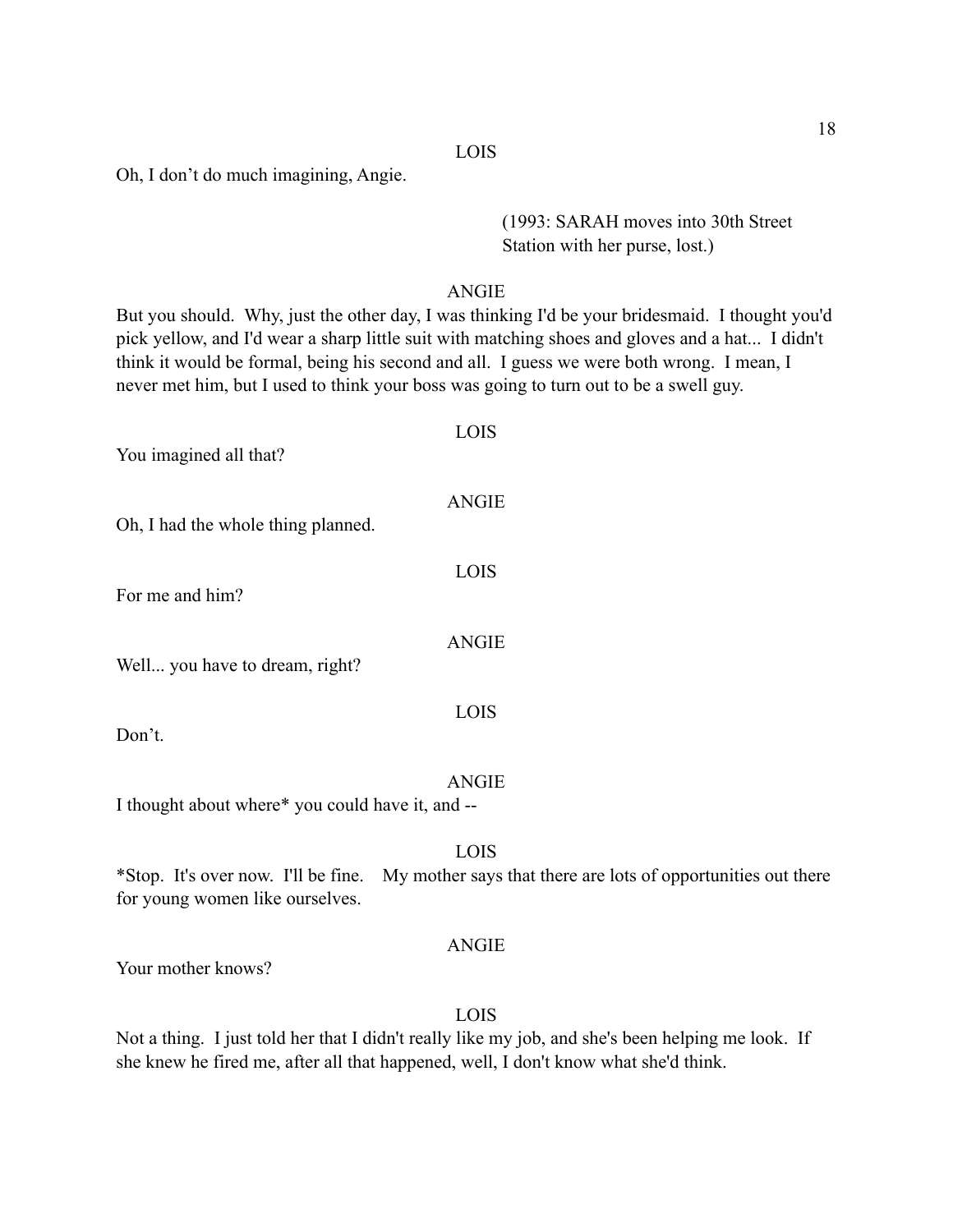I hope this takes your mind off of everything you've been through, although you can be thankful for one thing.

#### LOIS

What's that?

#### ANGIE

That you didn't get you-know-what...

LOIS

Angie, your imagination must be in overdrive. How do you sleep at night? Figuring out that he's a jerk, fine. Losing my job over it, okay. I'll find another job. But if I had to make that kind of decision?

#### ANGIE

Oh, come on. We would have gone together.

|                                     | <b>LOIS</b> |
|-------------------------------------|-------------|
| That's not a shopping trip.         |             |
|                                     | ANGIE       |
| No but I would have held your hand. |             |

Thanks Angie.

ANGIE

LOIS

There are places to go in New York.

LOIS

Yes, even my mother mentioned something.

#### ANGIE

She did?

#### LOIS

This very morning. She took my hands in hers, and she looked so seriously into my eyes. "You aren't going to New York City for any specific reason are you?"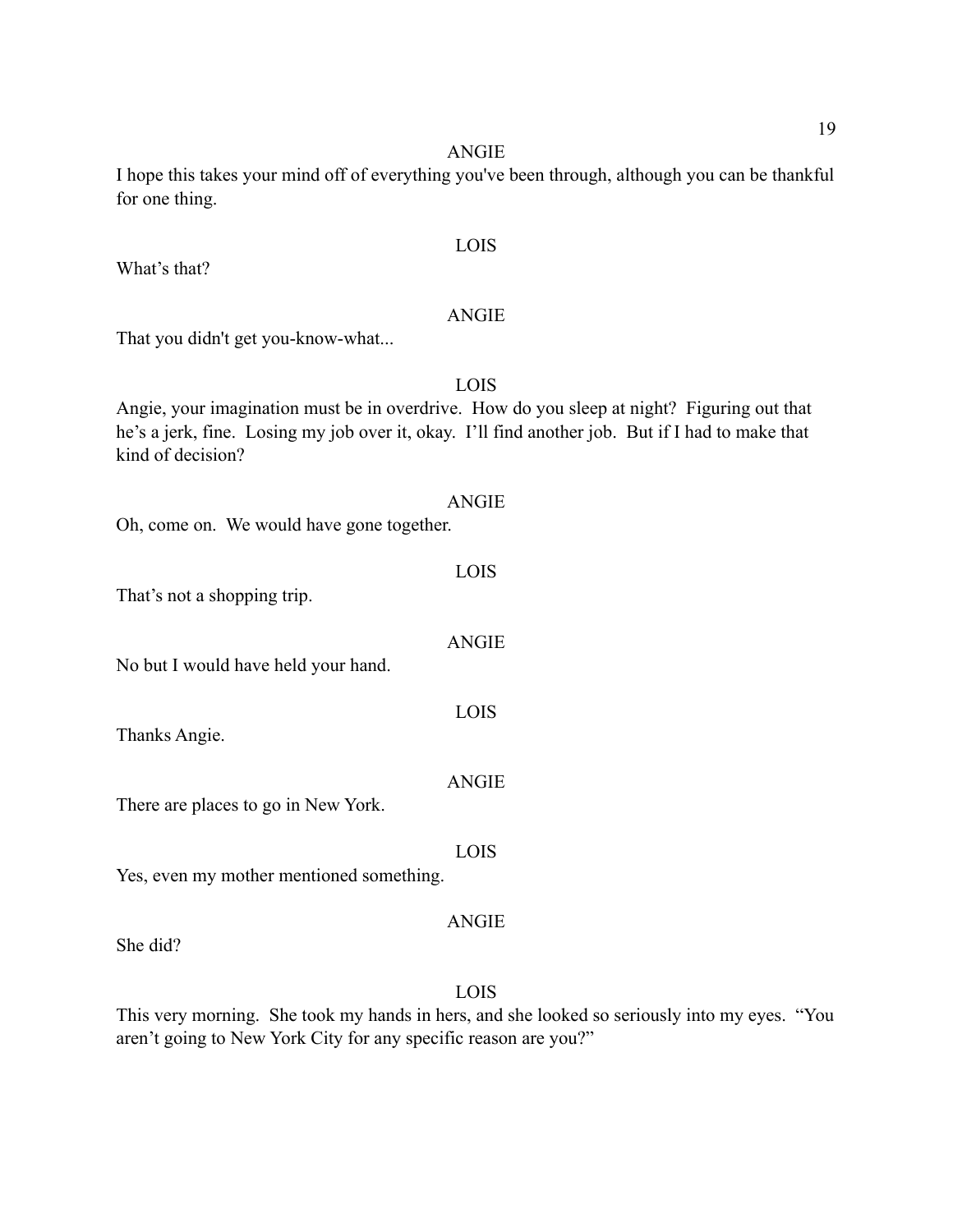She doesn't like me.

# LOIS

That's not true. I told her that I'm just helping you move there. She did ask me if I thought that your being Jewish would lead you into temptation.

#### ANGIE

See?! I knew she didn't like me.

# LOIS

She is just a mother, Angie, and mothers worry. Sorry. Does it bother you if I talk about her?

## ANGIE

Because mine is dead? Why should it bother me?

#### LOIS

Because there's no one out there worrying about you.

#### ANGIE

That's not true. You worry.

# LOIS

I guess it's my religion. I think Baptists worry harder than other people. I think my mother's been worrying about me since before I was born, and when I took this job, she was a nervous wreck. She kept saying "I know that boss of yours is up to no good." I might have listened sooner, but at least I didn't let it go too far.

What do you mean by that?

#### LOIS

ANGIE

I think that's why he let me go.

# ANGIE

You mean he wanted more than\* you would give?

# LOIS

 (finishing Angie's sentence as her own) \*...I would give! You know it Angie.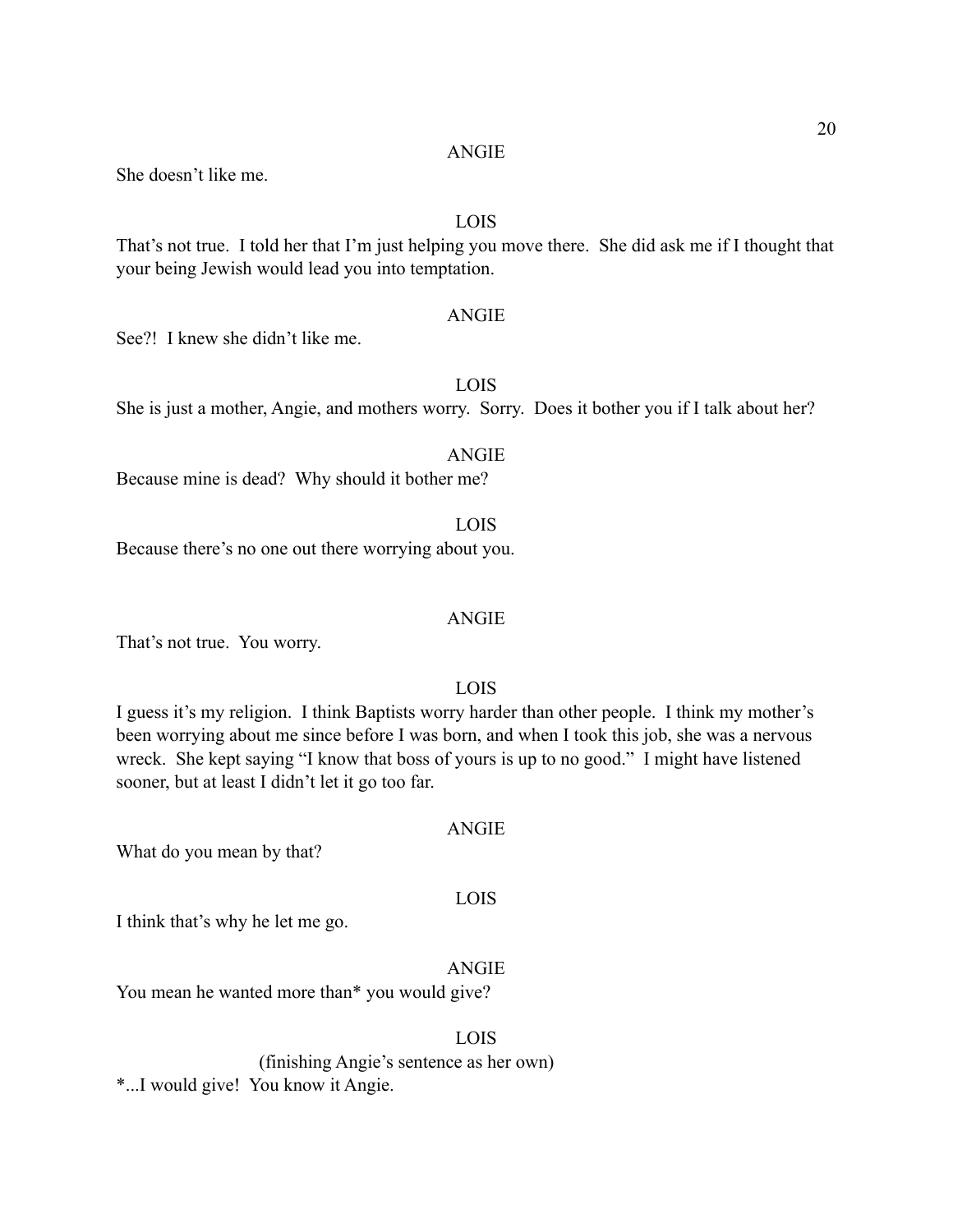Holding out on him? You are the best, Lois!

## LOIS

Don't crush my suit Ang'.

 (1993: SARAH approaches DENISE who is reading a book.)

SARAH

Is this Track 9, the train to New York? The Minuteman? Oh my God, Denise? It's you!

# DENISE

Sarah?

SARAH You haven't changed a bit since high school. Can you believe it's been over ten years?

Time flies.

SARAH

**DENISE** 

Can't -- they move too fast! You missed our reunion.

# **DENISE**

I never went in for that sort of thing.

# SARAH

What sort of -- Oh don't get up! You'll only make me feel short. Look at you. Thin. Appalling really -- don't you worry you have a tape worm or do you purge after meals?

#### DENISE

Are you really asking me to answer that?

#### SARAH

If there's a secret I want to know.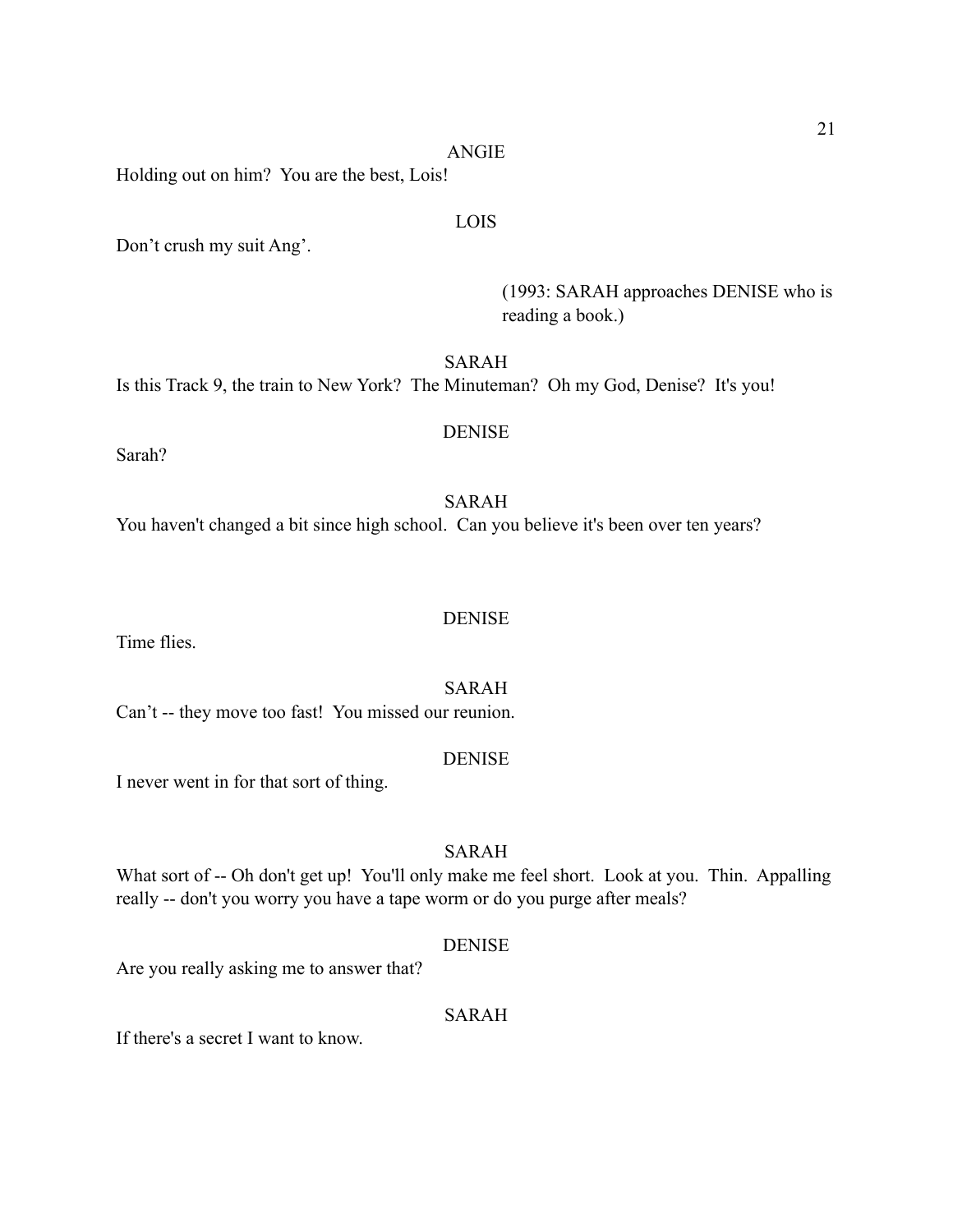#### **DENISE**

Sarah, you look great.

# SARAH

Do you think so? I get so nervous whenever I have to go into the city. I feel so suburban.

# **DENISE**

You don't look suburban.

 (1963: ANGIE and LOIS laugh together, and the sound of the laughter makes SARAH self-conscious.)

#### SARAH

Thank you. I tried. But you're a New Yorker now?

#### **DENISE**

Do you live here?

#### (1963: ANGIE lights a cigarette.)

#### SARAH

Not Center City. In Haverford. Want to see?

 (SARAH waves away the smoke from ANGIE's cigarette.)

## DENISE

Well, --

# SARAH

There's Martin -- we're married six years now. He's an accountant. That's our home, and our dog Pepper, and this is Isabelle. Almost four now, but there she's two. Boy am I glad she grew out of that. I really should keep these more up to date.

(coughing and again waving away the smoke)

Pepper had puppies. If you want one, I'll give you a discount. We try to sell them in pairs so they won't be lonely all day what with how busy everyone seems to be, but you're in New York, right? They probably won't let you have pets where you live, so it's moot, am I right?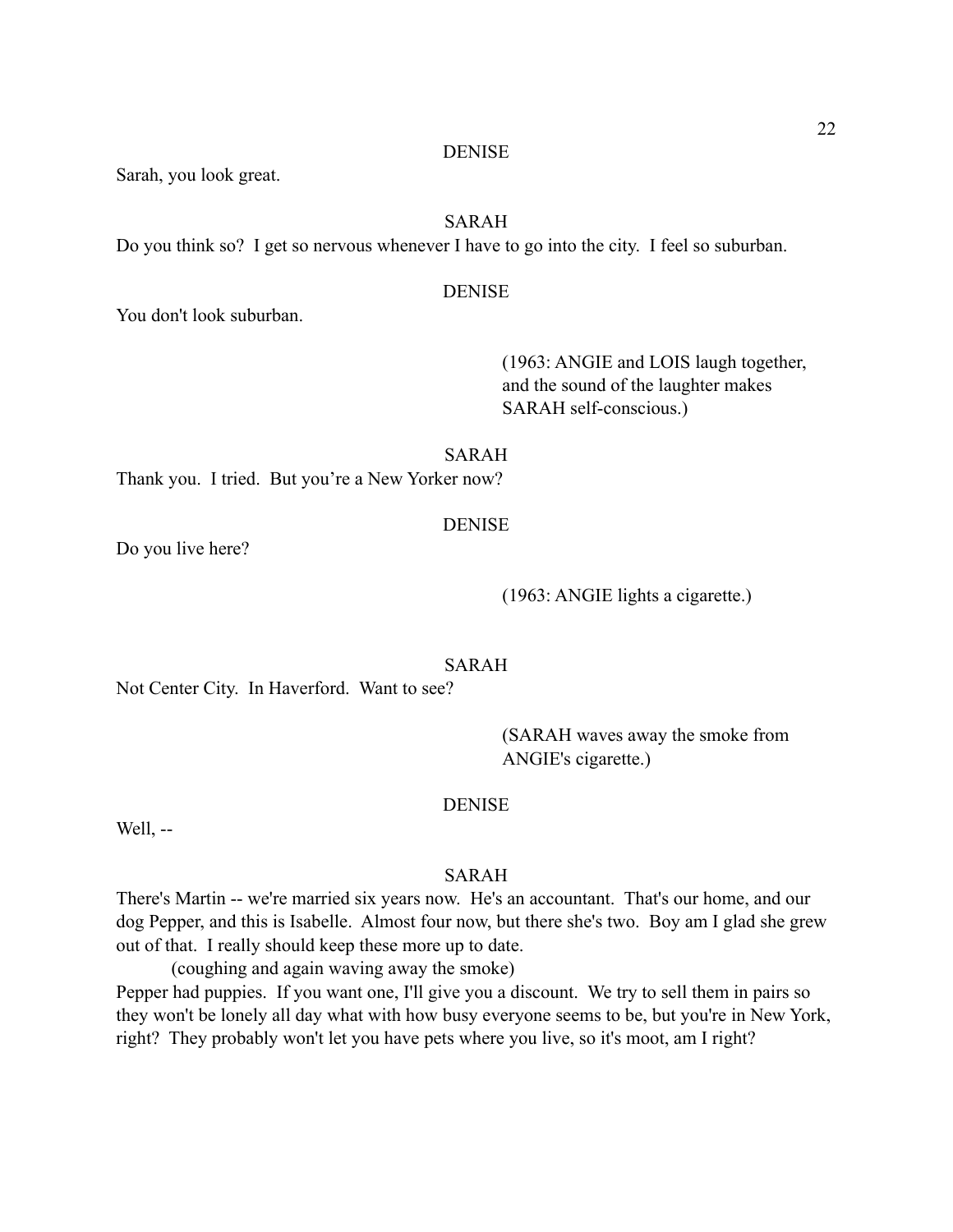#### DENISE

You're right. She's adorable.

# SARAH

Thank you. You don't have to say that. Some people think Dalmatians are like accessories, to match your outfit, but actually they're wonderful dogs.

#### DENISE

I meant Isabelle, your daughter. She has beautiful eyes.

# SARAH

Oh thank you, do you think?

# DENISE

I do.

# CONDUCTOR (off stage voice)

All aboard! Minuteman to New York, departing on Track 9.

# SARAH

They're not my eyes. They're my grandmother's. I never saw them, I mean my grandmother died before I was born, but that's what I'm told.

# DENISE

Listen, they're announcing the train.

## SARAH

We named her for my grandmother, Isabelle. She died when my mother was only seventeen. Kind of boggles the mind, to lose your mother so young! It's just about the most awful thing I can think of. Don't you think? And my grandmother, the one who died so young, in her forties, she grew up without a mother at all, because her mother died of influenza while her father fought and died in the first world war. Can you imagine? She grew up an orphan. Lived through the Depression, and I think she almost starved to death, at least once.

#### LOIS

Do we have to ride in a car where everyone's smoking?

#### ANGIE

Most people smoke Lois.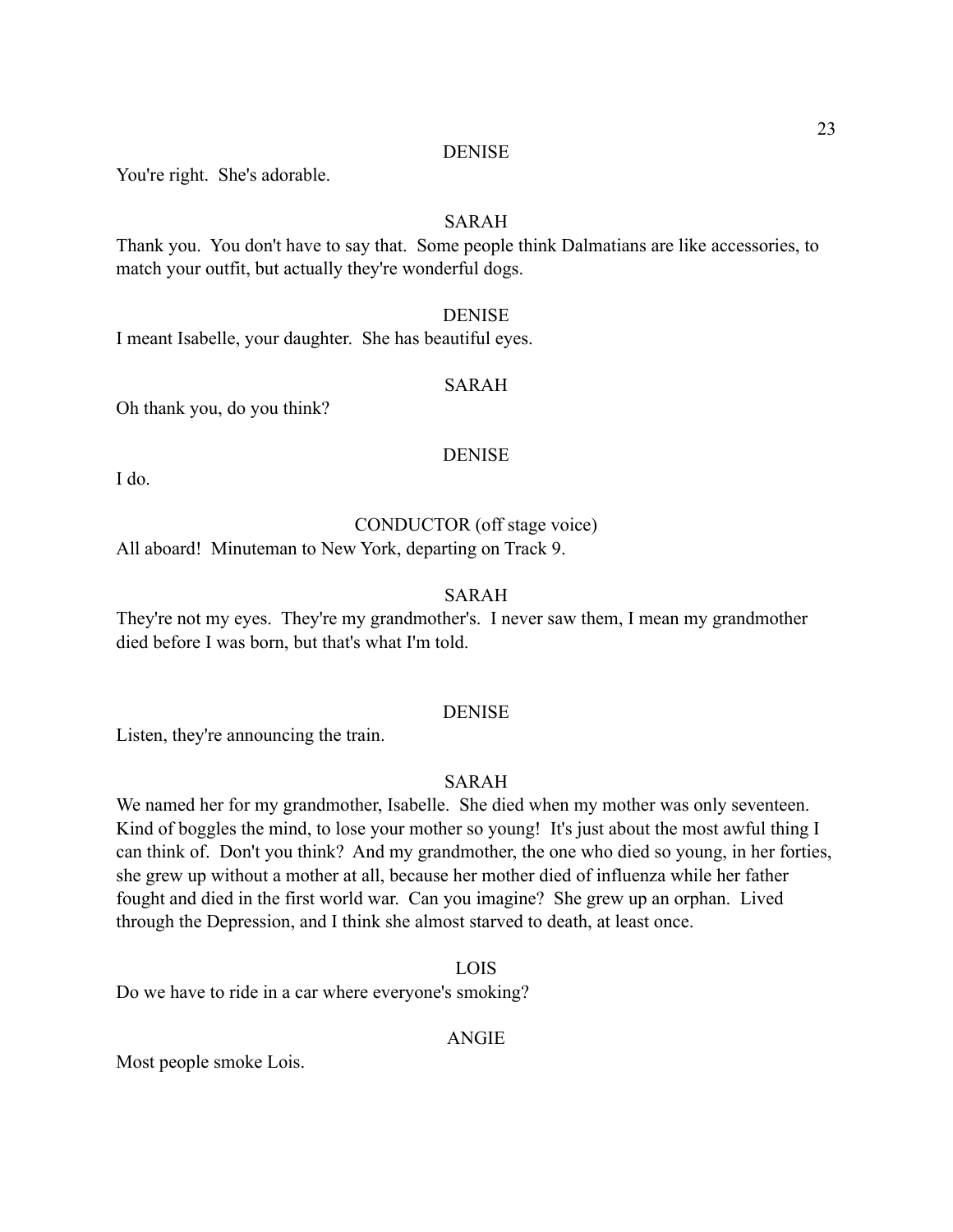But on the train?

# ANGIE

LOIS

There aren't places to smoke and places not to smoke. It's just the way things are.

But you don't have to do it the whole time, do you?

# ANGIE

Fine. If I want to smoke, I'll just take a walk.

LOIS It isn't a terribly long ride Angie. You can wait til we're there, can't you?

#### ANGIE

That's not the point.

#### LOIS

You're smoking now.

#### ANGIE

So? If we can find a Redcap, they'll take care of all this luggage.

#### LOIS

ANGIE

LOIS

There should be traincars for smokers and traincars for people who don't want to ride in traincars full of smoke.

But everyone does it!

I don't.

# ANGIE

I already said I would smoke in another car.

# LOIS

So then I'll just be sitting alone on the train. This was supposed to be a day for us to be together.

#### LOIS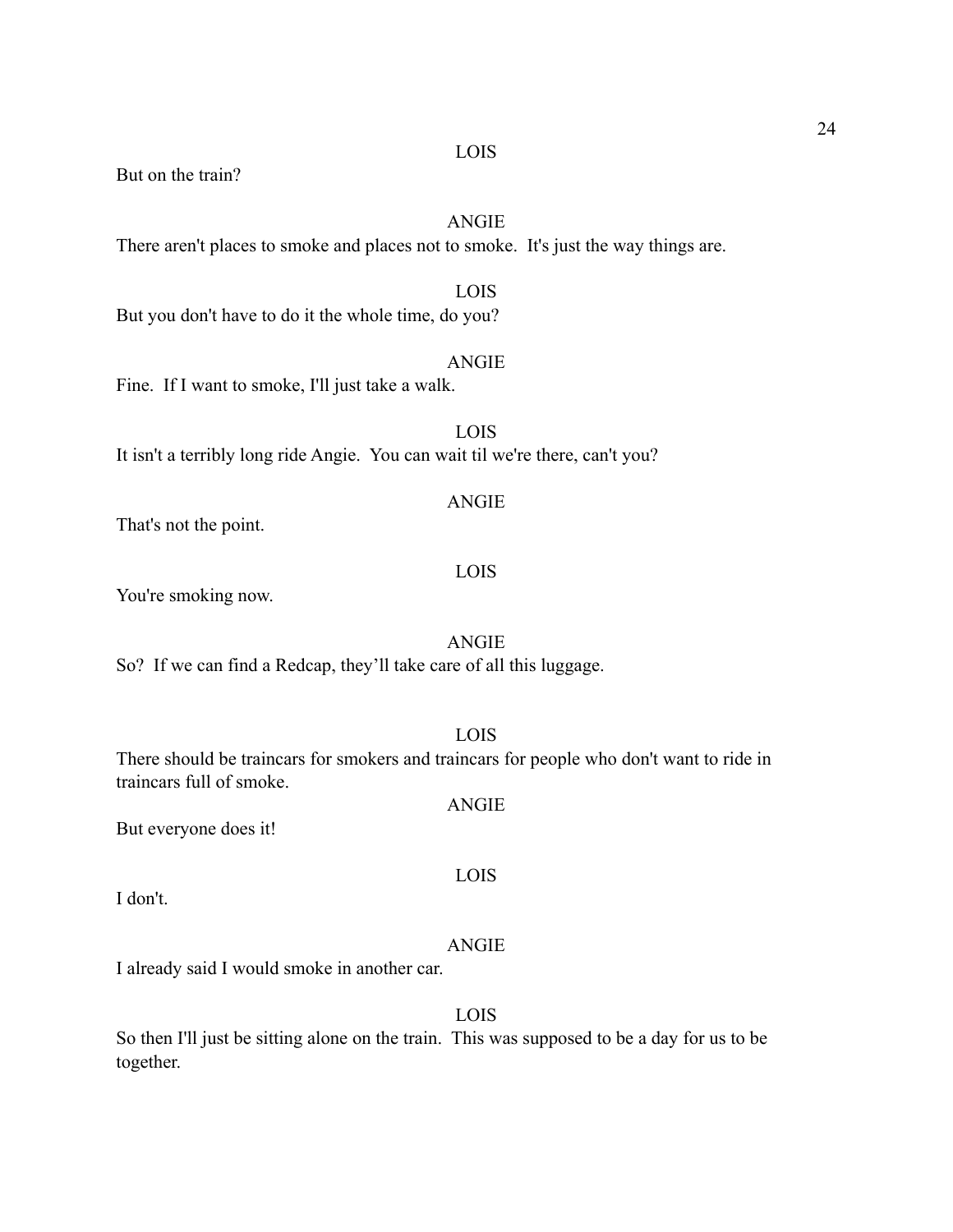You can read my magazine with the article on Margaret Smith.

Who?

#### ANGIE

You know, the tennis player? She beat Billie Jean Moffit at Wimbledon this year. She's from Australia.

Oh, right.

# ANGIE

LOIS

How about I'll take two bags down and check them into the baggage car, and then we'll take the rest down together?

#### LOIS

Okay, I'll guard the luggage.

# ANGIE

(exiting with bags, singing the 1963 hit by The Drifters) "They say the neon lights are bright on Broadway..."

#### ANGIE AND LOIS

"on Broadway..."

#### (ANGIE exits.)

DENISE

I hope you don't mind but I ride in the smoking car.

# SARAH

No, no.

#### DENISE

And they're going to get rid of smoking on Amtrak any day now, so each time I come in it's almost, well, it could be my last chance.

# SARAH

Oh, I don't mind. My mother smokes. I mean, she used to, I mean, they won't let her now, but I grew up with it, you know, so I'm used to it.

# LOIS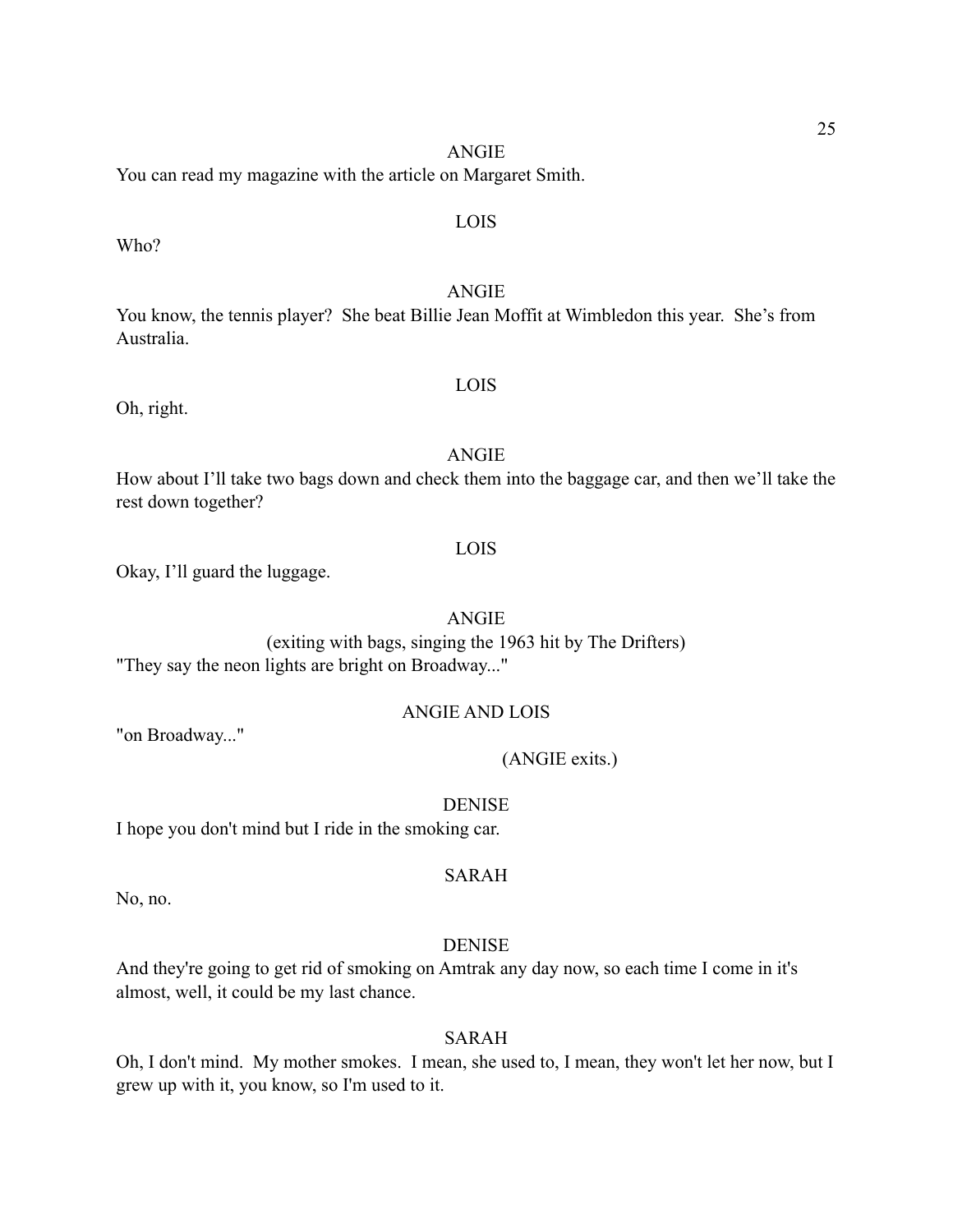#### DENISE

So I'll just --

# SARAH

I'll ride with you in smoking. Unless of course you don't want me to. I mean if you're embarrassed...

#### DENISE

What?

# SARAH

...or you want to finish that novel you were reading.

#### DENISE

No, not at all.

# SARAH

Because I don't want to be a burden to you, Denise. I know what a burden is, and I don't want to be one. I said to Martin just the other day, if things ever get to be like this with me, if you ever feel that, well I couldn't stand it, I mean my mother. She's dying. She's driving us all insane with her dying, and it is taking so long. I know, I know it sounds terrible, but this running to the hospital all the time, I wish she'd just take to her bed, and we'd get her a nurse round the clock. But this barrage of possibilities, it's unnerving, you know what I mean?

#### DENISE

Um, no. Did you just say that your mother is dying?

## SARAH

Isn't that what I said? I hope that's what I said. At home I have to watch my mouth. We're trying not to upset Isabelle with all of this. We don't want to put her in therapy any sooner than we have to.

## DENISE

Sarah, my mother is dying too, and I would really \* rather we don't discuss it.

#### SARAH

\*Oh my God, Denise, your mother? Your mother, Madame Vel-LENN, that sweet, sweet woman who taught ballet? I am so sorry. And here I am just going on about my own -- and that's why you came to visit. Of course. So she has help now?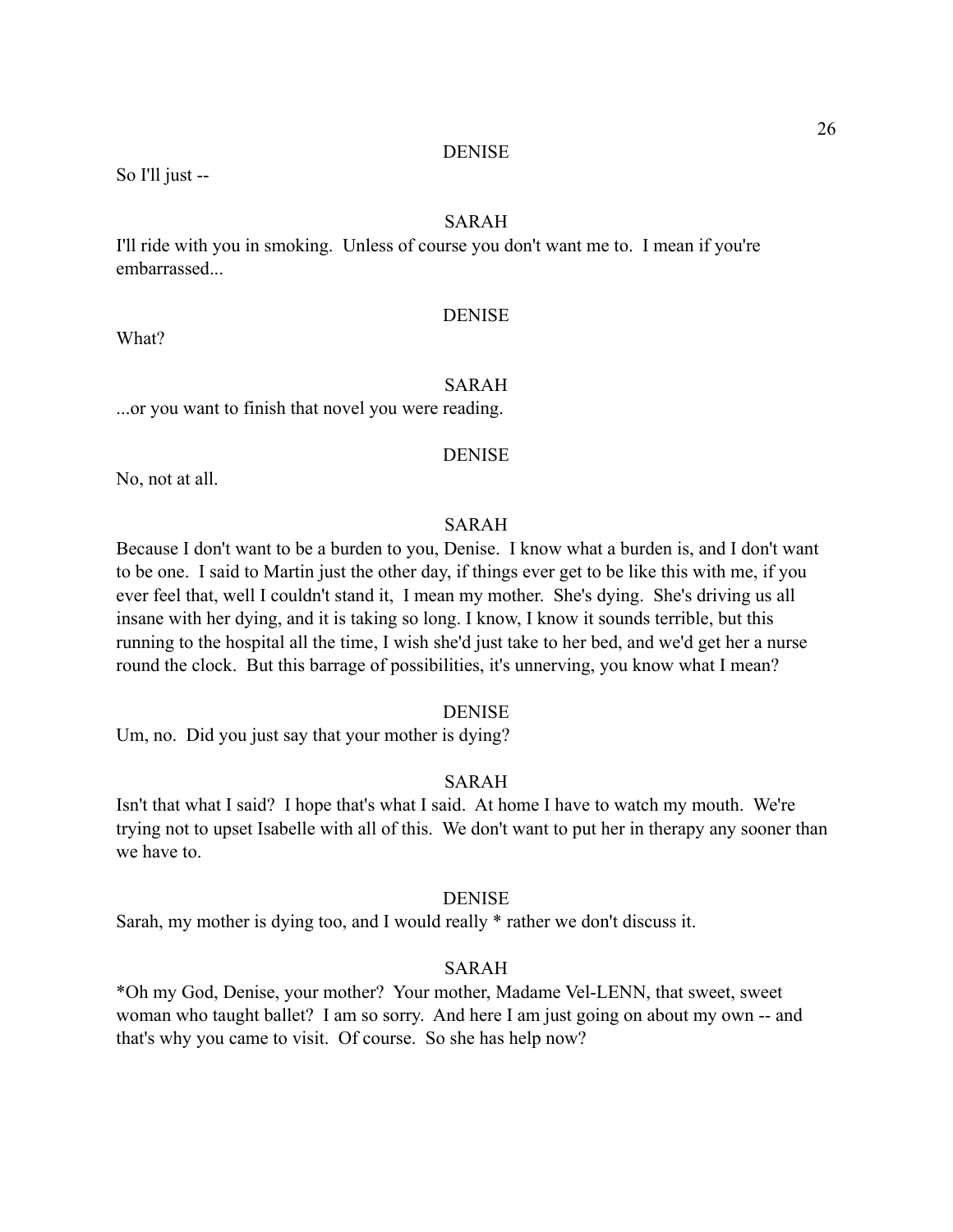#### DENISE

I'd rather we talk about something else.

| Right. Well, is it cancer, cause --- | SARAH         |
|--------------------------------------|---------------|
| I don't want to discuss it.          | <b>DENISE</b> |
| Yes, okay. I can take a hint.        | <b>SARAH</b>  |
|                                      | <b>DENISE</b> |

I asked you politely.

#### SARAH

You don't have to snip at me. I'm not a poodle. I'm a bright woman, Denise. I'm doing the best I can.

#### DENISE

I'm sorry, it's just that.......

# SARAH

I know. I know all about it. People see me coming, they run. You got stuck with me. Sitting here lost in some fantastic novel -- I never have time to read -- and you didn't see me coming. I wasn't trying to trap you. I didn't even recognize you until you looked up to answer me. I just thought you were the best person to ask. Literate, well-dressed, not the kind of person who turns out to be a drug addict, not out to con some suburban housewife on her way to shop in the big city. I'm not shopping. I am going to see my mother at Sloan Kettering.

> (Lights up on ANGIE in 1993 in her hospital bed.)

#### SARAH

(continuing)

I know, you're wondering why is my mother at Sloan Kettering when we have perfectly good hospitals right here in town, but my mother is a shopper, and she has found herself some snake oil doctor who says he can make her dance again, and she wants to believe. Oh I don't mean dance the way your mother could dance... I was only... it was just an expression.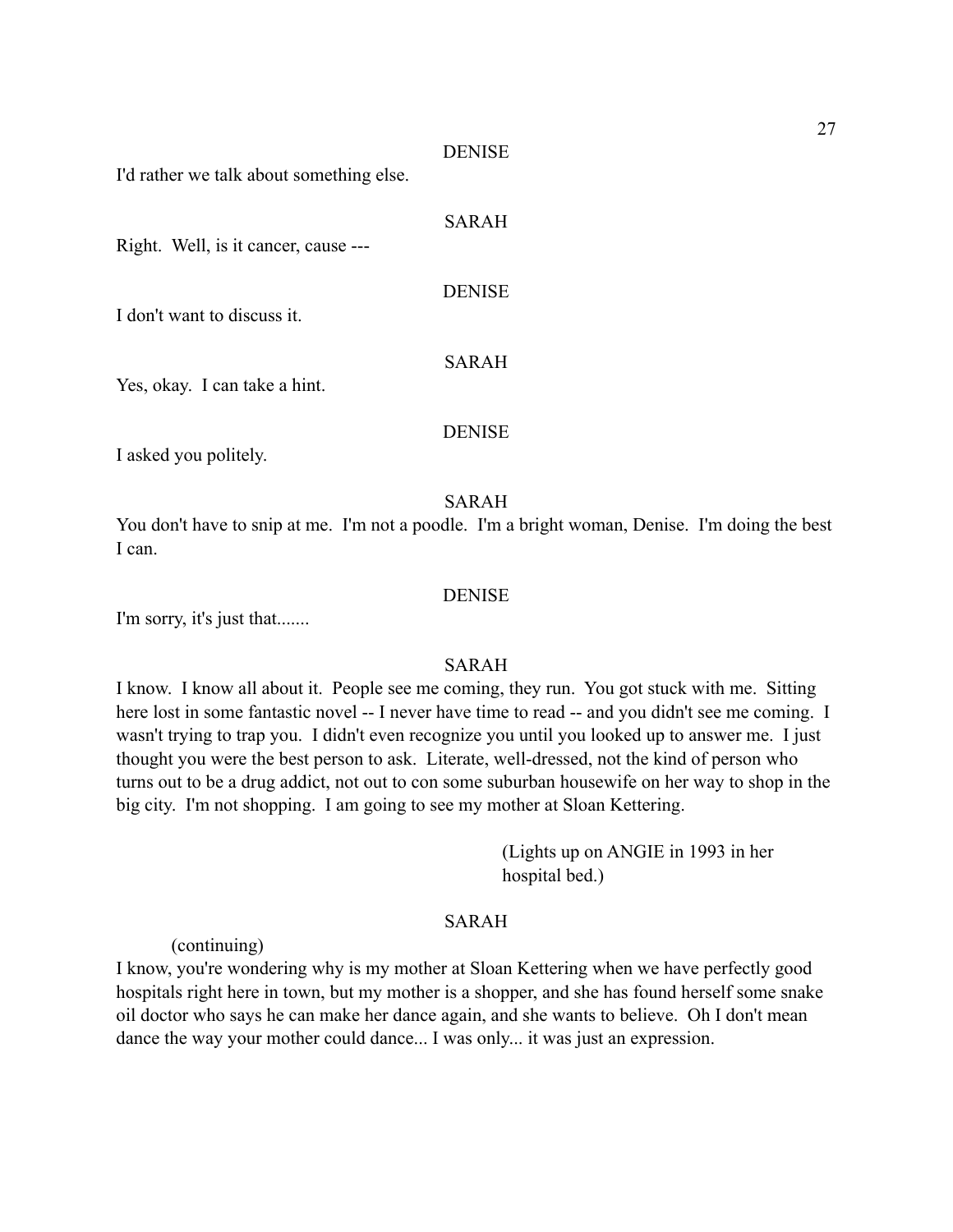#### (to SARAH in 1993)

You never knew I was a dancer. Lois and I studied together for years. Tap, jazz, ballet. I was better than she was. Oh, she had the best technique, but I had what counted: real showmanship and presence. I was going to make it big!

> (ISABELLE enters in modern 2003 clothing with piercings and tattoos. ANGIE watches as ISABELLE moves through the station listening to music on earbuds in a world of her own.)

#### SARAH

(to DENISE)

So I'm dropping Isabelle at pre-school and running to the city to help pry my mother from the jaws of death when it could all be avoided if she wasn't so stubborn. Am I wrong? Is it cruel of me to want to live my own life while she dies? Is that why you're looking at me like that Denise?

#### DENISE

Who me?

## SARAH

Cause I know we were never the greatest of friends but I always admired you.

#### DENISE

You did?

# SARAH

Not just for being tall and thin, although that's reason enough, but you seemed, you still seem, so calm, so secure. I mean, here you are in the middle of the station, everyone rushing about while you are like an island. If I lifted your hat -- don't worry I won't -- I'd find palm trees and cool breezes across sand dunes, sunsets and pineapple rum drinks. I want to know about that Denise. If I sit with you in the smoking car, if I take my life in my hands for an hour and a half, if I pay you -- I could write you a check, maybe what I pay my shrink -- would you tell me how you do it? Please Denise. Will you?

CONDUCTOR (off-stage voice)

All Aboooooard!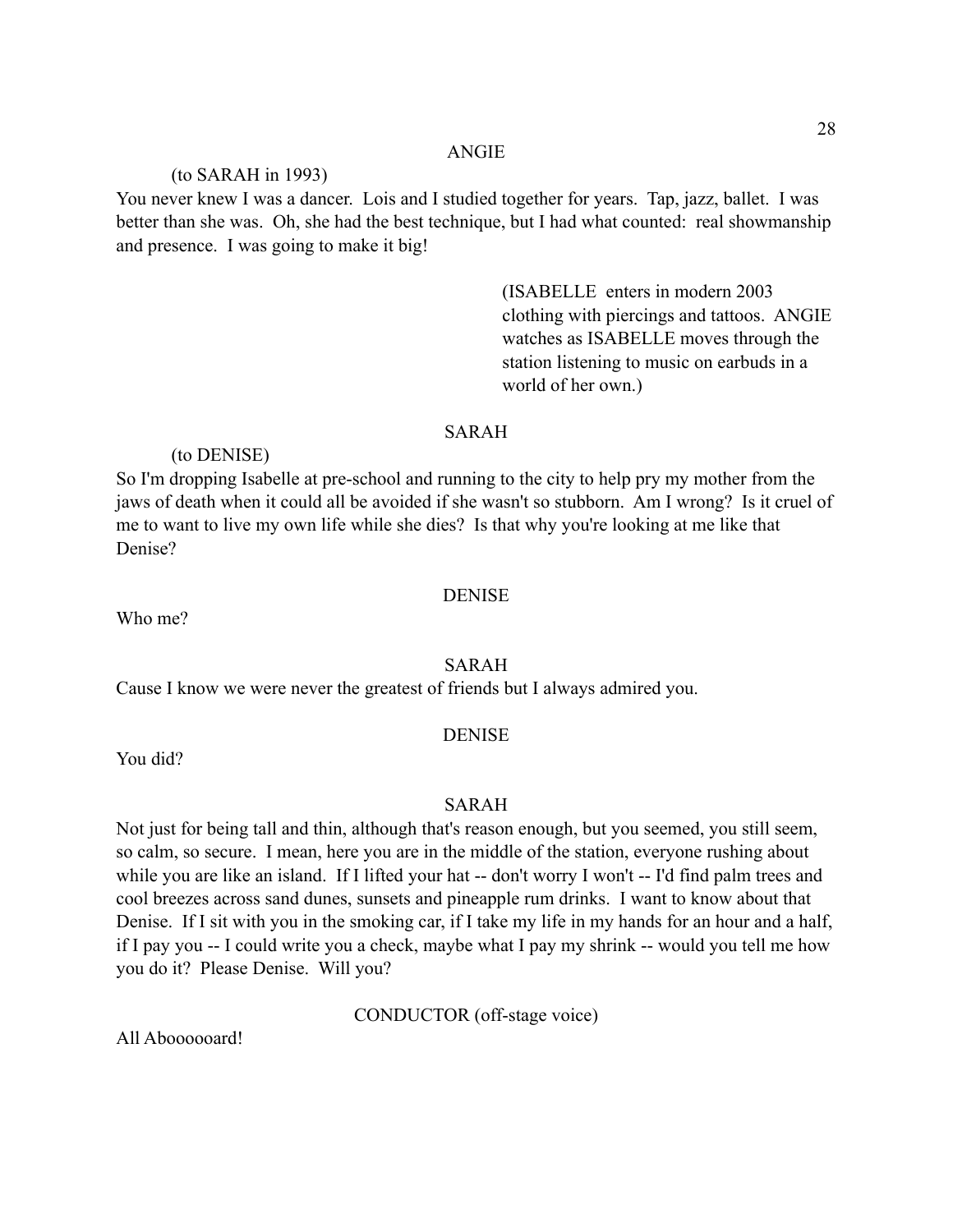#### DENISE

Sarah, I don't want your money.

# SARAH

Oh thank God, cause my shrink costs\* a fortune and --

#### DENISE

\*Sarah, I am going to get on this train,

#### CONDUCTOR (off)

Traaaack 9!

#### DENISE (continuing)

and you are going to get on this train, and we are not going to speak, either of us.

#### CONDUCTOR (off)

to New Yorrrrk's Penn Station!

# DENISE (continued)

If you want to speak, you can sit with someone else in a different car. Not in my car.

# CONDUCTOR(off)

Allll Aboooooard!

#### DENISE (continued)

I like you Sarah, I really do. And I don't want to hear how the whole world has heard that I was rude to you. I'm not interested and either is anyone else. I'm sorry your mother isn't well.

> (DENISE exits to platform. SARAH bursts into tears and runs after DENISE.)

 (ANGIE arrives to get the rest of the luggage with LOIS -- they exit with luggage together to platform although ANGIE would like to linger over ISABELLE.)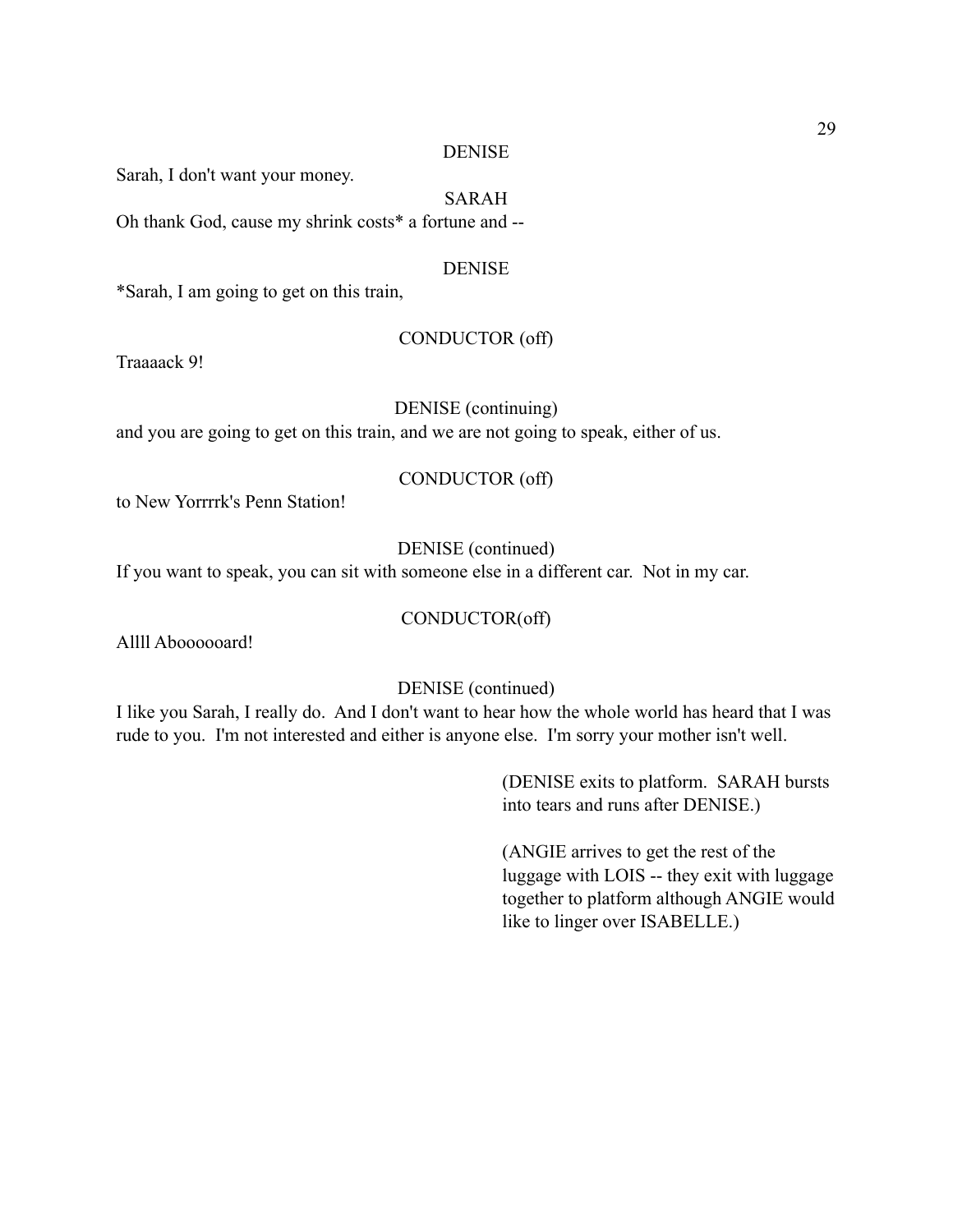#### ISABELLE

My Mother is a straightjacket's lover so shaken/so nervous she can't focus on another where the curve is that's me, little baby in the corner looking for some love wond'rin' why I am forlorner than a regular kid/with a normal kind of mother/who knows what love is so I beat it to the city where I'll be hanging out with the people who are pretty people Daddy loves all the ladies come/in every kinda color not like the Main Line with the train line this empty hometown where I'm in lost  $&$  found I get the run around I wish I'd lose it Must unglue it/where life is so much duller than the running curse my Mother's worse/My Mother Verse

(SHE exits to platform.)

#### SCENE 3

 (1963: Having stowed the bags, LOIS and ANGIE wait for the train on the platform while ANGIE finishes a cigarette. DENISE also waits for the train on her own.)

It's so cold down here!

ANGIE

LOIS

You want my wrap for your shoulders?

LOIS

No, I'm fine. Freezing, but fine.

ANGIE Bracing. That's what my mother would have called it.

#### LOIS

You miss her, don't you?

ANGIE

LOIS

I don't really think about it. I remember her when I remember her.

So you think you're at peace with it?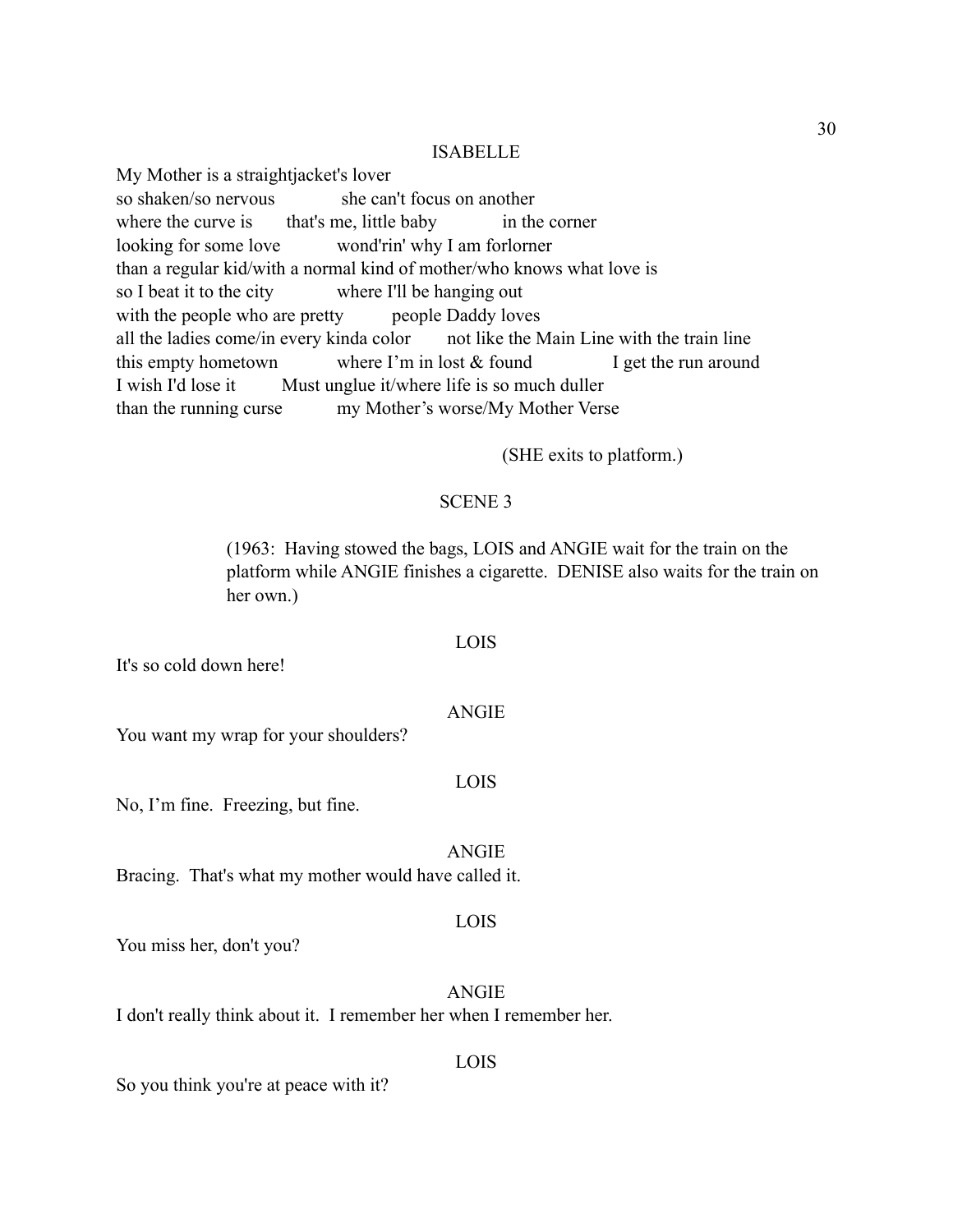LOIS

Who's at peace? That's the kind of thing people say about the dead. I'm not dead.

I didn't mean it like that. I don't see how you can go on smoking when your Mom died and --

ANGIE Nobody dies of smoking, and even if she did, I'm not planning on quitting. It reminds me of her. It's like having her around.

LOIS

That's depressing.

ANGIE Everything's depressing to you Lois. Maybe that's why your name is LOW-is. Because you're so low.

Angie!

# ANGIE

I'm not saying you don't have reason to be, having lost your boyfriend.

- He wasn't my boyfriend. He was my boss, and it's not like I lost my mother.
- But you lost something, someone.

He wasn't worth pining for, obviously.

So you're not low?

I'm here, aren't I?

LOIS

LOIS

# ANGIE

LOIS

ANGIE

LOIS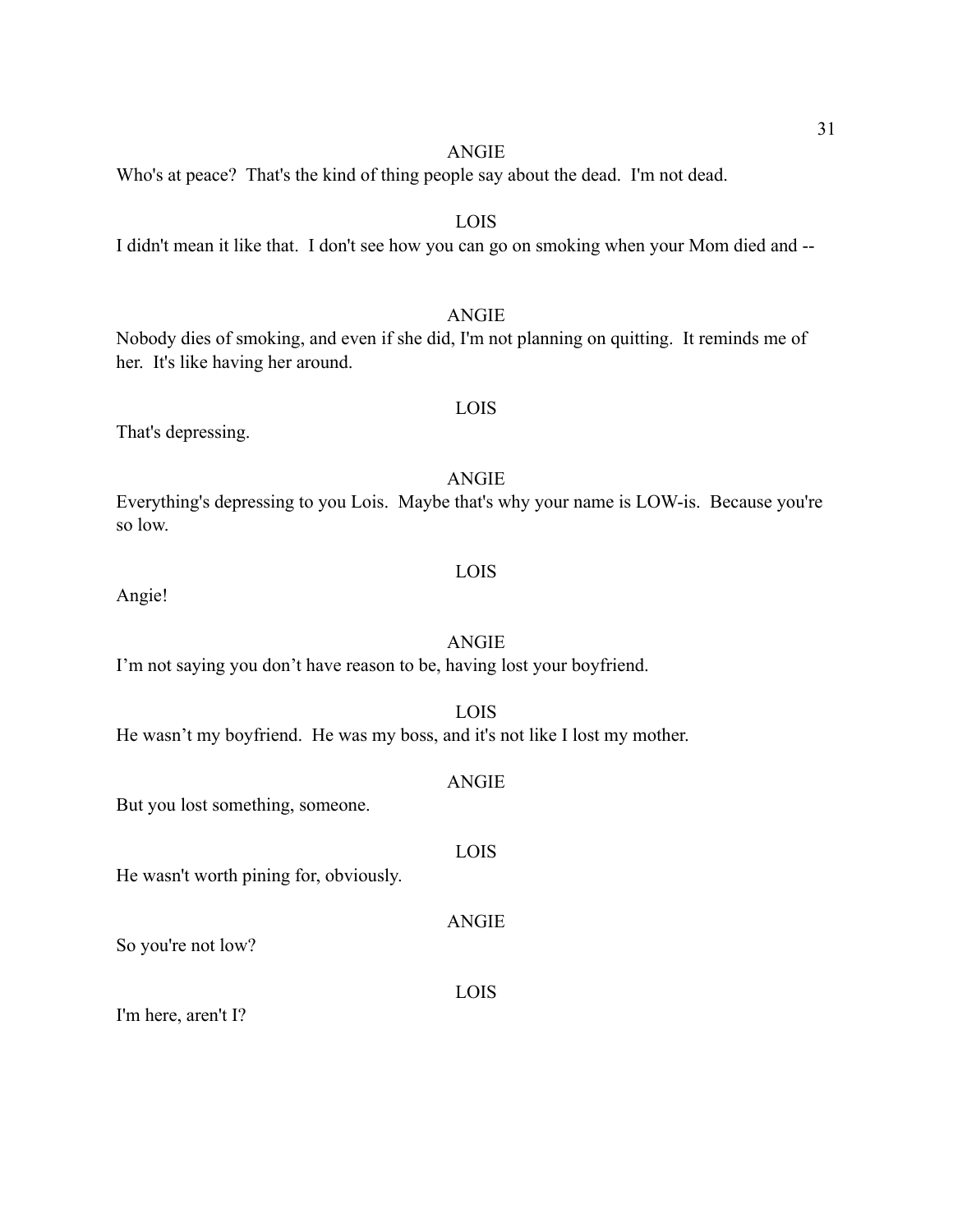Ready to start again. Maybe you'll meet someone on the train, or later tonight when we go out. Anything's possible. I admire that Lois.

LOIS No, you don't. You want what you want, which is not on the menu.

We are not discussing what I want. I didn't even bring it up.

# LOIS

It's all around us, Angie.

#### ANGIE

Why, I don't have the slightest idea what you mean.

#### LOIS

Yes, you do. You have every idea. All kinds of ideas.

# ANGIE

Well, if you put it that way, yes, I do have ideas. I am an imaginative person.

#### LOIS

Crazy, if you ask me.

#### ANGIE

Can we please have a nice time together, as best friends, the way we used to, before all this imagination came between us, please Lois? I was behaving myself.

#### LOIS

Yes, you are. And I do love you Angie, it's just --

# ANGIE

You're worried about later at Carol's apartment -- no need to worry. I will be an angel. Besides, we wouldn't want to upset her. She's being so generous.

#### LOIS

And if she found out about you, she probably wouldn't want you to stay with her, so...

# ANGIE

I am not a bad person.

# ANGIE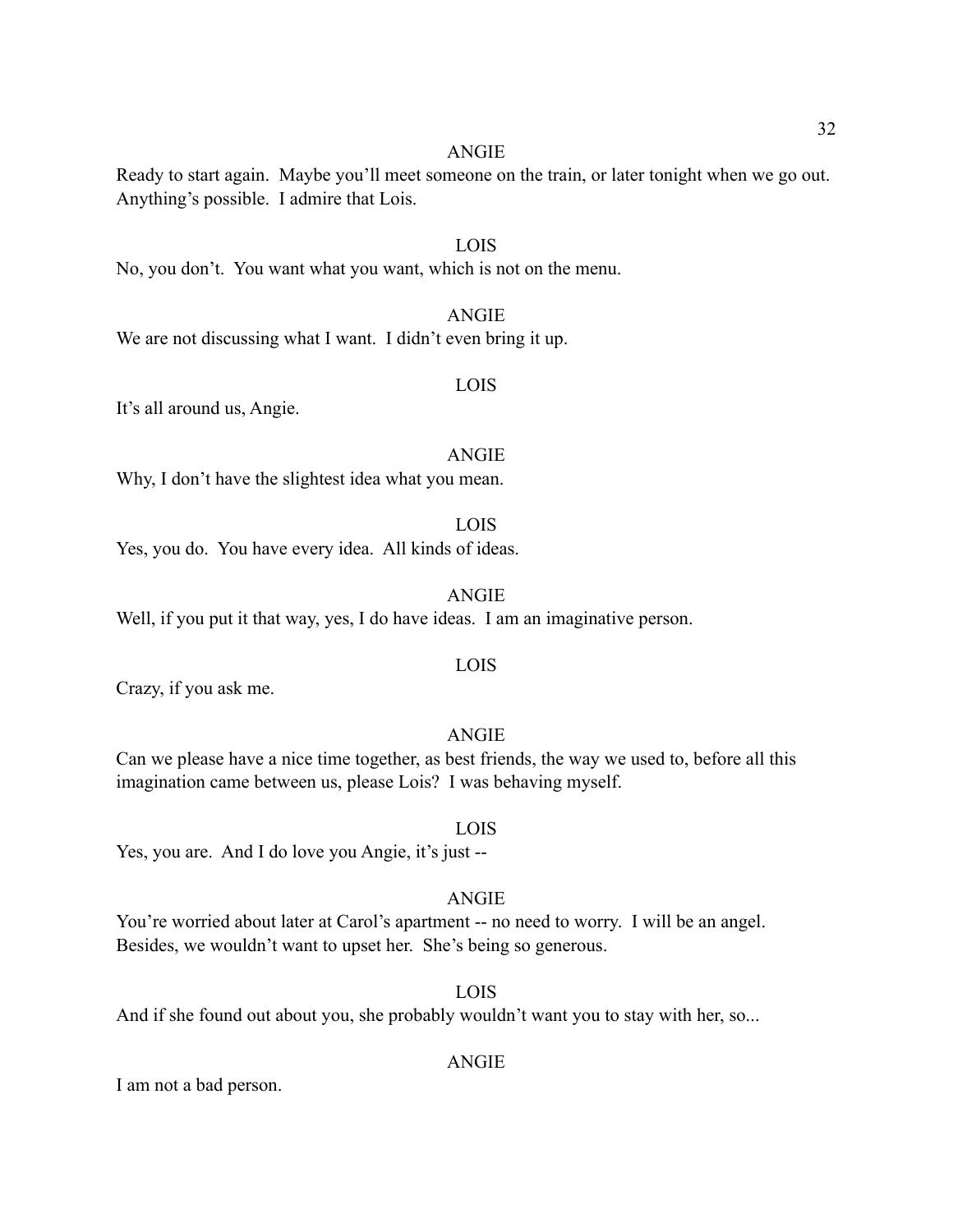#### LOIS

I didn't mean to suggest it, but Carol won't want that in her apartment, Angie.

#### ANGIE

Okay, okay, you made your point.

 (2003: ISABELLE enters alone. ANGIE watches her.)

#### ISABELLE

I used to lose you, I would find myself afraid like in department stores/or at the New Year's Day Parade When I slipped out of your hand/and felt the crowd close you away, I'd want to scream./I'd want to scream your perfect name as much a part of you as me,/but part of me was like relieved to feel the pressure leave my sleeves,/cause you were holding my tiny so tight Yes you were holding my tiny so tight.

 (The train arrives. 1993: SARAH walks by sobbing. Blinded by tears, she boards the train.)

CONDUCTOR (offstage voice) ALLLLL ABOOOOAARRD!!!! The Minuteman to New York's PENN STATION!

(ANGIE and LOIS and DENISE board.)

#### ISABELLE

When you let go the empty hung cold in the air the loss felt worse to me than when you used to pull my hair or drag me round from here to there. All grown up now I can do just as I please I gotta place to go I'm getting started. I'm the one today who let your tiny slip away, so you can miss me now and feel so broken-hearted.

> (The train lurches to leave as ISABELLE slaps the side of the train and boards it.)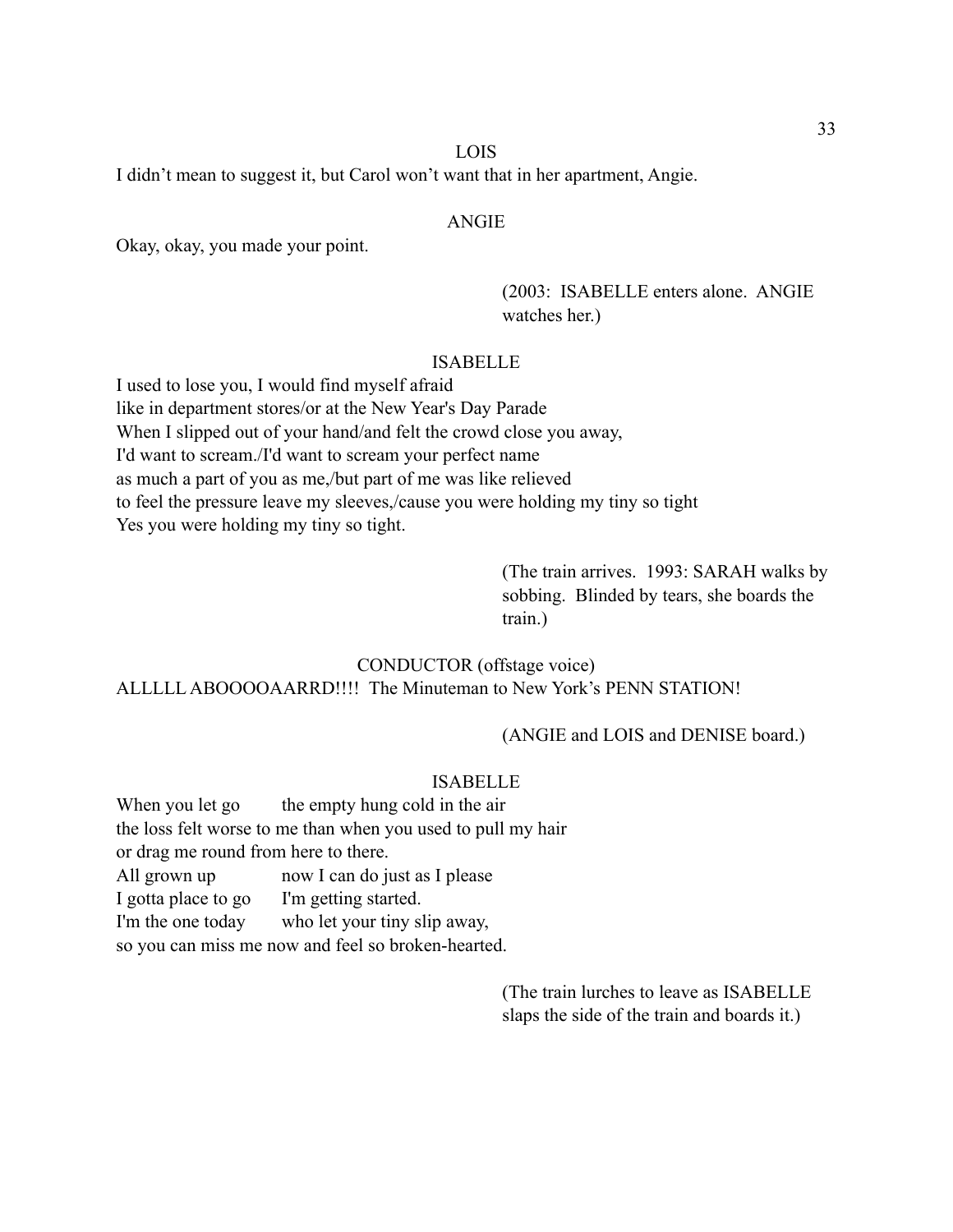# SCENE 4

|                                       | (2003: ISABELLE hides in the Smoking car which is behind the Non-Smoking<br>car both headed toward New York City.)                                                                               |
|---------------------------------------|--------------------------------------------------------------------------------------------------------------------------------------------------------------------------------------------------|
| Non-Smoking.)                         | (1993: DENISE sits in the Smoking car and reads her book. SARAH in                                                                                                                               |
|                                       | (1963: Forward, in the Non-Smoking car, ANGIE and LOIS move to seats.)                                                                                                                           |
|                                       | LOIS<br>What I don't understand is why you had to bring everything with you. Carol's place is tiny, and<br>you could always come home and get the rest later. When you have a place of your own. |
| I don't want to come home.            | <b>ANGIE</b>                                                                                                                                                                                     |
|                                       |                                                                                                                                                                                                  |
| Not even to visit?                    | LOIS                                                                                                                                                                                             |
| You know I hate it.                   | <b>ANGIE</b>                                                                                                                                                                                     |
| You say that, but you don't mean it.  | <b>LOIS</b>                                                                                                                                                                                      |
| New York will be my home from now on. | <b>ANGIE</b>                                                                                                                                                                                     |
|                                       |                                                                                                                                                                                                  |
| You're just upset about your mother.  | LOIS                                                                                                                                                                                             |
|                                       | <b>ANGIE</b><br>I am not. It's almost a year now anyway. How upset can a person be?                                                                                                              |
| Oh, I'd say pretty upset.             | LOIS                                                                                                                                                                                             |
|                                       |                                                                                                                                                                                                  |
|                                       | <b>ANGIE</b>                                                                                                                                                                                     |

Well I'm never coming back here. I won't even think of it. I'll be too busy being famous.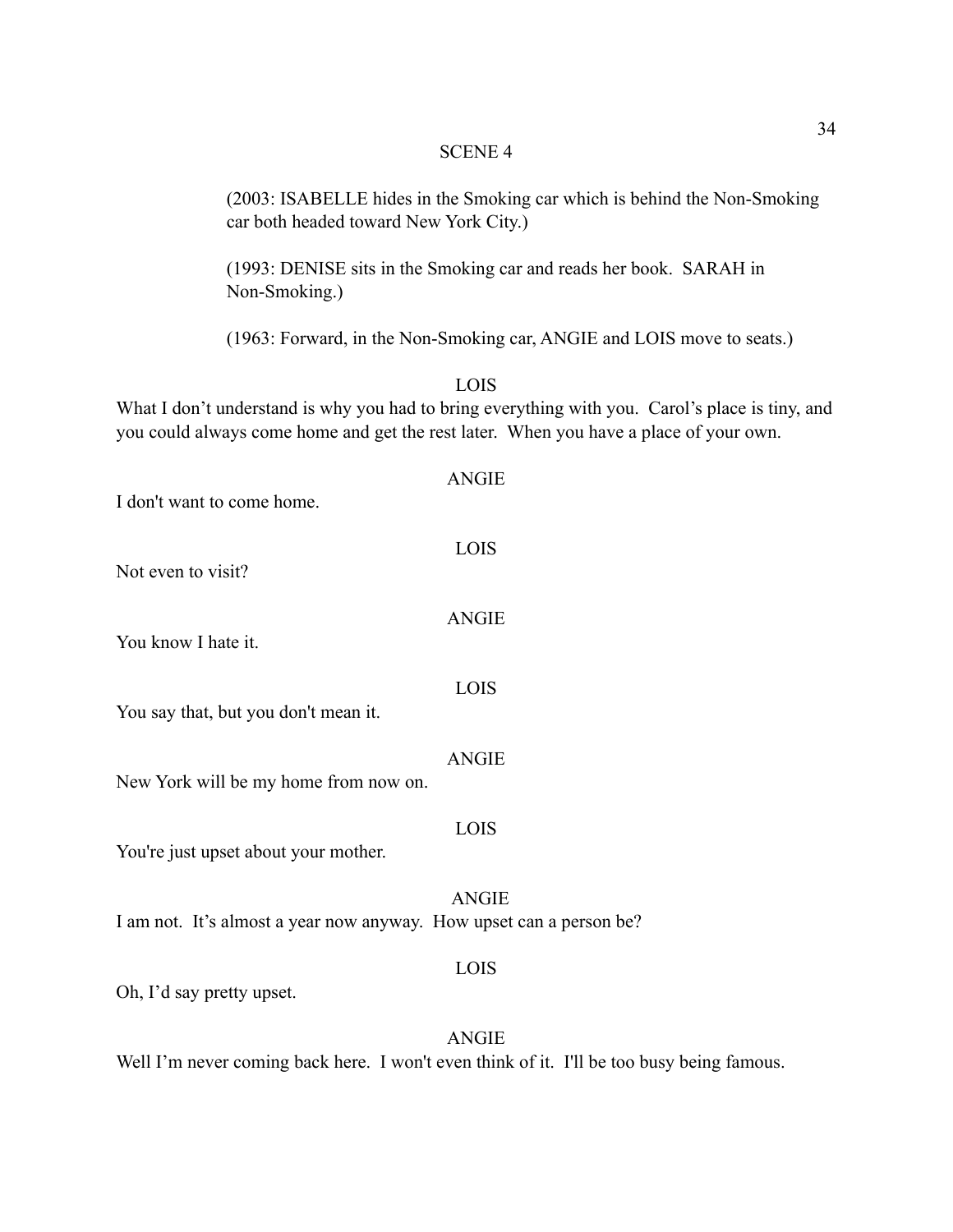LOIS

So that's why you had to take everything at once?

# ANGIE

I need everything I packed.

LOIS

So you need everything from here, but you hate it here?

#### ANGIE

You know what I mean.

LOIS

I know that Carol will be mad. She hardly has enough room for her own stuff.

ANGIE

I won't be staying with her that long. I'll get a place of my own. As soon as I make it big.

# LOIS

Oh.

#### ANGIE

I want to get the kind of place Holly Golightly had in Breakfast At Tiffany's.

# LOIS

That was a dump!

# ANGIE

Dumps can be charming. If I put up with loud pipes , a fire escape, and crazy neighbors, when I'm rich and famous I can say that I suffered. Not just because my mother died young. I'll deserve my fame and fortune and not go around feeling like a phony.

> (1993: SARAH enters the Non-Smoking car from further forward toward the front of the train and sits near ANGIE and LOIS. SARAH re-applies her make-up. ANGIE mirrors SARAH's gestures and puts on make-up.)

### CONDUCTOR (off)

Tickets, all tickets please!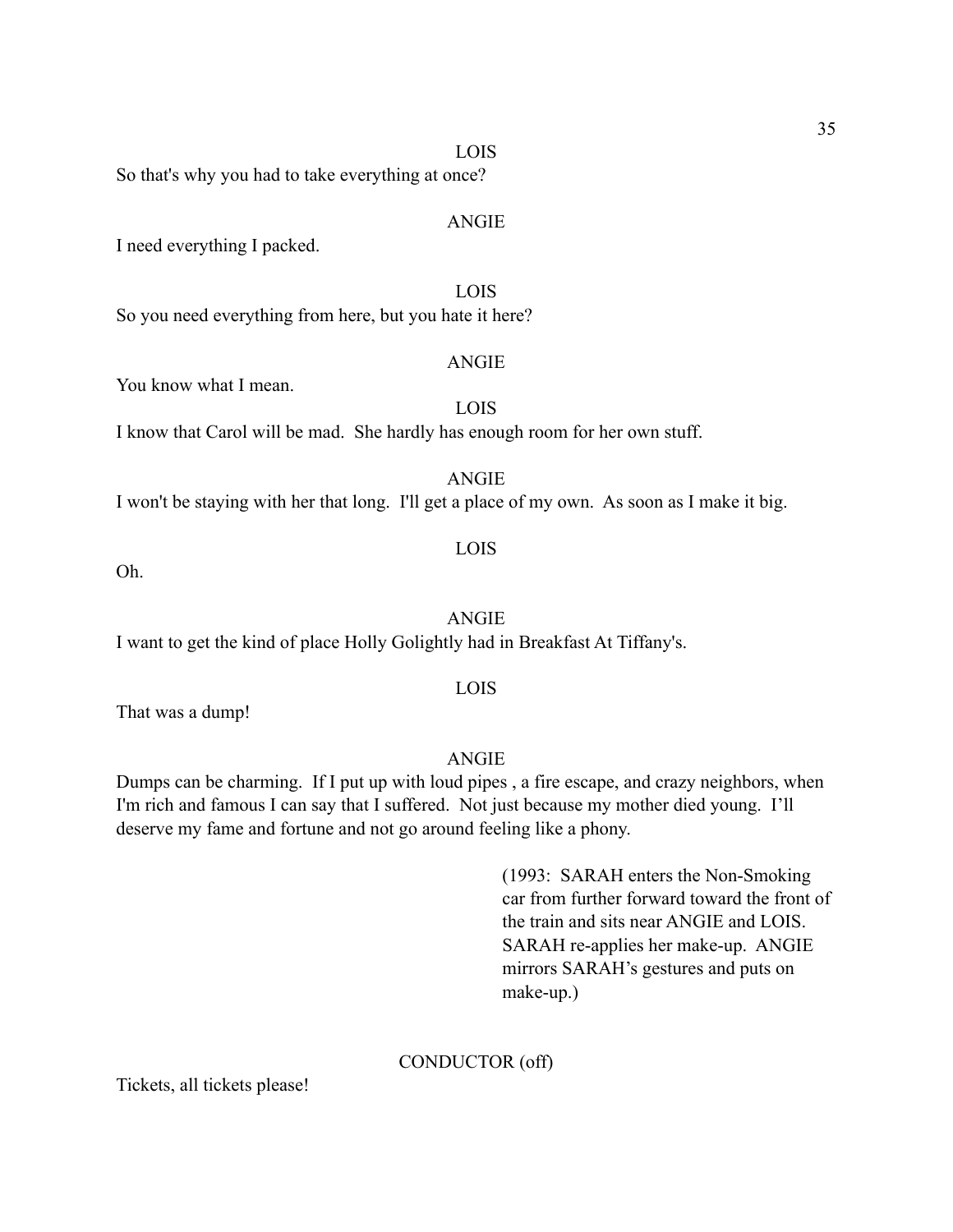| LOIS<br>It may take some time, Angie.                                                                                      |
|----------------------------------------------------------------------------------------------------------------------------|
| <b>ANGIE</b><br>Oh I have plans. I'm going to be a Rockette first, so I can audition in the daytime and dance at<br>night. |
| LOIS<br>Where? In a bar?<br><b>ANGIE</b><br>I will not! You want to come with me and be a dancer too?                      |
| LOIS<br>I am not moving to New York City.                                                                                  |
| <b>ANGIE</b><br>Why not?                                                                                                   |
| LOIS<br>It's dangerous, dirty and loud.                                                                                    |
| CONDUCTOR (off)                                                                                                            |

ANGIE

Everything will be different in New York.

Tickets.

 (1993: SARAH fumbles through her purse searching for the ticket.)

36

# SARAH

I'm sorry. It was here a minute ago. Oh I know it was here. That's the thing about having a big bag. I can never find what I need when I need it. My mother always used to tell me that -- oh, I don't mean she won't tell me again, I just mean that it's something she often says. No, please, don't go yet. I mean, it's here somewhere. I'm sure it is. Any time I lose anything it feels so much worse than it is, I mean, a ticket isn't such a terrible thing to lose, but when you feel as if you can't even hold on to the people in your life who you love, a ticket becomes another thing you might lose, and this feeling of loss starts to pile up on top of me like heavy quilts on a humid night. I just want to kick everything off. Do you know what I mean? And kicking or lashing out, that seems to be the very opposite of holding things close or people close, and – here it is!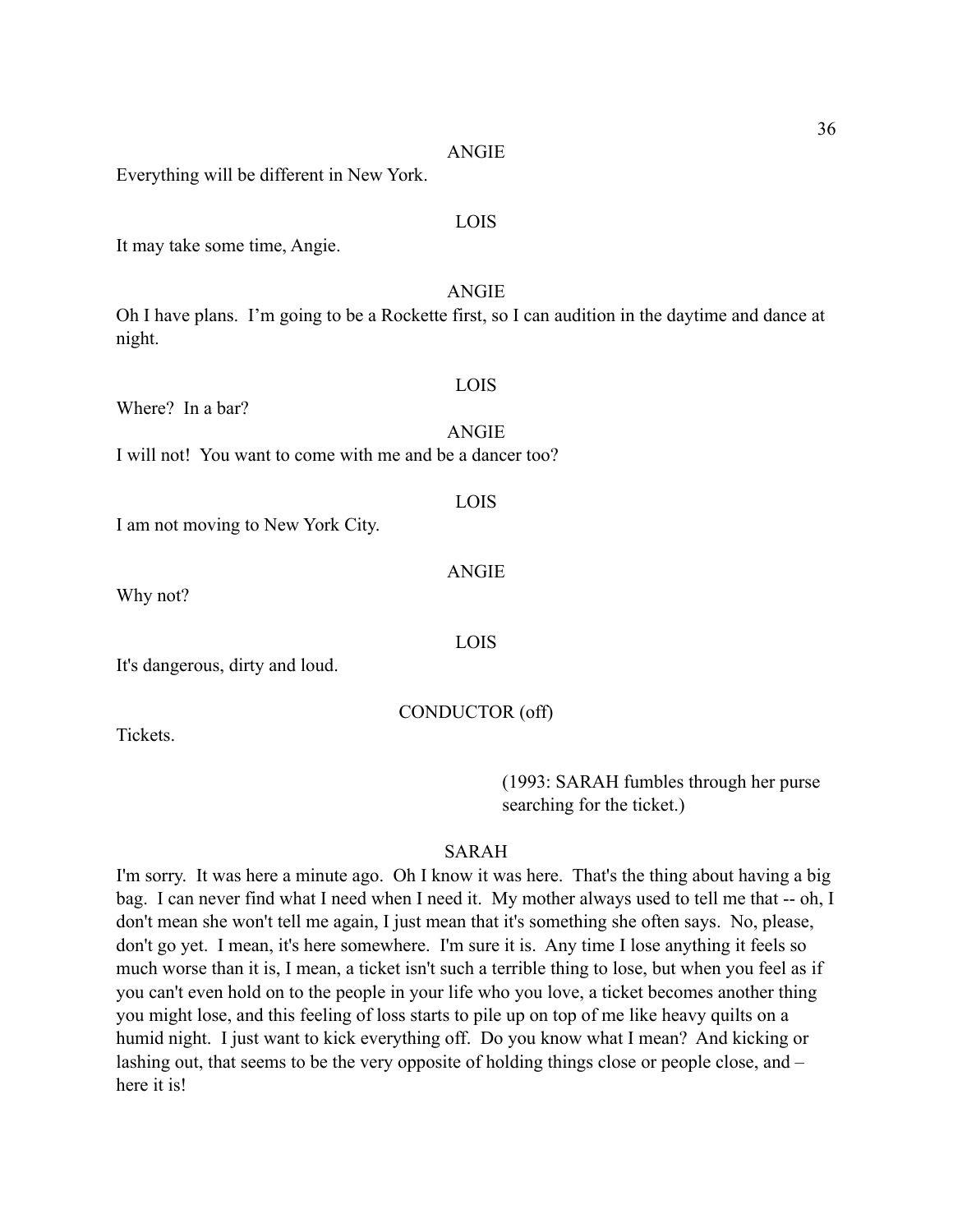#### CONDUCTOR (off)

Tickets!

#### LOIS

You have stars in your eyes.

# ANGIE

So what if I do? I got to aim high now Lois, this is my big chance.

# I would like to dance too, but not there.

What will you do with your life?

LOIS What I've always wanted to do, fall in love, get married and raise my children.

But what about your life?

What do you mean my life?

ANGIE What if you don't find Mr Right right away? What would you want to do to pass the time?

That is not what you're asking me.

# ANGIE

What do you mean by that?

LOIS

I mean you do not think of yourself as a way to pass the time.

#### ANGIE

Well, I didn't mean me... exactly...

# ANGIE

LOIS

# ANGIE

LOIS

LOIS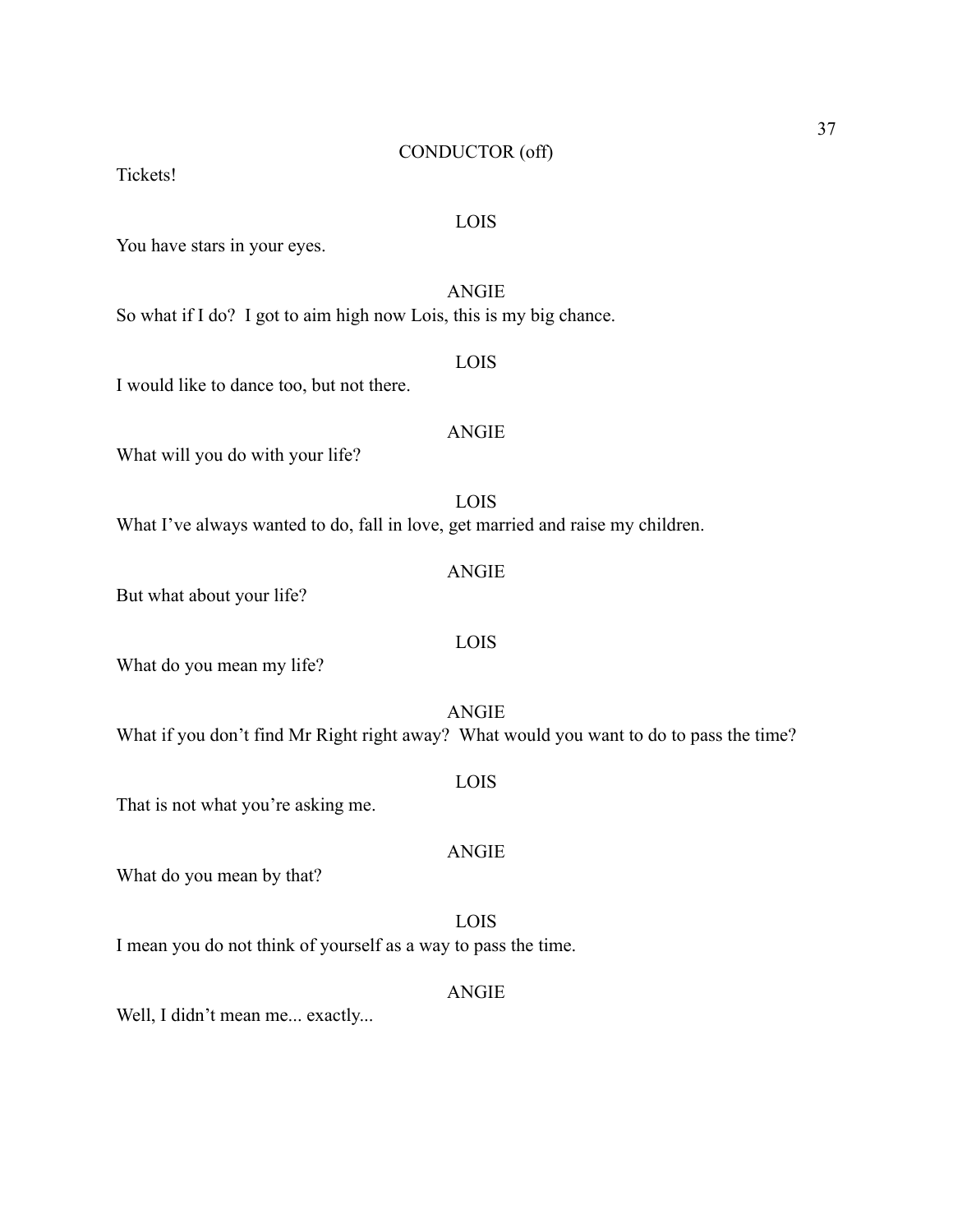#### LOIS

# No. You are asking me something I can't answer. If you want to know what I'm going to do until I fall in love, well, I'm not exactly cut out for the typing pool, but I'll give it another try.

# ANGIE I can't imagine you sitting all day with the clack clack clack and taking letters.

LOIS I'm sure there are employment opportunities for girls who like to dance, but that's not necessarily a good thing.

ANGIE Well let's see... Nobody is sending you off to college. Nursing?

| <b>LOIS</b>                                                                      |  |
|----------------------------------------------------------------------------------|--|
| Nursing school costs money too, and that involves blood and other bodily fluids. |  |

| But nurses get to be on their feet all day. | <b>ANGIE</b> |
|---------------------------------------------|--------------|
| That's a plus to you?                       | LOIS         |
| You could be a dancing nurse.               | <b>ANGIE</b> |
| I do not want to nurse.                     | LOIS         |
| Librarians sit and shush people.            | <b>ANGIE</b> |
| No thanks.                                  | LOIS         |
| Stewardess?                                 | <b>ANGIE</b> |
|                                             | LOIS         |

Too racy! Plus, my mother would complain.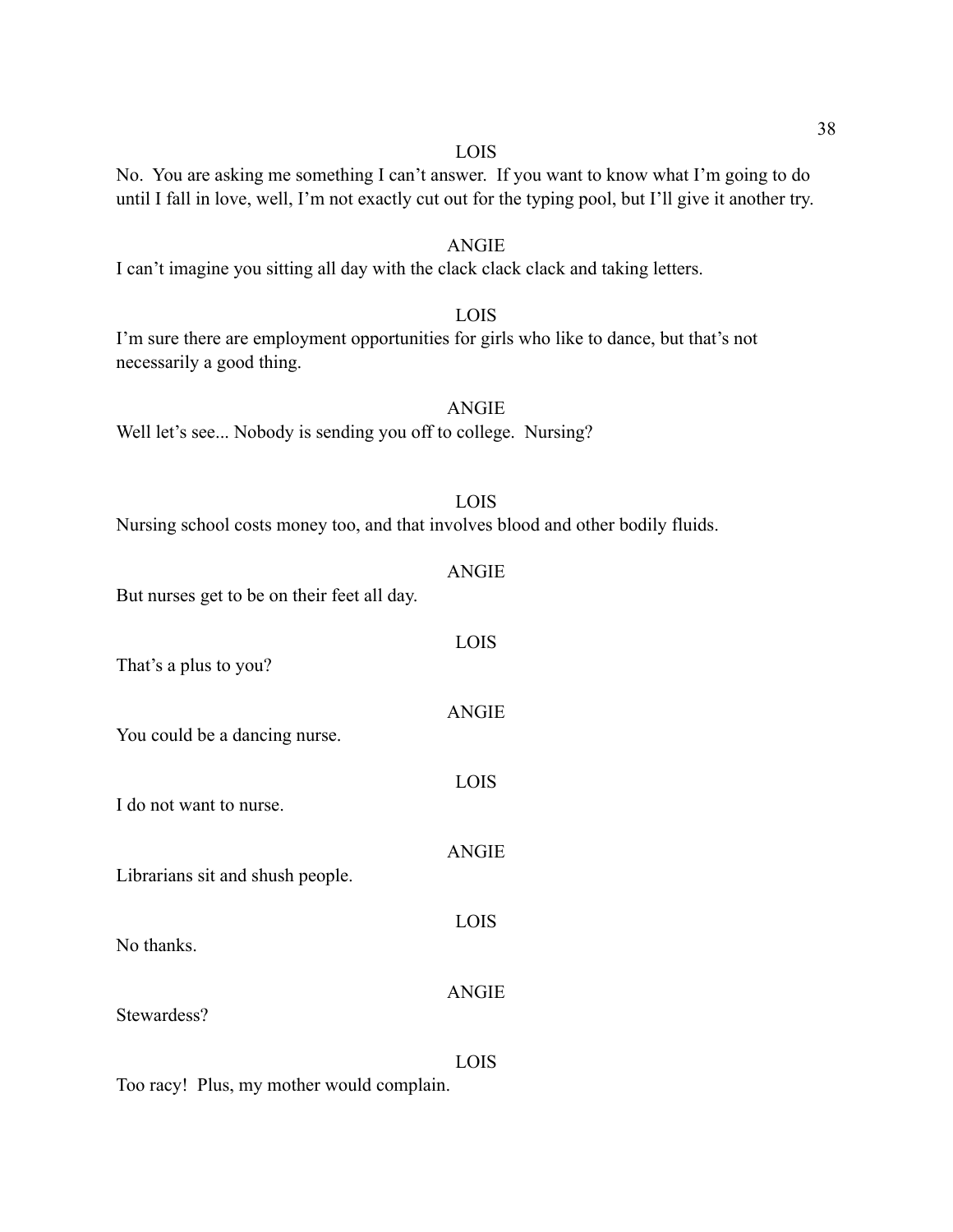#### ANGIE

# Waitressing?

LOIS Waitressing is hard work, and I can do it, but I'd rather not.

# ANGIE

Teachers have good hours.

|                                 | LOIS<br>But I can't afford to get certified right now, and the private schools don't pay very much. |
|---------------------------------|-----------------------------------------------------------------------------------------------------|
| How about being what you are?   | <b>ANGIE</b>                                                                                        |
| What does that mean? What am I? | <b>LOIS</b>                                                                                         |
| A dancer!                       | <b>ANGIE</b>                                                                                        |
| Gee, thanks.                    | <b>LOIS</b>                                                                                         |
| What? You are.                  | <b>ANGIE</b>                                                                                        |

LOIS

I thought you were going to tell me I was something else.

# ANGIE

All I was trying to say is that you can be more than a housewife with kids and a man to take care of everything. I am not here to live the life my mother did. Every day of her life was the same. Get up and take care of somebody else, cook and clean up and go to bed to do it all again. Why, she was hardly better than a maid.

#### LOIS

You sure sound angry at her for dying.

# ANGIE

You can't be angry at people for dying.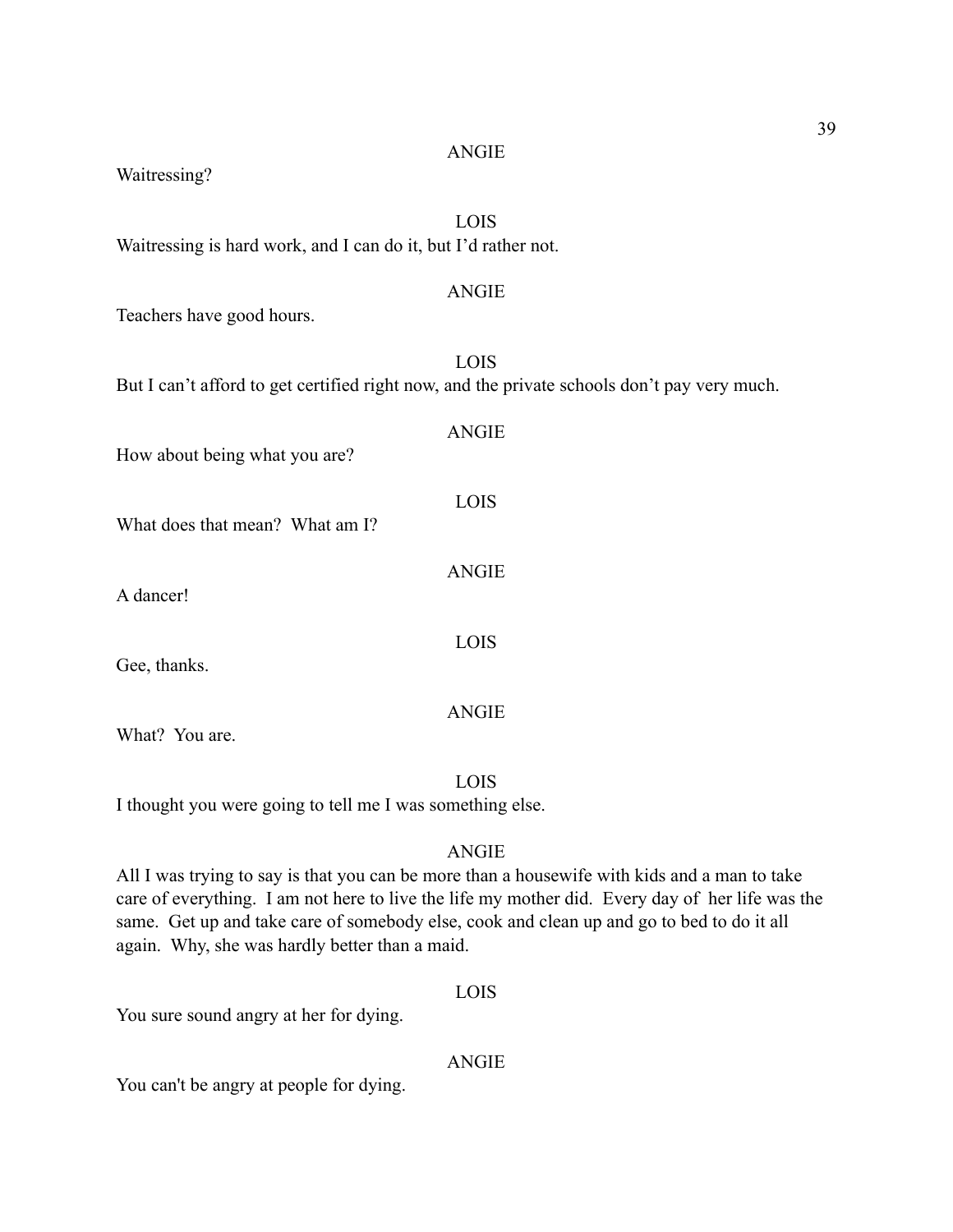Why not?

#### ANGIE

It doesn't make any sense.

# LOIS

Who says it has to make sense?

# ANGIE

You know what I want Lois? I want to be in the middle of Times Square when the ball drops every year. And every week I'll ride to the top of the Empire State Building just to watch the skyline change.

#### LOIS

You think what I want is demeaning.

# ANGIE

I'm just saying I got big plans, bigger than anything my mother ever dreamed of. Come.

LOIS You think there's something wrong with wanting to have children, a house and a husband?

#### ANGIE

That's not what I meant.

LOIS

She might have found something else, once your brothers were grown.

# ANGIE

Maybe, but it all happened so fast, you know?

# LOIS

I remember your Mom, and I remember her being really happy. Maybe she didn't want more.

#### ANGIE

And the moon is made of green cheese.

# 40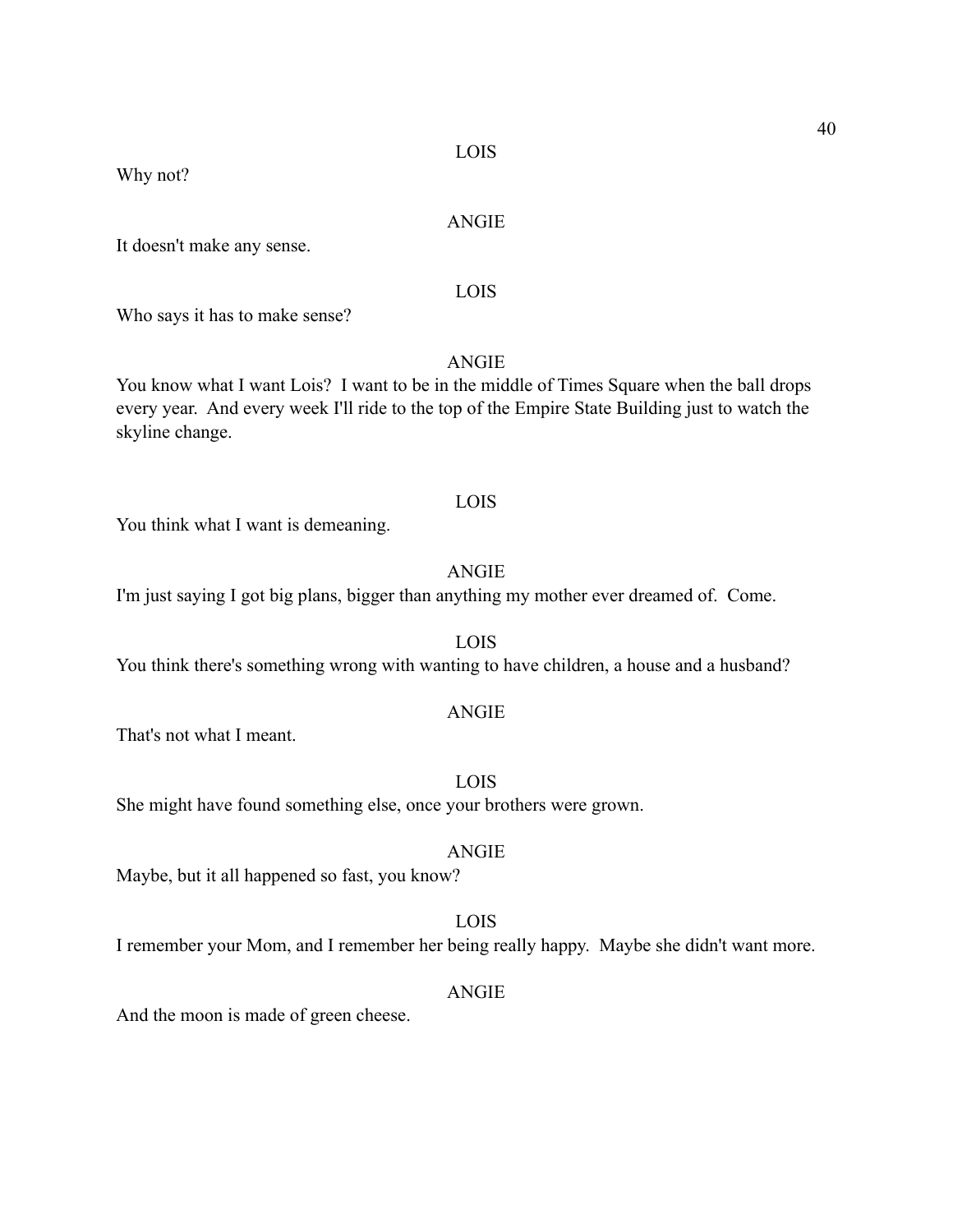#### LOIS

Ever since we were little, we've named our babies and tried to figure out who we might marry, and just because we weren't the first two girls with rings after high school doesn't mean we stop wanting that.

#### ANGIE

You did all that imagining. I just went along. Plus things are different now. Even if you do end up married with children, you could do something else first. I don't mean me. I mean anything you want. You could even have regular sex and take the pill.

#### LOIS

No doctor is going to prescribe that for unmarried girls.

#### ANGIE

They will if you make up some symptoms. If you say you're having trouble, they'll give it to you.

#### LOIS

I don't know where you come up with these ideas.

#### ANGIE

They're not just ideas, Lois. They are the future, and I come up with them, because I am searching for a new way to make my life. I don't want to end up like my mother.

#### LOIS

You mean married with children or dying so young? Cause I don't blame you for the second part. But running off to New York City --

#### ANGIE

I am not running off.

#### LOIS

I don't think you know what you want.

# ANGIE

Tell me you've never done anything in your life before without considering the consequences?

#### LOIS

You don't mean that.

#### ANGIE

I'm sorry. I take it back. Come to New York with me.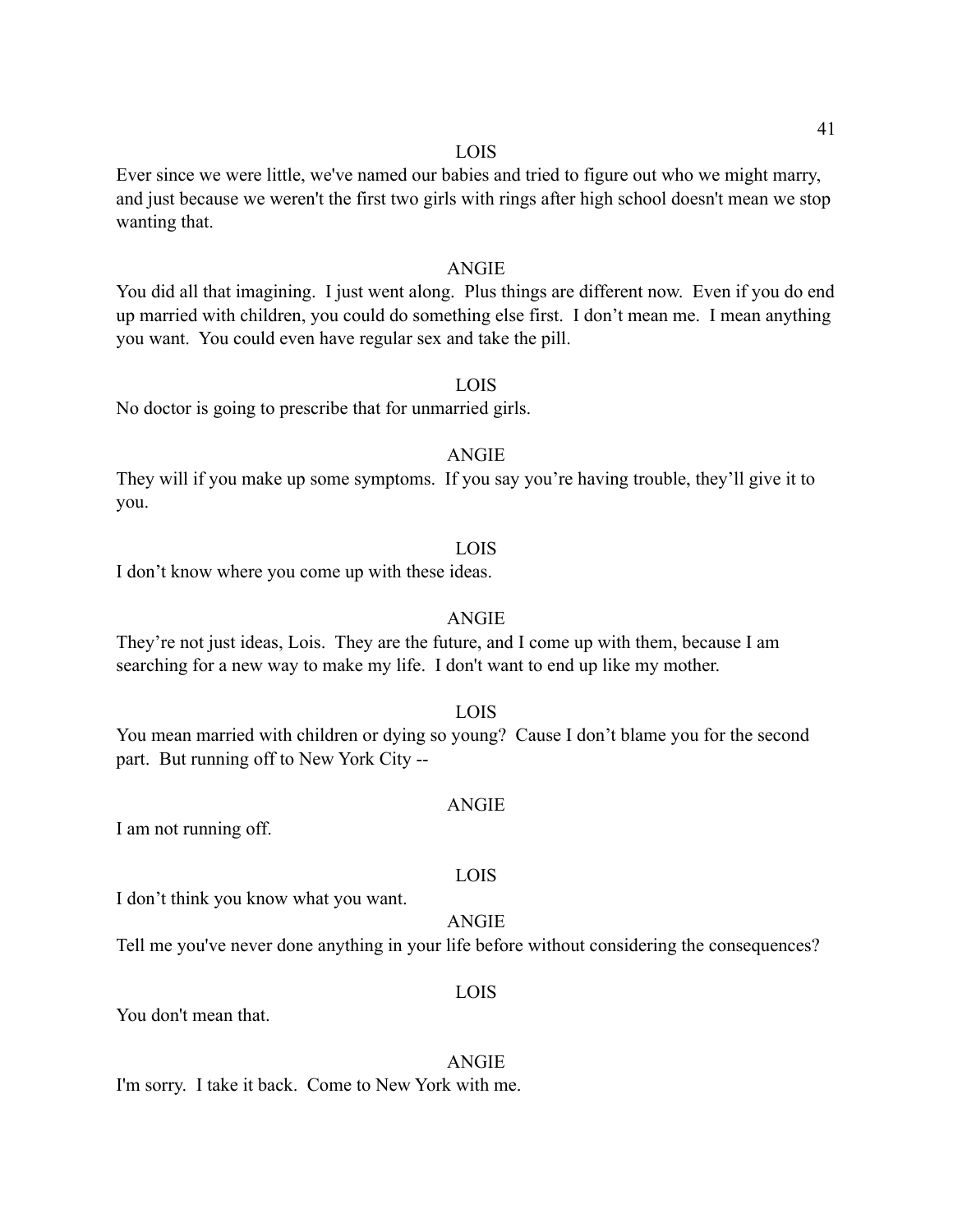42

#### LOIS

And be a Rockette? Oh no. I'm not a girl in a bikini kicking in a line to show off my derriere.

# ANGIE

They don't wear bikinis.

LOIS I love dance as a way to feel balanced in the world, as a way to be poised and at ease. I love the discipline of it, the form, and I think it's great training. But dancing on a stage in New York?

ANGIE

We can make it in New York!

LOIS You will make it Angie. I'm sure you can. But I don't want to move to New York.

# ANGIE

Then don't. No one's forcing you.

# LOIS

No, of course not. I'm sure you'd never expect me to go from a break-up straight into another person's arms.

No, of course not.

#### LOIS

Not without grieving first.

ANGIE Very funny Lois. You said yourself he isn't worth it.

# LOIS

Doesn't mean I can't feel my loss.

# ANGIE

Grief is a waste of time. Put on some lipstick and look around. There might be a great guy right here on this train ready to marry you, buy you a house and have three kids and a dog.

# ANGIE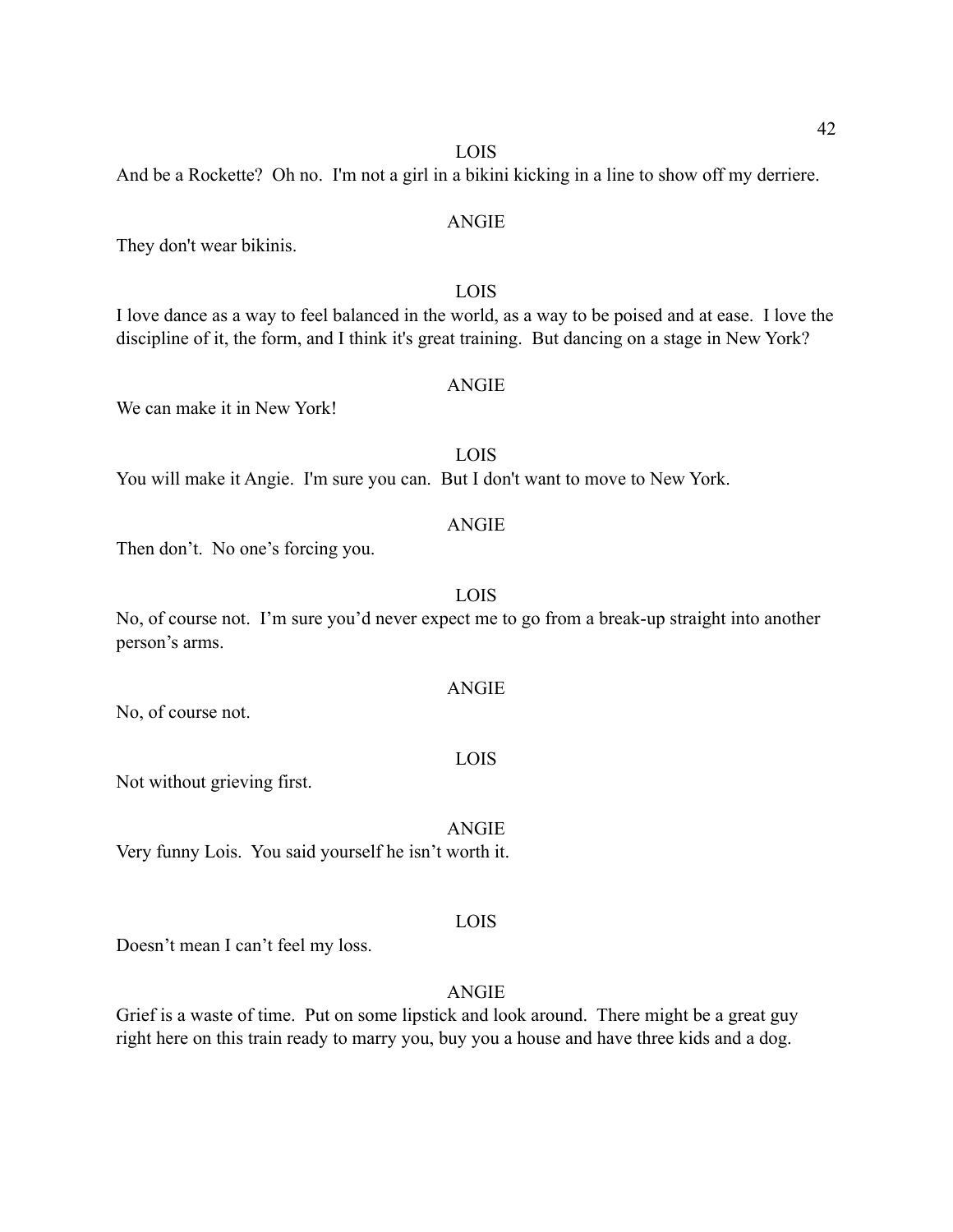Not interested, Angie.

 (ANGIE gets up to look around as SARAH gets up to move to the Smoking Car.)

#### ANGIE

Oh yes, there are many possibilities out here. You should see them all.

# LOIS

It wouldn't matter if he was in the next seat, Angie. I am licking my wounds.

(ANGIE returns to LOIS.)

ANGIE

I'll be your shoulder to cry on.

#### LOIS

I appreciate that, Angie.

 (2003: ISABELLE comes out of her hiding place to take a seat.)

 (1993: DENISE sits alone in the Smoking car with her book. SARA, re-composed, enters searching for DENISE. When SARAH sees DENISE, SARAH opens her mouth to speak, remembers DENISE's request and closes her mouth. Like a mouse, SARAH slips in the seat beside DENISE. DENISE looks up.)

 (SARAH smiles and puts her fingers to her lips. DENISE goes back to her book.)

 (SARAH tries not to speak. SARAH looks out the window. SARAH looks at DENISE.)

(2003: ISABELLE walks through the car.)

#### LOIS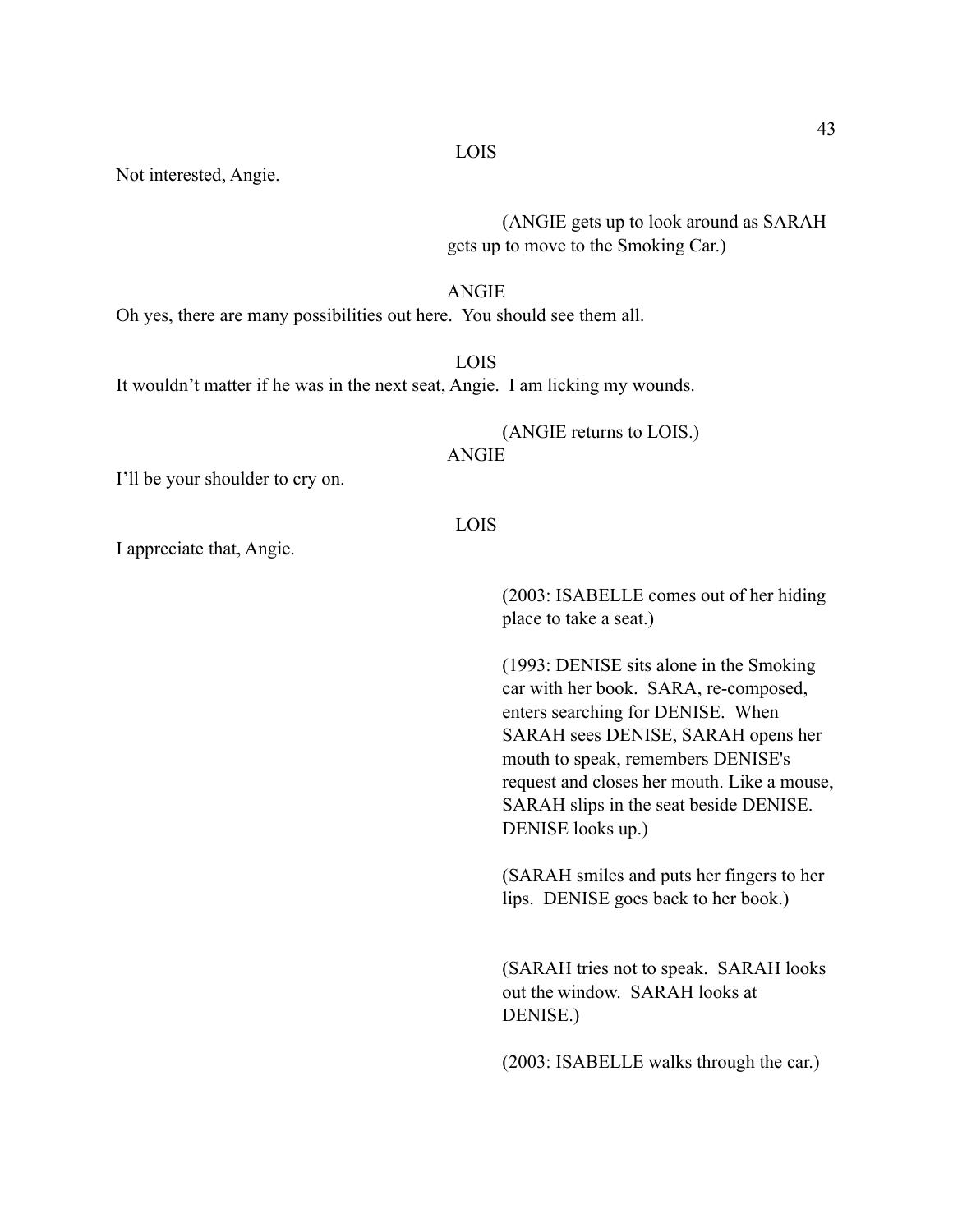Can't stop this train, Can't stop this leaving Can't stop don't got God's weight to stop a train. Traveling torched. Traveling torched. Traveling torched.

> (ISABELLE repeats the last line until she exits to the space between the two cars.)

 (1993: SARAH looks at DENISE who knows SARAH is watching her and pretends to read.)

 (SARAH takes out the Sunday Times Crossword and a pen. DENISE relaxes and starts to read again.)

# SARAH

A six letter word for hurt.

# DENISE

Marred.

# SARAH

Thank you. You are good at this. That's perfect.

 (SARAH remembers she is supposed to be quiet. SHE zips her lips.)

# SARAH

Sorry. I won't talk again.

 (DENISE is furious with herself and burrows further in to her book in an attempt to ignore SARAH.)

 (2003: ISABELLE is in the space between two cars. SHE stands facing the past.)

# ISABELLE

Throw Mama from the train a kiss!

 (SHE does, laughs, facing straight out, the present.)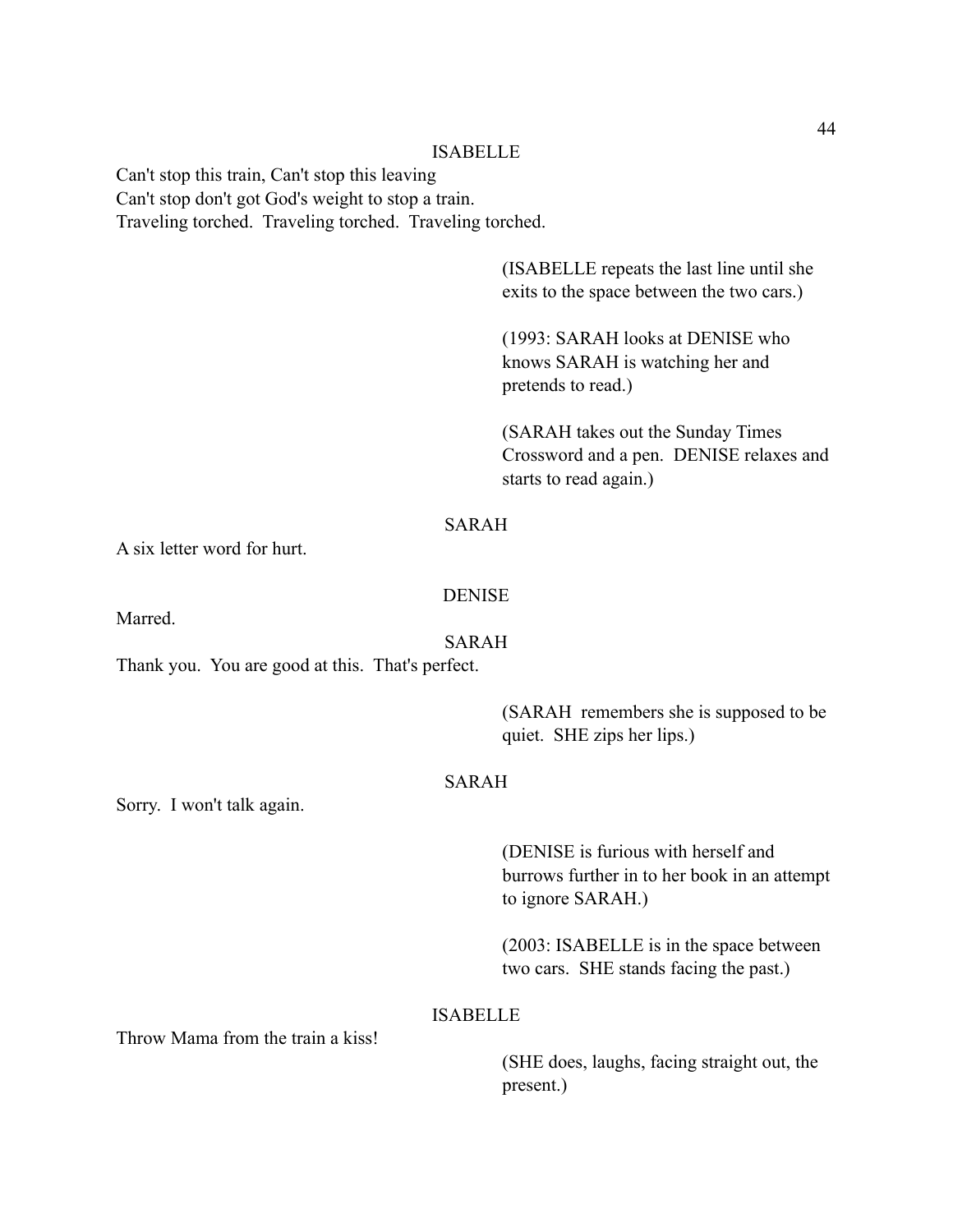Slipping past the past// The ticket takers tocking out The clocking of the train// Track minutes traveling traveling traveling torched.

(facing the future)

Something silver slips off your finger/Like mercury, quick poison, or a memory,

your marriage to my mother./But I am not my mother.

And Mercury's a God, like you to me,/he watches over travelers, sheep and thieves.

Believe it. Traders, inventors of weights and measures,/unraveling sweaters,

my measurements increase/but I can hide this. I am slippery.

So what if your marriage ran away, got lost/among the physics of the stars tossed instead of being locked up in her jewelry box/undreamed in her face cream jars cause you were running too in cars to bars. Please let me stay with you.

> (ISABELLE enters the Non-Smoking car and walks past ANGIE and LOIS.)

# ISABELLE

Can't stop this train Can't stop this leaving

(ANGIE stands up.)

 LOIS ISABELLE (continuing) God's weight to stop a train.

I gotta smoke. Traveling torched. Traveling torched. LOIS Traveling torched...

 (ANGIE walks to the Smoking Car and sits near SARAH and DENISE. ANGIE lights up.)

> (ISABELLE walks the opposite way to the end of the Non-Smoking Car. SHE exits into the connective space between cars, facing forward.)

Where are you going? Can't stop don't got

ANGIE

Well don't take forever.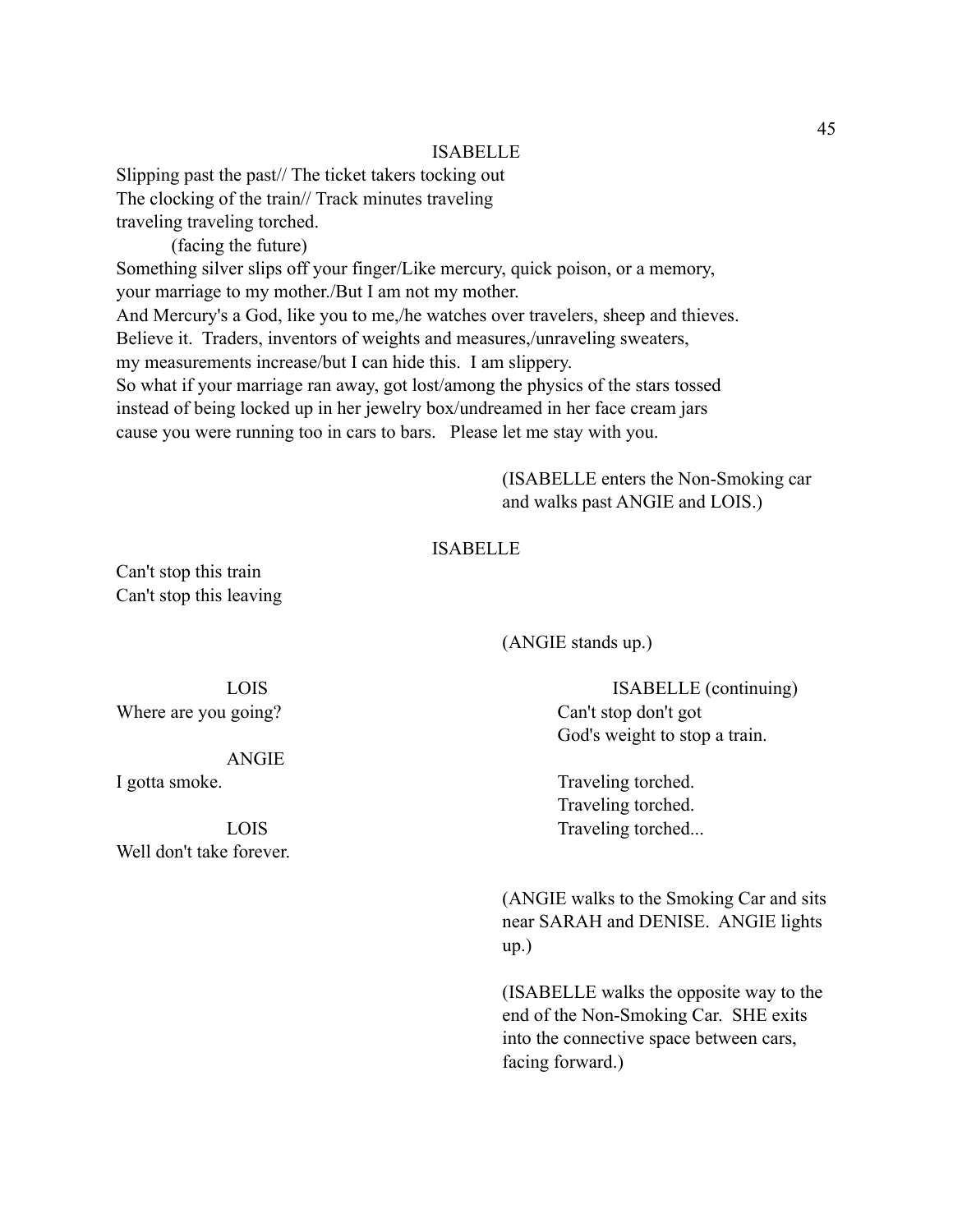Don't take forever. What takes forever? A thief? Can forever be taken forever and ever? Is it heavy? Could I haul it in a purse? Don't got no purse, Don't got no bags, Don't got no Got no God's weight to stop a train.

> (SHE faces the past and holding the silver handrail sticks her foot out into the wind.)

#### ISABELLE

Walking out the door with nothing to give me away When you need a way to get a way to get a way. Goodbye! Throw Mama from the train a kick!

> (SHE kicks and loses her clog. SHE laughs.)

#### ISABELLE

Once clog missing/One clog one bag of clothes One toothbrush one dumb apartment with the nightlight down the hall one bulletin board with the comics impaled one clog and one cable tv/and one long trail of microwave dinners and no more Pepper-dog and no more pups and no ideas to make us rich/just put on a blouse and a lawsuit with pumps and a failure to be curious/and a failure to be bright and a failure to sleep through the night and one C+ and one back of a hand against my screwed up face and one C- and one back of a hand on my butt and no more private school your father's left us and no more lah-dee-dah your father's left us and all you do is listen to no sugar tonight in my coffee over and over and no more sugar tonight in my tea and nobody does it better than me - and is she gonna jump? Is she? Is she?

SARAH

Oh no. Oh my God.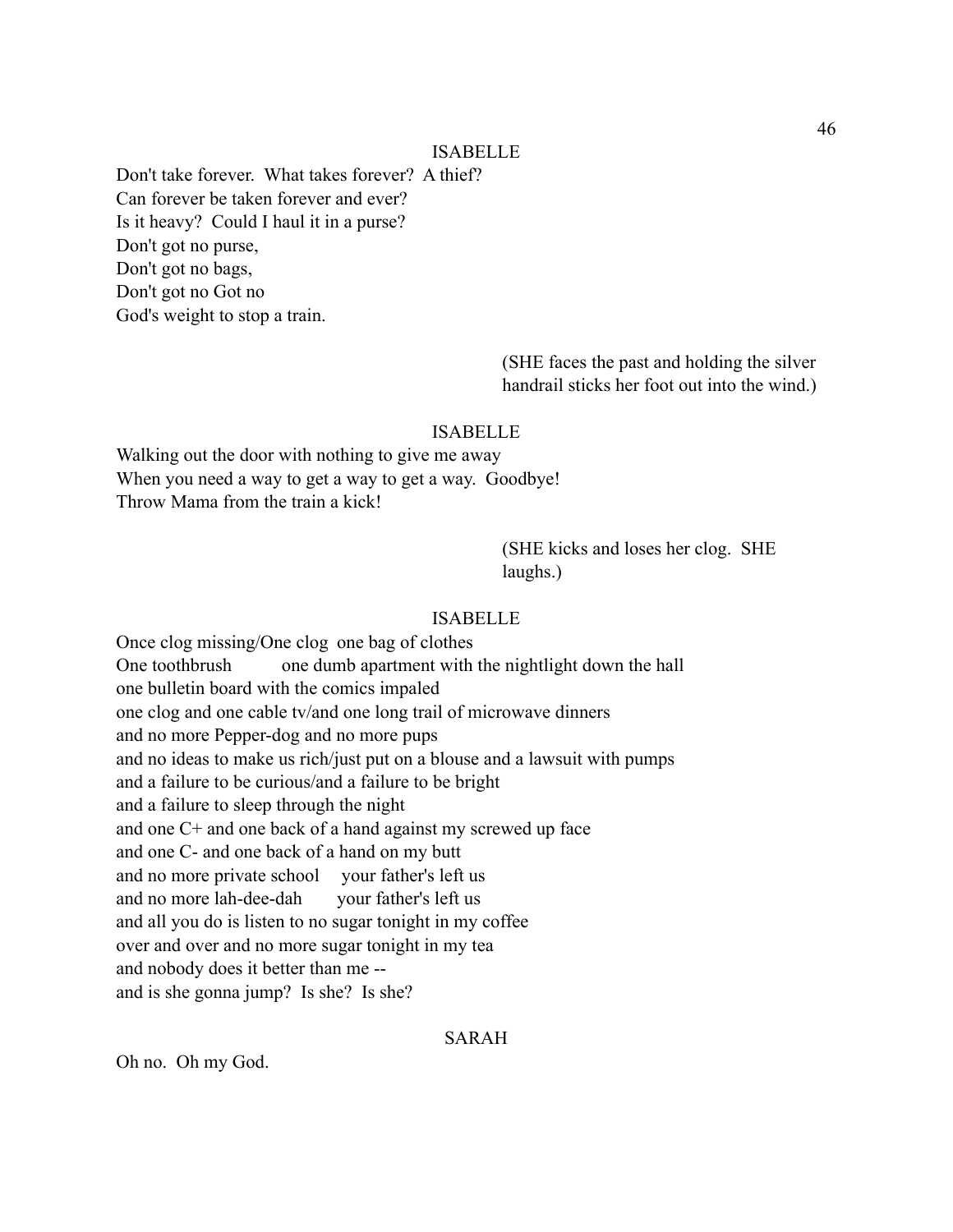(ISABELLE pulls herself back inside and faces the present.)

| Is something wrong?                                                                                                              | <b>DENISE</b>                                                     |
|----------------------------------------------------------------------------------------------------------------------------------|-------------------------------------------------------------------|
| Not looking back.                                                                                                                | <b>ISABELLE</b>                                                   |
| I lost my ticket.                                                                                                                | <b>SARAH</b>                                                      |
| Never.                                                                                                                           | <b>ISABELLE</b>                                                   |
|                                                                                                                                  | <b>SARAH</b>                                                      |
| I mean my receipt.                                                                                                               | <b>ISABELLE</b>                                                   |
| Looking back is not the way to go.                                                                                               |                                                                   |
| I'll be back in a minute.                                                                                                        | <b>SARAH</b>                                                      |
|                                                                                                                                  | (SARAH goes to find her receipt.)                                 |
| Ticking minutes tocked to the station stops<br>And jars and stars and stops and starts<br>And oh how I wish I had a dog to miss. | <b>ISABELLE</b>                                                   |
|                                                                                                                                  | (SARAH doesn't find her receipt and walks<br>back toward DENISE.) |
|                                                                                                                                  | (ISABELLE slaps the side of the train and<br>enters the train.)   |
|                                                                                                                                  | (DENISE reads her book. SARAH sees<br>ISABELLE.)                  |

47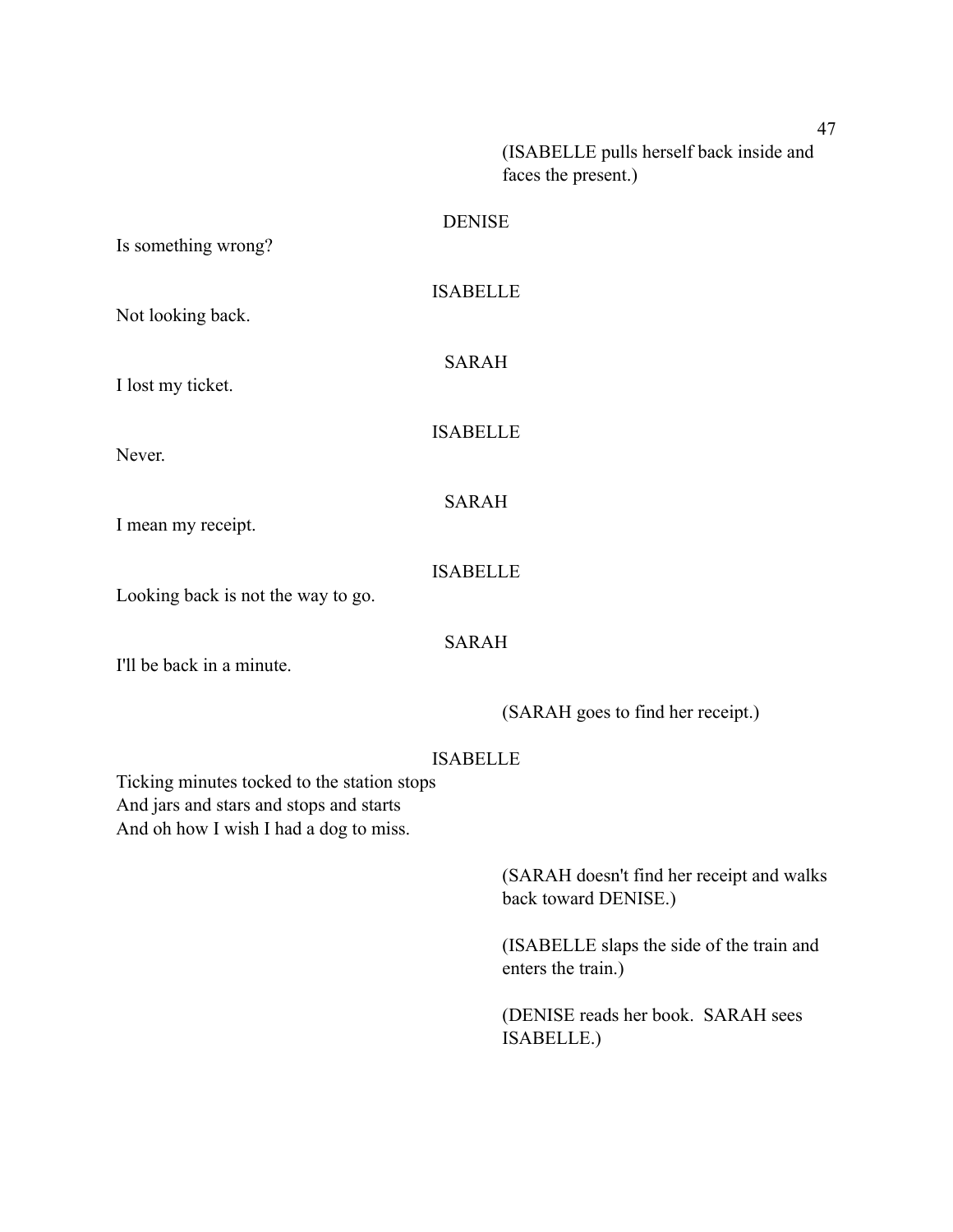You stole something from me.

#### ISABELLE

I don't know what you're talking about.

# SARAH

Give it back or I'll tell the Conductor.

# ISABELLE

So tell him.

DENISE

No one is going to bother over the receipt. Here, take mine.

SARAH

Thank you Denise, but you don't have to. I mean, I know she did it. Just look at her.

# DENISE

Please just take it.

 (SARAH takes it and sits. ISABELLE sits. ANGIE lights a cigarette off her other cigarette. SARAH opens the crossword.)

# SARAH

A three letter word for enlightenment.

# **DENISE**

I'm reading.

SARAH Denise, do you know a \*three letter word for enlightenment?

#### **DENISE**

\*If I find one, I'll let you know.

SARAH Couldn't we maybe talk a little bit? Sometimes talking helps.

# DENISE

What do you want to talk about?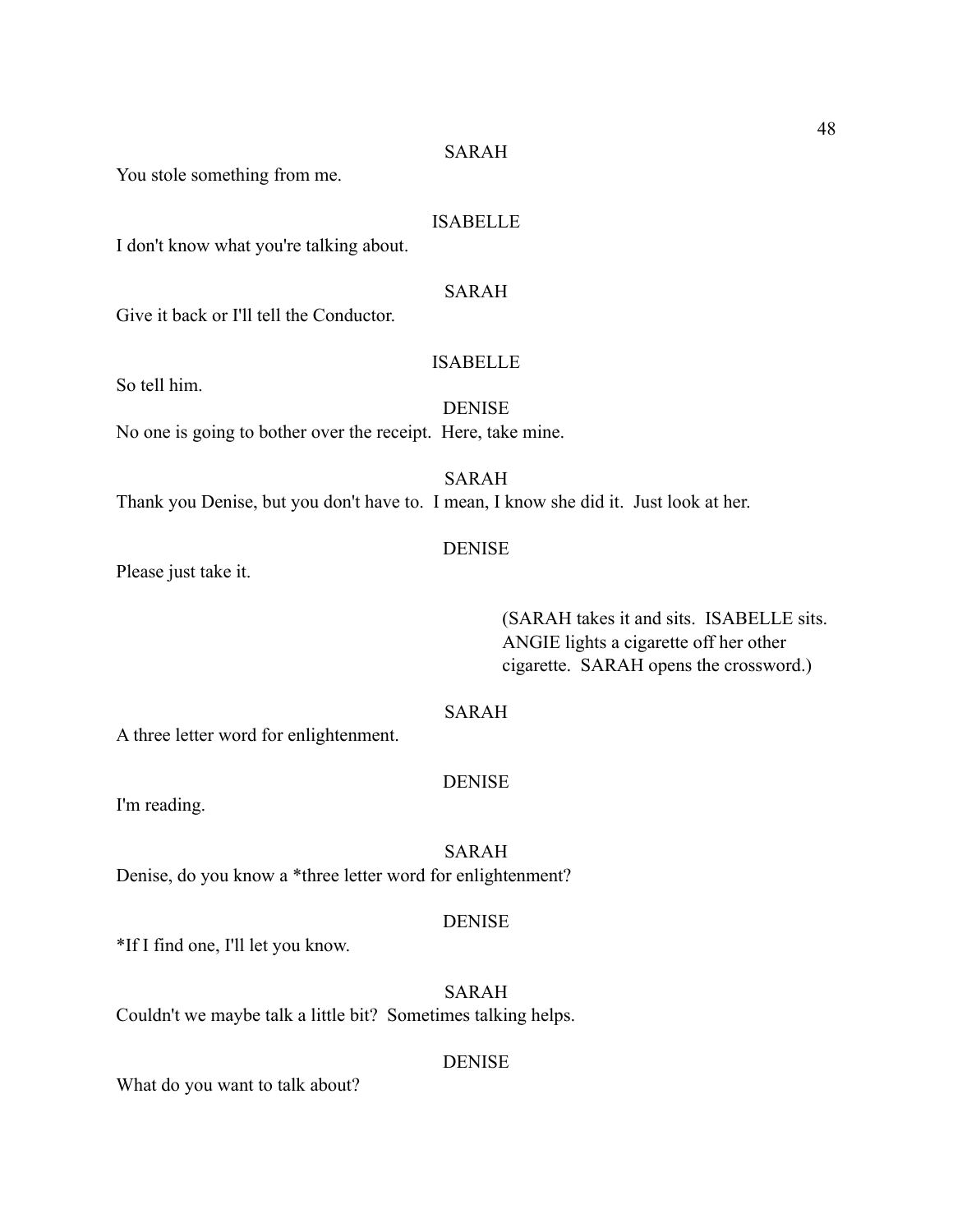SARAH Anything. Your life. Are you married? Okay, I know you're not married. Are you dating?

Sarah --

SARAH Okay, you don't want to talk about that. Do you work?

Yes, I edit children's books.

SARAH Oh. Well that's wonderful. Do you love it? You must love it.

#### DENISE

Yes, I love it.

SARAH You don't sound like you love it. Is it exciting? It sounds exciting.

# DENISE

Yes, it's exciting.

#### SARAH

Any books I would have heard of? I have a daughter you know. Any books you could recommend?

#### DENISE

Yes. I just finished working on *Chicken, The Fraidy Cat*. It's about a Cat named Chicken who's afraid of everything and how he gets over his fears.

SARAH

Oh I get it. Sort of like a neurotic cat!

# DENISE

Yes, a neurotic cat.

SARAH

So how does Chicken do it?

# DENISE

**DENISE**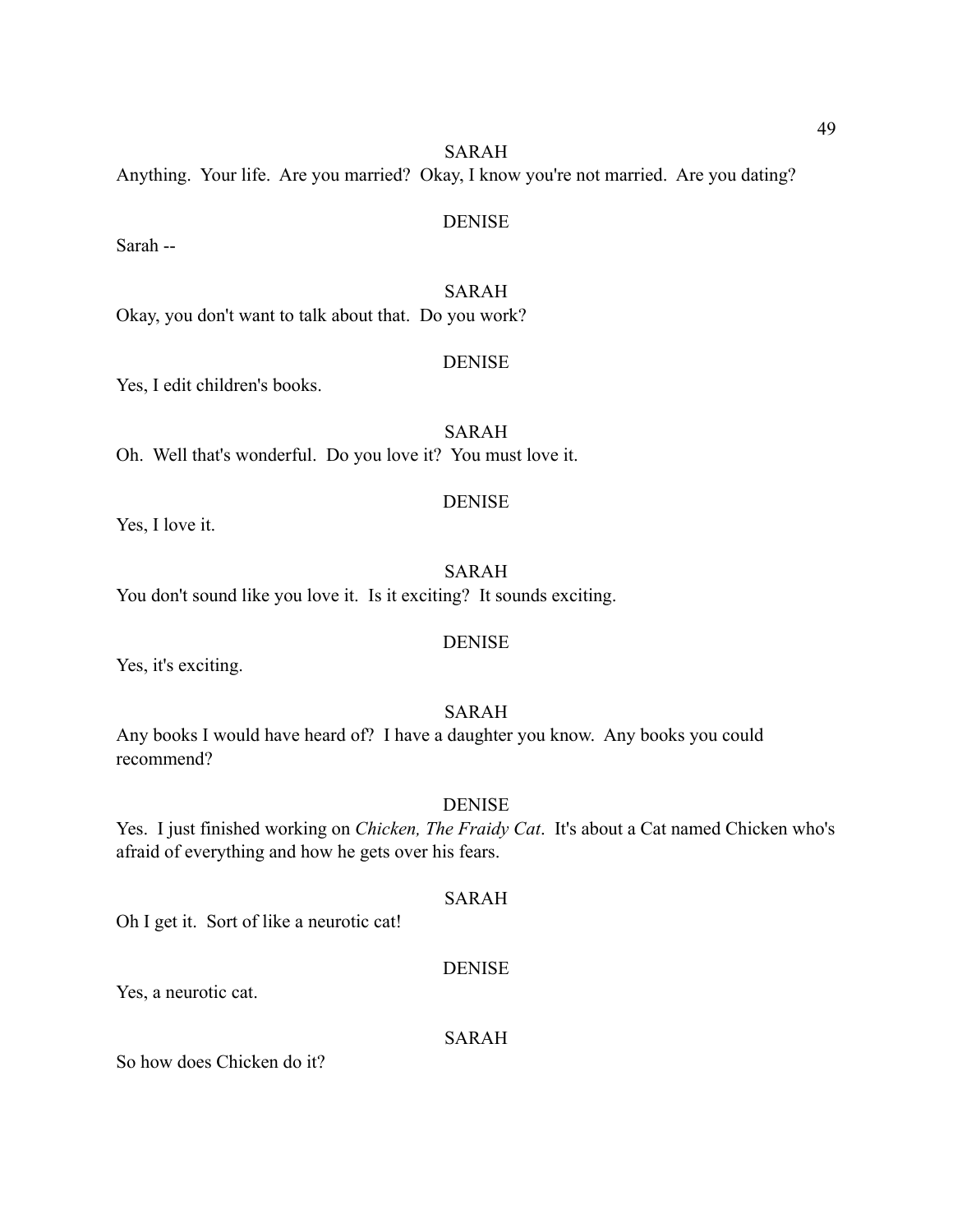Do what?

# SARAH

Get over his fears!

#### DENISE

You should buy the book. It's much nicer to read it than to hear me explain. And Isabelle will enjoy it. It's her age group.

# SARAH

A neurotic cat. Okay, I'll buy it. See how easy I am? You made a sale. Do you make enough to live on as an editor of children's books? I know how expensive it is in the city, and I don't want to pry or anything, but you were never, well, your family was never...

#### DENISE

I'm fine. My family is fine. We're all fine.

# SARAH

Well obviously that isn't true. Your mother is dying, and I know your Dad was never --

# DENISE

Sarah, I said I was fine. I'm fine.

 (ISABELLE whispers under SARAH and DENISE as if she is a percussive instrument and then exits.)

It sounds to me like you got Can't stop this train a little bit of denial going on here. Can't stop this leaving I mean -- Can't stop Don't got

#### SARAH ISABELLE

God's weight to stop a train

 (ANGIE, watching ISABELLE, gets up and exits to go sit beside LOIS.)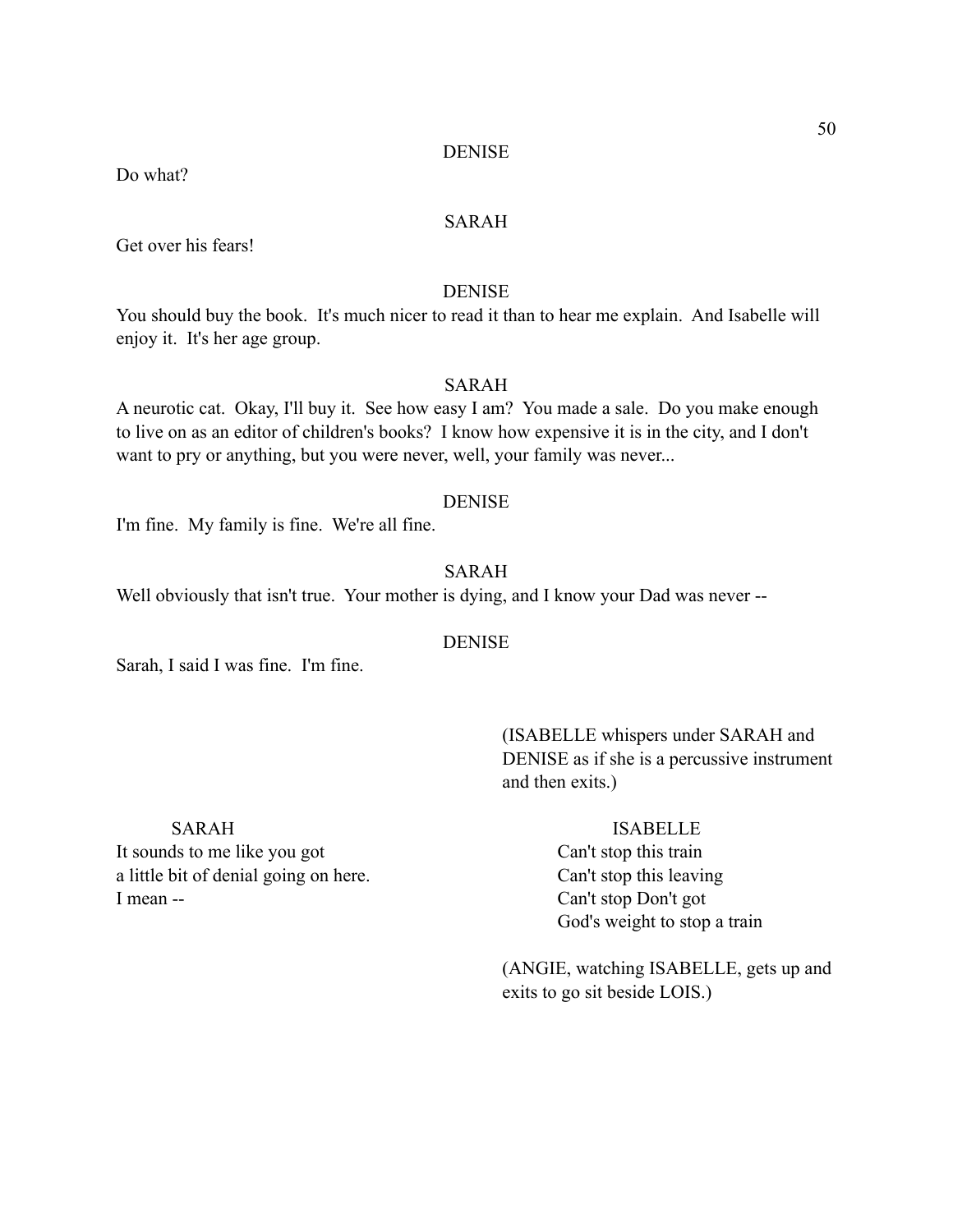Sarah, do you remember when we Traveling torched. were in high school and Karen Klinger Traveling torched. lost her mother?

You mean when Karen Klinger's Can't stop this train mother ran away, cause it's not Can't stop Don't got the same to lose your mother God's strength to stop a train of her own free will. I mean, I'm not trying to say it wasn't Traveling torched. totally tragic for Karen, but Traveling torched. it's not as if her mother died.

DENISE ISABELLE continuing

SARAH Can't stop this train

There's a difference you know. (ISABELLE can repeat her last lines until she has exited to the silver space outside.)

## DENISE

Okay, look, forget it. Forget I brought it up.

#### (ANGIE joins LOIS.)

# ANGIE

Here I am: The Guiding Light. This is my look of concern. Here's shock. Horror. What do you think?

#### LOIS

You want to do soap opera too?

#### ANGIE

What's wrong with soap opera?

#### LOIS

Twenty minutes ago you were going to be a movie star. At this rate, by the time we get to New York, you'll be dreaming of making smut films.

#### ANGIE

I will not. I will make a good living Lois. You'll see.

# LOIS

Okay, what do you say to a strange man who asks for your number?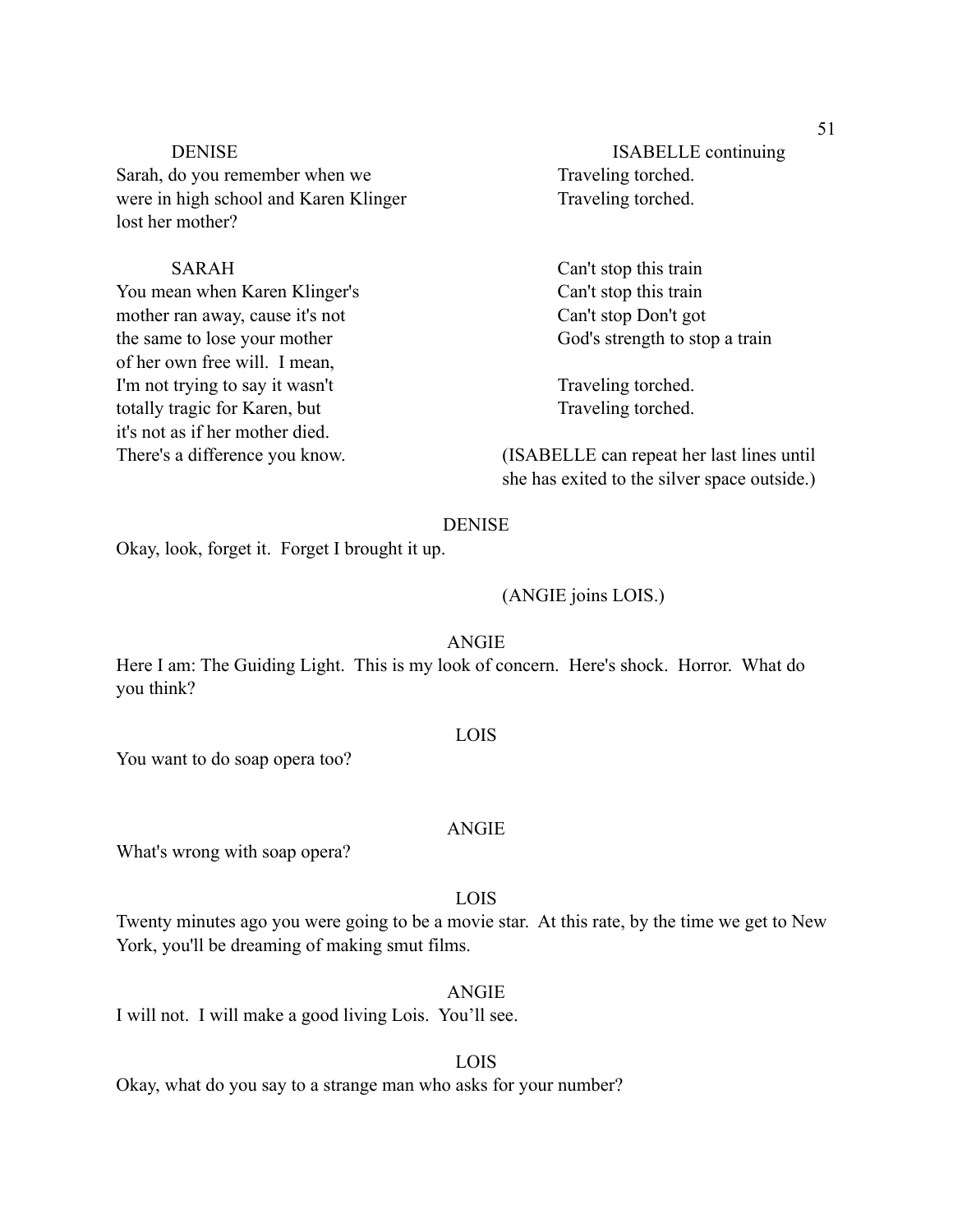| <b>ANGIE</b>                                                                                                                                                                        |
|-------------------------------------------------------------------------------------------------------------------------------------------------------------------------------------|
| I will work on finding work and getting a nice place in case you ever decide to visit. And I was<br>just thinking of my mother and how she used to love to watch The Guiding Light. |
|                                                                                                                                                                                     |
| LOIS                                                                                                                                                                                |
| So what do you do when someone offers to help carry your groceries?                                                                                                                 |
| <b>ANGIE</b>                                                                                                                                                                        |
| Let him help! What is this, Twenty Questions?                                                                                                                                       |
|                                                                                                                                                                                     |
| LOIS                                                                                                                                                                                |
| Just asking.                                                                                                                                                                        |
|                                                                                                                                                                                     |
| <b>ANGIE</b>                                                                                                                                                                        |
| Well, I wasn't planning on having any groceries.                                                                                                                                    |
| LOIS                                                                                                                                                                                |
| Then what are you going to eat?                                                                                                                                                     |
|                                                                                                                                                                                     |
| <b>ANGIE</b>                                                                                                                                                                        |
| I was hoping to go out to eat.                                                                                                                                                      |
|                                                                                                                                                                                     |
|                                                                                                                                                                                     |
| LOIS<br>Every night?                                                                                                                                                                |
|                                                                                                                                                                                     |
| <b>ANGIE</b>                                                                                                                                                                        |
| Maybe.                                                                                                                                                                              |
|                                                                                                                                                                                     |

LOIS

I'm talking about before you make it big, you know, for the next few weeks.

Good.

I don't speak to strangers.

LOIS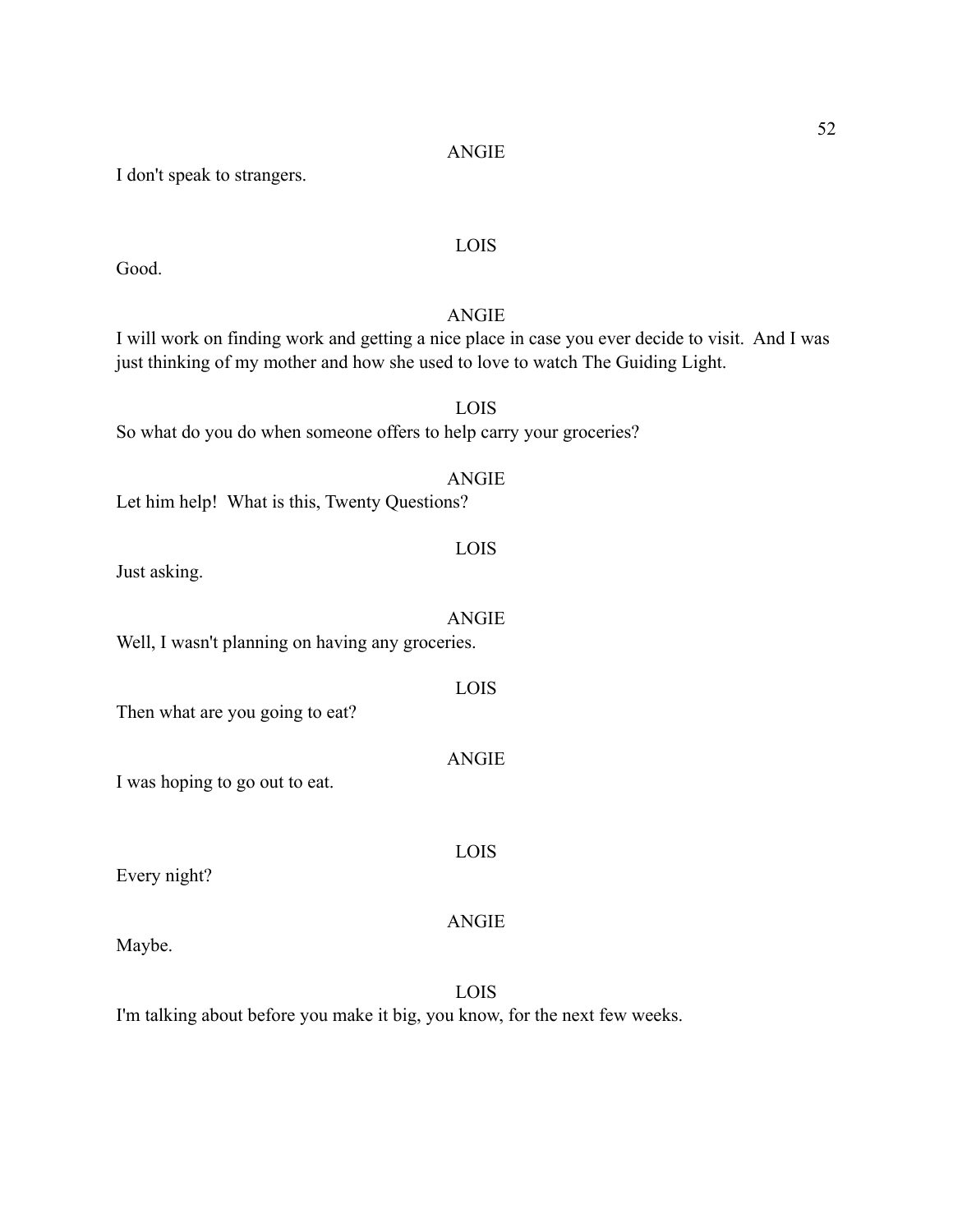#### ANGIE

I can afford to go out to dinner for a few weeks, but I don't think it will take that long, do you? And I'll have dates too, with agents and producers, you know, meetings.

| What do you do if ---            | <b>LOIS</b>  |
|----------------------------------|--------------|
| Lois, why are you doing this?    | <b>ANGIE</b> |
| I worry about you Angie.         | <b>LOIS</b>  |
| Doesn't that tell you something? | <b>ANGIE</b> |
| What?                            | <b>LOIS</b>  |
| You're going to miss me.         | <b>ANGIE</b> |
| I never said I wouldn't.         | LOIS         |

 (2003: ISABELLE in the silver space facing the past.)

#### ISABELLE

Suffer Mother suffer from a sickness call it life. Future future how many sutures? Symptoms of life: breathing, hunger, cavities, itches, dandruff, laundry and zits. Terminal terminus where the bend, spent and twisted at the end? Causes of life: gestation, birth, being slapped, and eating. Cures: none. Curses: many. Monthly many monthly many men. Alleviation of pain? Under control Traveling torched. Traveling scorched. Someone gonna get what they need some way some how on some kinda speed.

> (1993: SARAH sees the sign that runs the length of the Trenton Bridge.)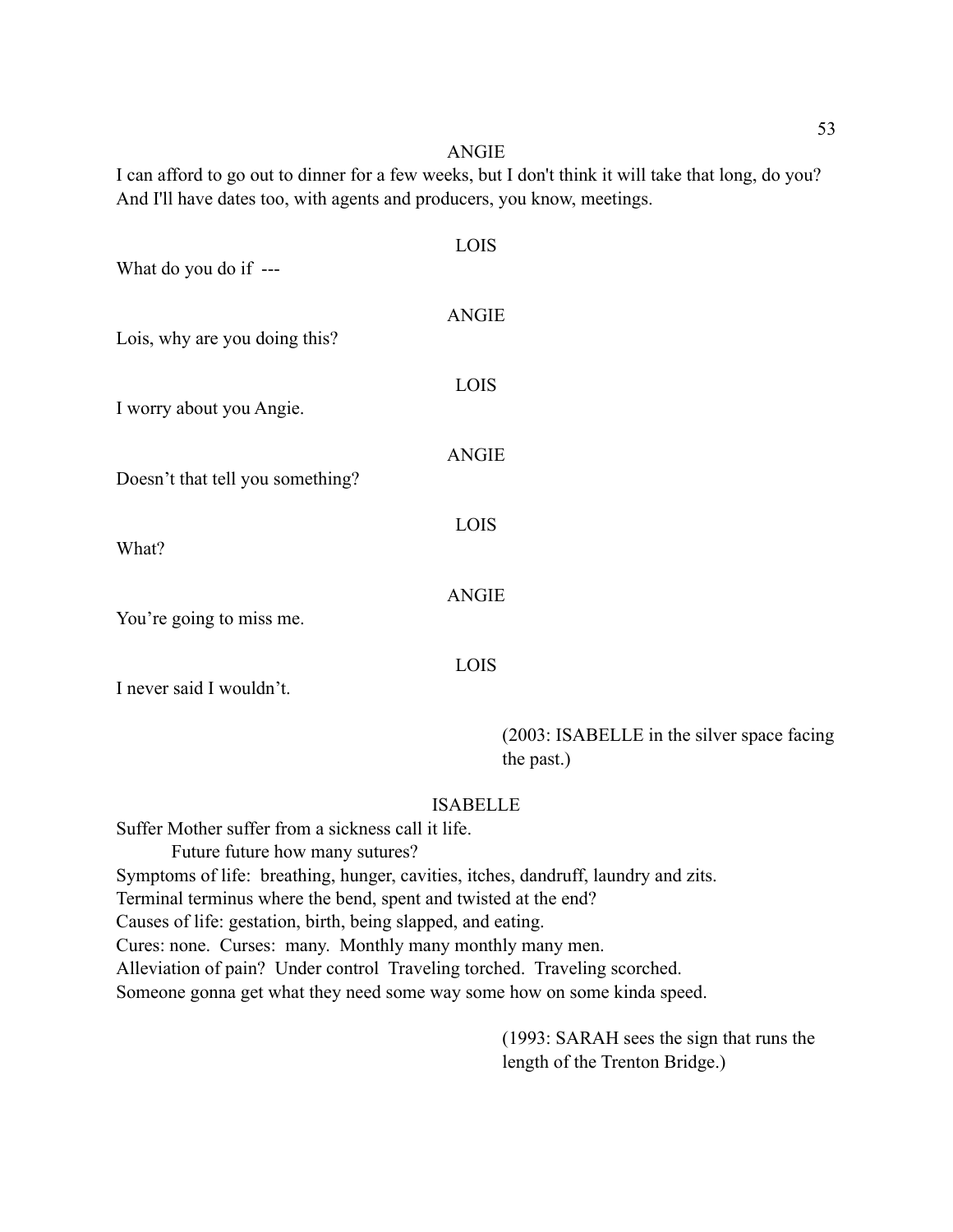#### SARAH

"Trentron Makes, The World Takes." What does that mean?

DENISE

SARAH

Aspirin. That's what I heard anyway. Trenton used to make aspirin.

Who takes aspirin?

#### DENISE

Everyone used to, I guess.

SARAH

You don't smoke, do you?

# **DENISE**

Never did.

 (2003: ISABELLE leans out into the air in between the cars.)

# ISABELLE

You're the always who I can never comfort trust cause the never is the what jumping off that's real to me cause the never is the only thing I travel torched to see and even with you gone, or me, no matter how hard I try, with or without fleas, I'll still be scratching.

> (SHE throws her other clog off the train. SHE is not impressed with its landing.)

# ISABELLE

Can't even fall trawling off right, can you? Beat up shit! I shoulda been an abortion. I suffer from a sickness, call it life, and yes, it's terminal.

> (SHE goes to slap the train but instead caresses it.)

### CONDUCTOR (off)

Trenton! Trenton New Jersey!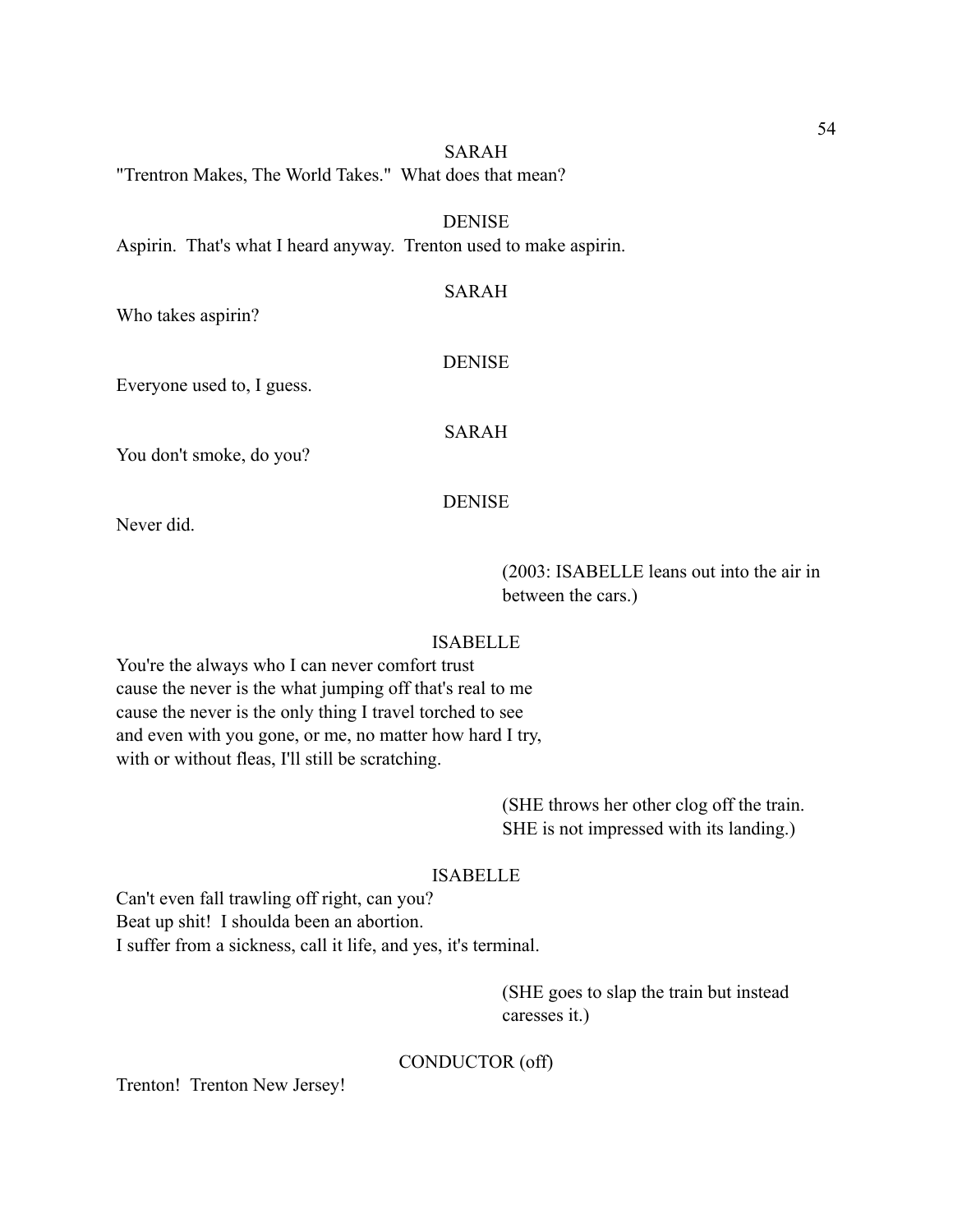(ISABELLE enters the train and hides.)

(SARAH struggles with crossword.)

#### SARAH

For a four letter word -- blank Canal -- I put Erie. So enlightenment starts with an E. EST? It can't be EST. My mother did EST once, you know, Werner Erhard? She came home talking about how extraordinary it is to stare at a strawberry, really stare at it, really see things, as if she had never taken the time before, and I remember thinking that when I grew up and had children of my own, I would take the time, and my daughter's already four, and I want to spend my life staring at her, but there's never any time, or I can't sit still, or I can't take her in. It's as if I am always yelling at myself in my own mind, as if even though my mother is dying, her voice is inside me berating me all day long. Maybe the canal is wrong. Do you know a different blank Canal?

#### DENISE

Birth?

#### SARAH

Four letters, that's five.

Try Suez.

#### SARAH

Oh that works. That gives me the U, the S... I knew you could help me. Now I need the Z part. A three letter word for enlightenment that begins with Z. Zay, Zee, Zai, Zoh, Zoo.

(SARAH sighs. DENISE reads.)

#### LOIS

The thing that bugs me the most is how polite I was to him.

#### ANGIE

He was your boss.

#### LOIS

But I barely reacted. And I never stopped smiling. As if I was made of plastic.

### ANGIE

I'm sure I would have done the same.

DENISE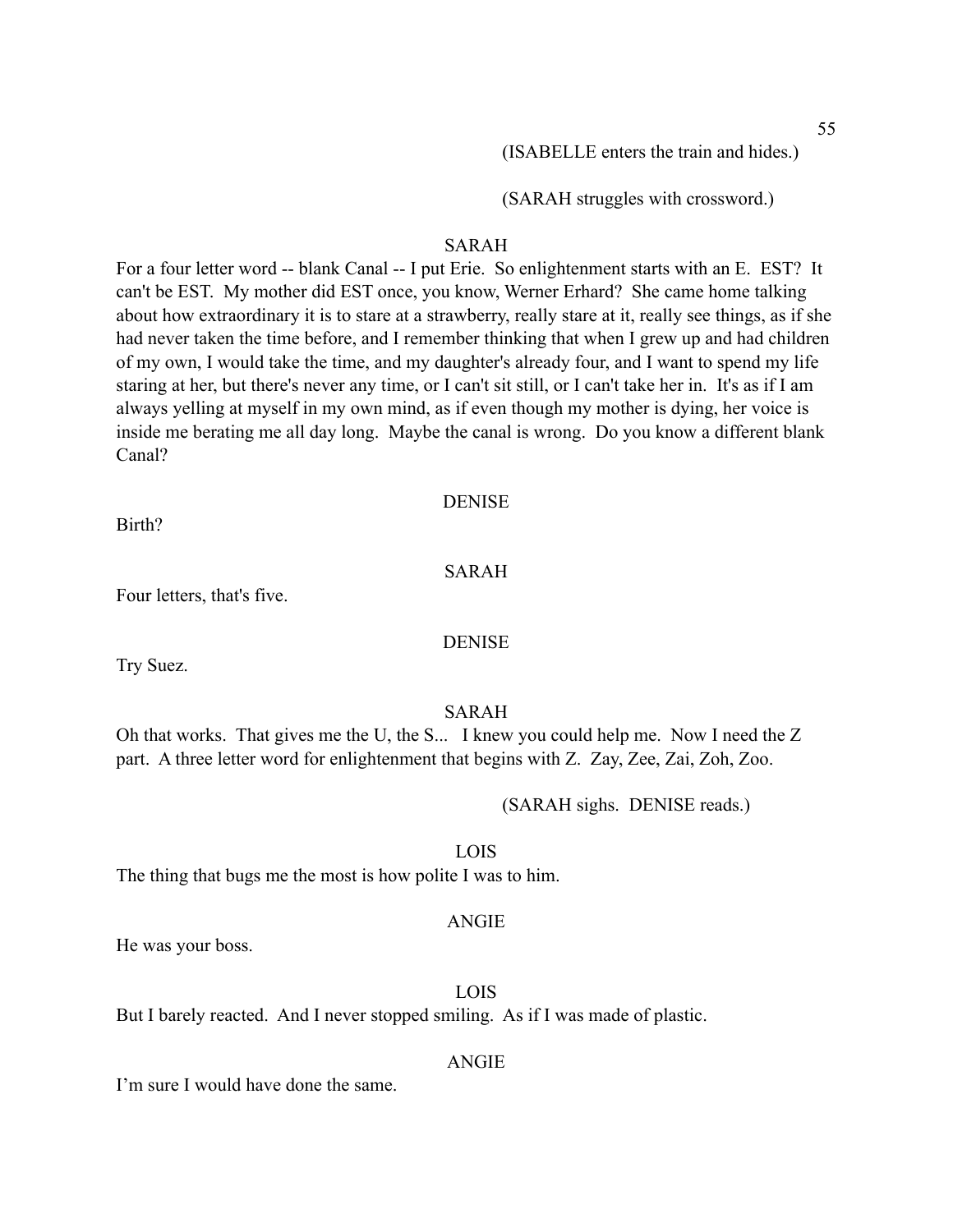LOIS

No you wouldn't, Angie, you are made of fire.

You think?

LOIS I know you, Angie. On Friday, I put on my smartest suit, you know the powder blue one?

# ANGIE

Oh that's darling!

# LOIS

And I did my hair. He asked how I was feeling, and I smiled and said, never better, thank you! What was I thinking?

# ANGIE

That you could show him, that's what!

# LOIS

Not even close. At five o'clock he says, Lois honey, will you come in here for a minute? And I thought, here we go again,

# ANGIE

Oh no!

# LOIS

ANGIE

but when I got there, he says, I'm going to have to let you go,

Just like that?

LOIS

as if he'd been carrying me for a decade down a long, hot road.

#### ANGIE

I think I might have smacked him.

# LOIS

See? I wish I'd thought of that. But I was in shock. He offered me a shot of scotch. Can you imagine? Fired and going home with scotch on my breath! I said, no thank you. So polite.

ANGIE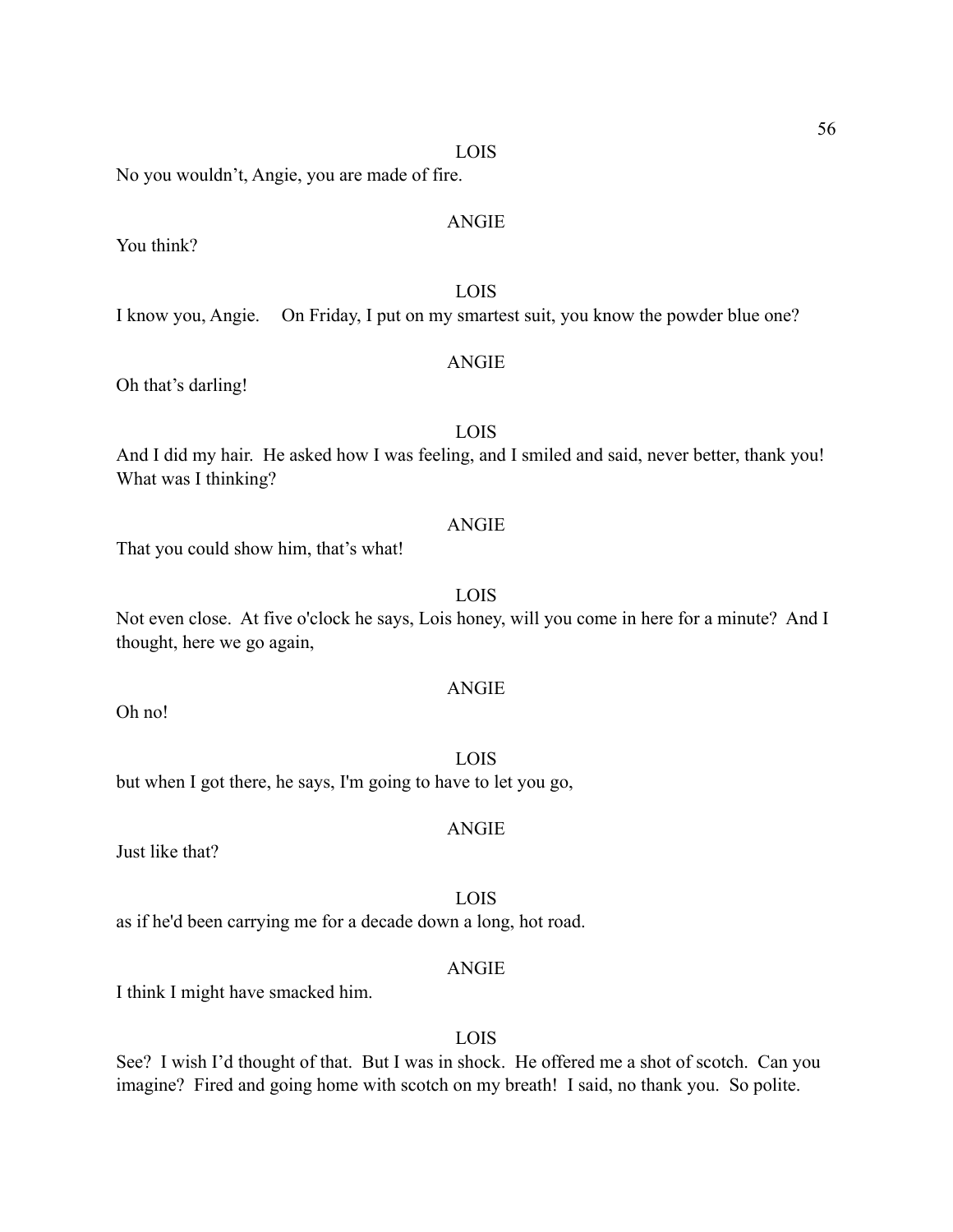ANGIE Good job! You don't want to burn any bridges.

I wouldn't mind burning his.

ANGIE

Are you letting him get you all worked up again?

Better I should get angry than sit around feeling blue all the time.

Well I can't argue with that.

I said, I would like a letter of recommendation for my next employer. And he said certainly.

Well that's good.

No, just wait.

No.

LOIS

I said could you mail that to my home, and he said, whatever I wanted. He handed me my paycheck, and I said "good-bye," just like that, "good-bye," like I was filled with joy. Why was I so polite?

ANGIE

That's just manners, Lois. Don't be angry at yourself for that.

LOIS

I think I'd rather be nasty.

ANGIE

You were a lady. Through and through.

LOIS

# ANGIE

LOIS

LOIS

# LOIS

ANGIE

# ANGIE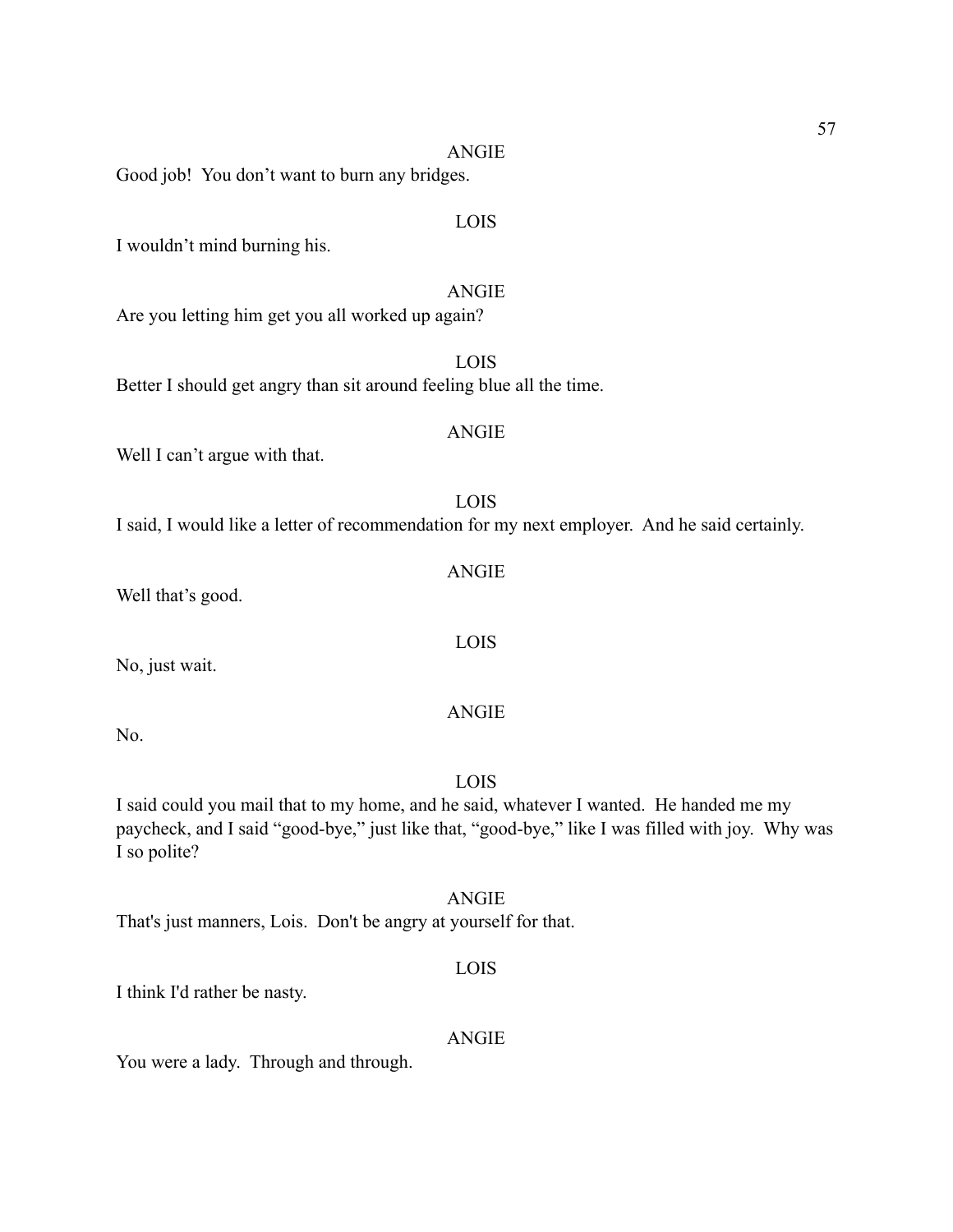#### LOIS

But that letter never came. I should have typed it up myself and made him sign it before I left.

(SARAH is stuck. SHE tries not to talk.)

# SARAH

Wouldn't it be nice to have a support group for daughters? Only daughters in the process of losing their mothers. Maybe we could start one. How often do you come in?

#### DENISE

No.

# SARAH

That wasn't a yes or no question, Denise. How often do you come in?

#### **DENISE**

I am not joining your support group.

# SARAH

I don't even have a support group. I was just saying --

#### DENISE

I am not starting a support group with you, Sarah.

 (ANGIE moves to the Smoking car and lights up.)

#### CONDUCTOR (off)

Metropark! Station Stop: Metropark!

# SARAH

I think you are very, very upset about your mother's death, and you don't want to deal with it.

# DENISE

You don't know anything about me or my mother.

# SARAH

I know she practically killed herself raising you. If she hadn't started that ballet school you would have starved or gone on welfare, cause your father never worked\* a day in his life.

# DENISE

\*How dare you!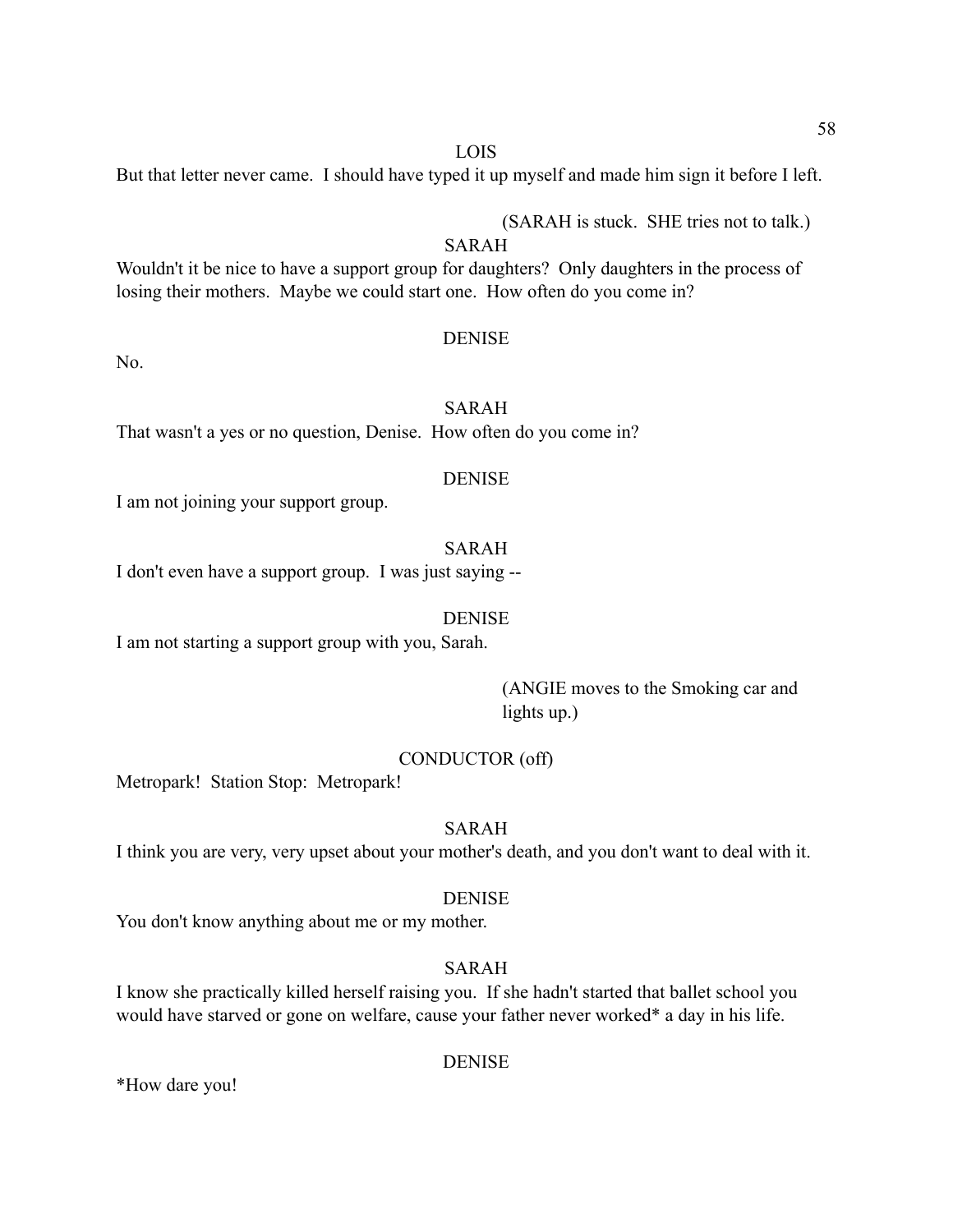# SARAH (continuing)

You must be losing your mind trying to figure out how to make her more comfortable when you can't even afford a nurse.

#### DENISE

You have no right to talk this way about my family.

# SARAH

And she's not in any of the hospitals cause something like that doesn't happen on the Main Line without me knowing it.

#### DENISE

You don't know everything.

#### SARAH

I try to. I am usually up on all of these sorts of things.

# DENISE

You might be up on all your fancy friends, but my mother and I are not even on your radar.

#### SARAH

That is completely untrue. I have always felt close to your mother, and by extension to you.

#### **DENISE**

You didn't grow up with her.

# SARAH

I started her ballet classes when I was three years old.

#### DENISE

That doesn't mean you knew my mother.

# SARAH

Of course I knew her. She was the reason I majored in French!

#### **DENISE**

French isn't even her first language.

#### SARAH

So? She was an inspiration!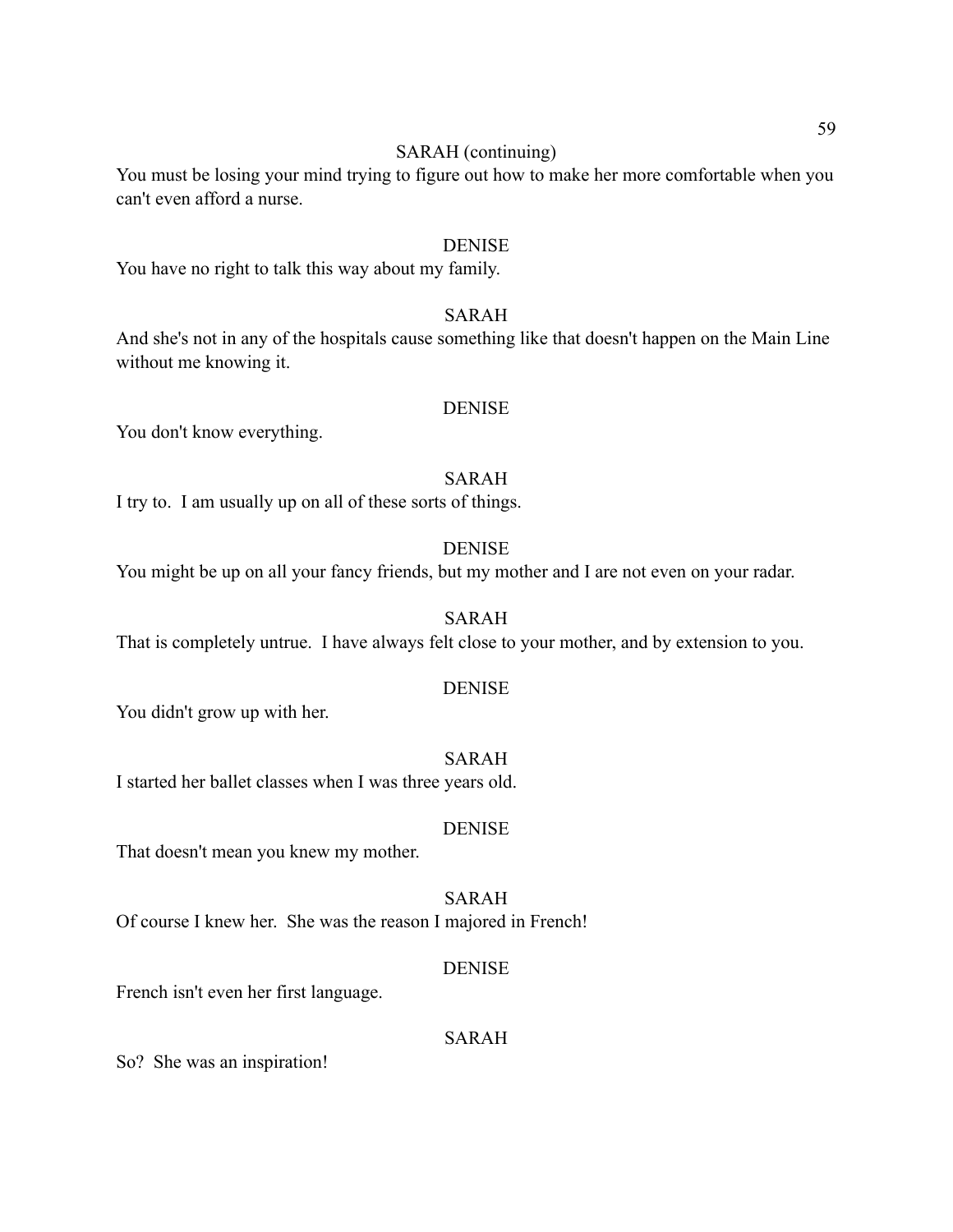She was a fake who pretended to speak French.

# SARAH

She was glamour and poise and grace personified. DENISE

She worked like a dog.

# SARAH

To support you.

### DENISE

She left me to eat dinner alone every night at the reception desk while she plie-d herself to death.

#### SARAH

Madame Vel-LENN, I loved that woman.

#### DENISE

Are you saying that I didn't -- I mean don't?

# SARAH

She was the only person who was ever nice to me my whole life.

#### **DENISE**

I spent my life watching her smile and beam at all the rich kids like you.

# SARAH

Even when I was a klutz.

## **DENISE**

Walking to the studio every day after school, not one of you ever offered me a ride.

#### SARAH

I could never keep up,

#### DENISE

In your satin slippers,

SARAH and she had to keep me out of the advanced class three years in a row,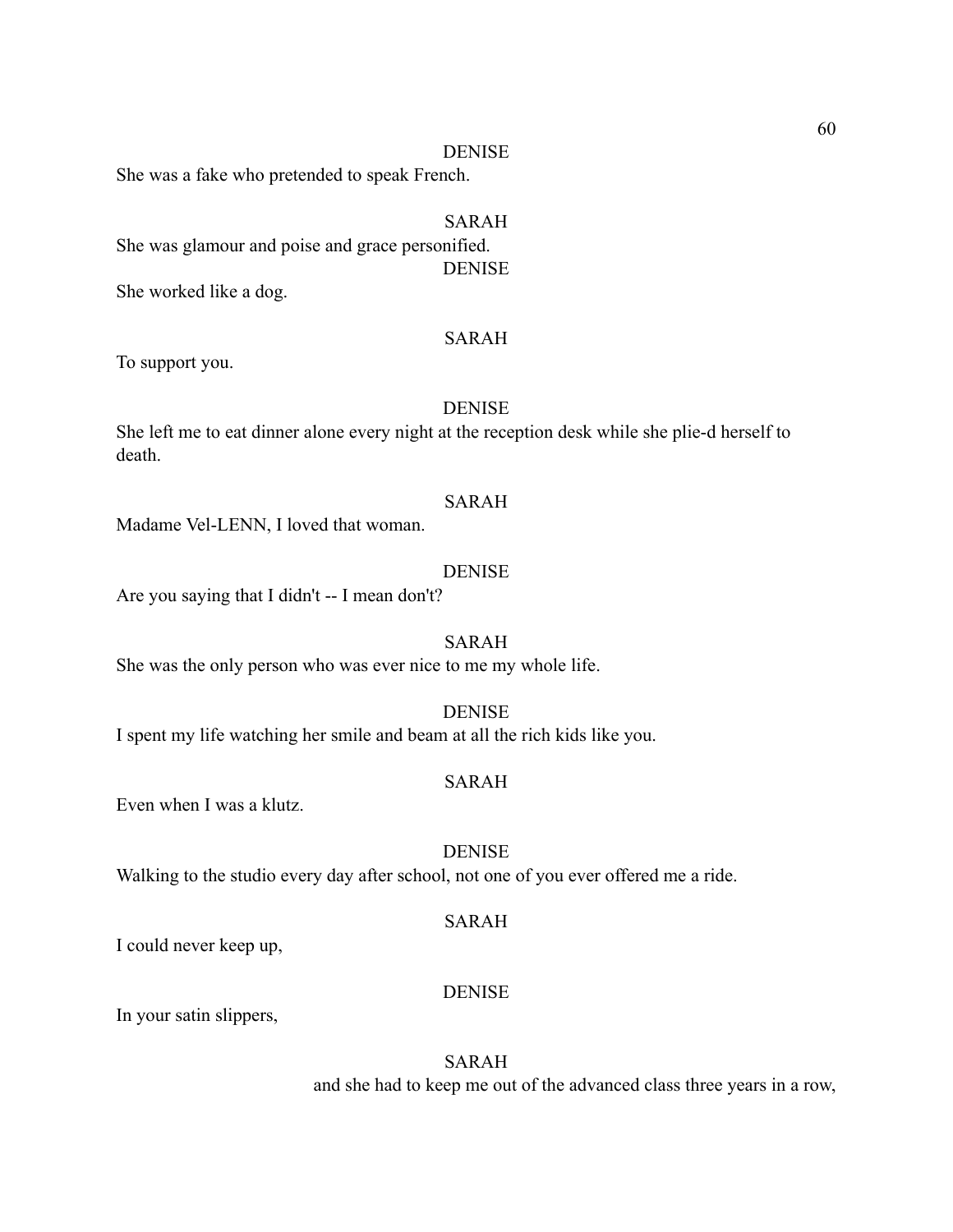tights without ladders,

### SARAH

all that time she never made me feel like a klutz,

#### DENISE

perfect pink tutus,

# SARAH

even when she told my mother I should take extra time mastering the early steps before moving on to advanced work, as if the coordinated girls didn't deserve to be as well-trained as I did.

#### DENISE

You didn't watch your mom wear some phony accent and wonder where is my mother and why doesn't anyone else hear her the way I do?

# SARAH

I know your mother! I would do anything for that woman!

### DENISE

You didn't sweep up after each class while mother after mother came to pick up their prima ballerinas.

# SARAH

I will mourn her when she passes.

# DENISE (continuing)

You think you know my mother? You weren't the one she locked to her side day and night. You didn't do your homework in a dance studio so you wouldn't have to be home alone with your dad, cause when Your dad was home, your mother was there to protect you.

# SARAH

Oh no, Denise. You mean your father...? \* I can't imagine.

# DENISE

\*She isn't your mother, she's mine. And I can mourn her any way I like. And -- she isn't even dead yet!

# SARAH

But of course that makes perfect sense.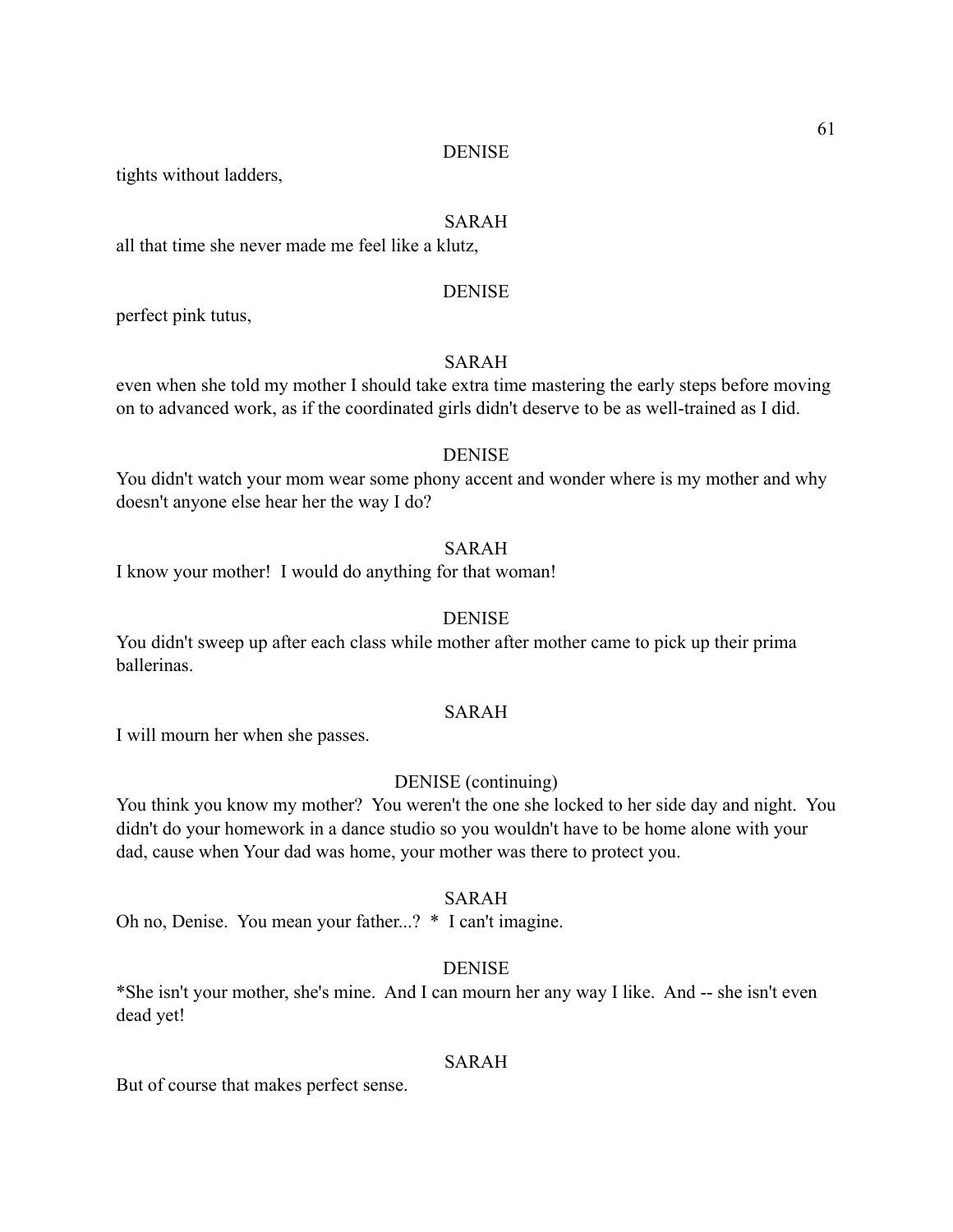Sense? This makes sense to you?

#### SARAH

Of course she kept you at her studio all the time.

# **DENISE**

Forget it. Forget I ever \* said anything. Forget you ever saw me.

# SARAH

\*Who knows what your home life was like? I mean your father wasn't exactly Mr. Rogers.\* I mean, I'm sorry, but it's incredible how hard she must have tried to protect you.

### **DENISE**

Stop it.

# SARAH

She was like a saint, and when she dies, I will walk into Bryn Mawr Presbyterian and light candles.

#### DENISE

Presbyterians don't have saints!

#### SARAH

Well I'm Jewish, and we don't have saints either, but nothing seems to work on the Main Line unless you do it the wasp way.

#### DENISE

#### SARAH

So we're almost related!

We're Baptist.

# **DENISE**

You don't know me. We are strangers who attended the same high school.

#### SARAH

How can you say that?

DENISE

Because it's true.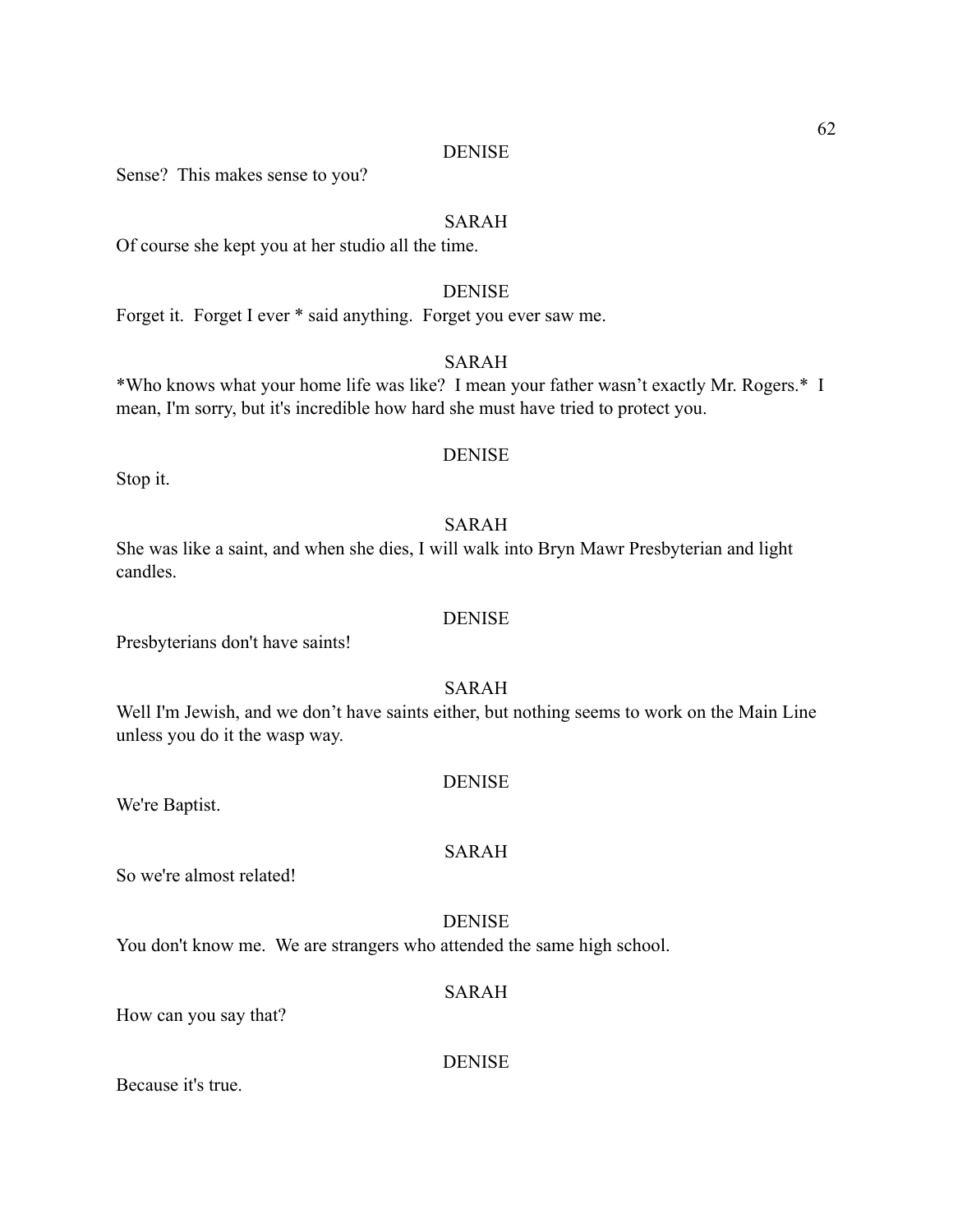#### SARAH

It is not. You just want to wave the world away, ignore everything you've been through. Read your novel.

DENISE

It's not a novel and I'll beat you to death with it<sup>\*</sup>, if you don't shut up and leave me alone!

# SARAH

\*Oh my God. I'm sorry. I went too far.

# **DENISE**

I'll just go. I'm going.

# SARAH

I'm torturing you. I'm torturing Martin. I'm probably raising a schizophrenic child the way I act.

# **DENISE**

Sarah, what did you say?

# SARAH

Please, forgive me. I should be shot. Hung. Drawn. Quartered. Run out of town on a rail. I hate my life.

DENISE

No, what you said a minute ago.

# SARAH

I'm a terrible mother? A terrible person?

# DENISE

No, the thing about my mother making me work, so I wouldn't have to go home.

SARAH

I don't know. I just talk. You shouldn't listen to me Denise. No one else does.

# DENISE

You think my mother was trying to protect me?

# SARAH

Denise, I'm so glad your mother is dying. I know, I know, it's a terrible thing to say, but I can cry for your mother. I can't cry for my own.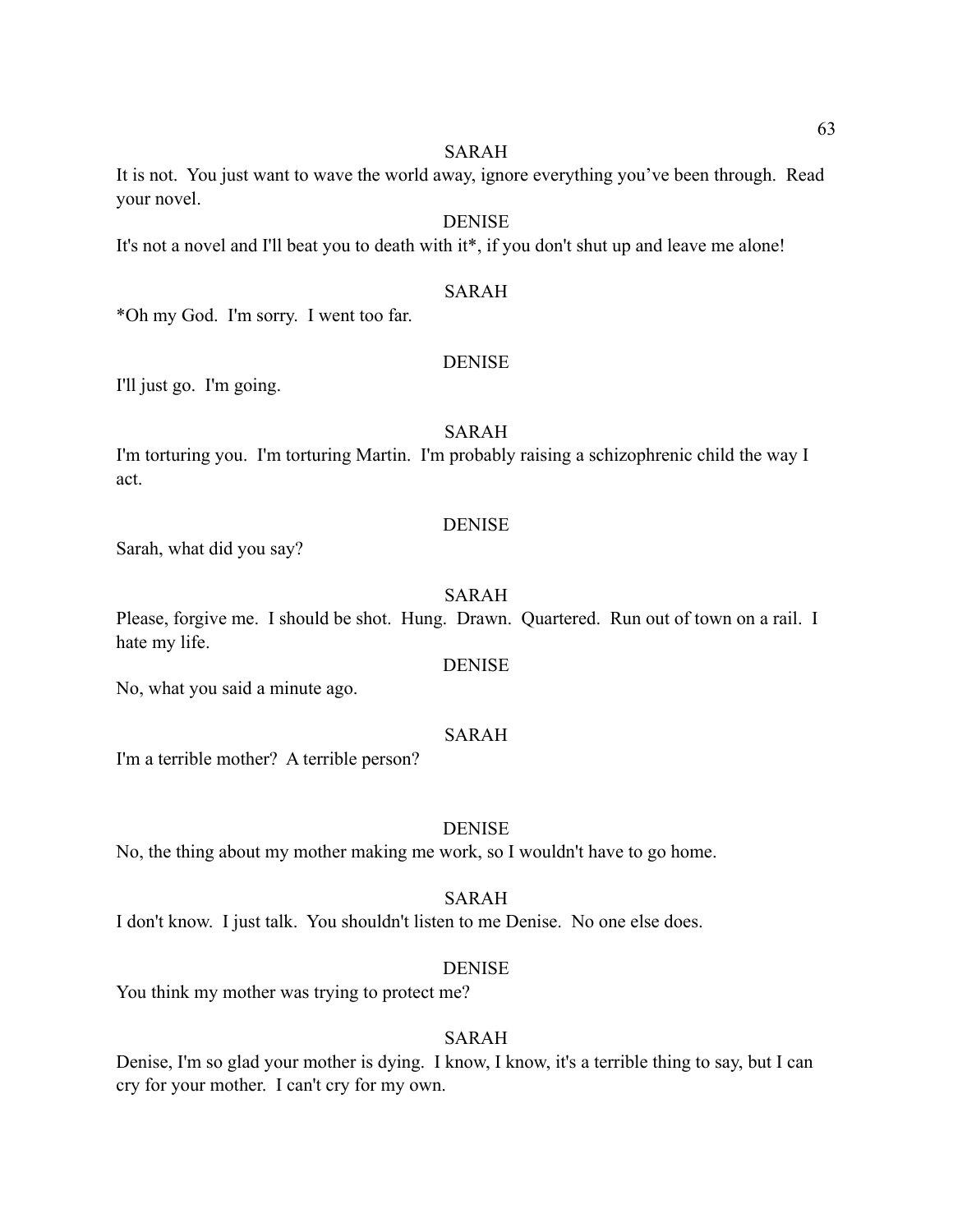I'm sorry.

### SARAH

No, please, don't be. It's all my fault.

DENISE

Well, yes, it is, but still...

 (DENISE and then SARAH look out the window. ISABELLE moves from hiding to sit by ANGIE.)

# ANGIE

My mother used to tell me stories about New York City. The musicals on Broadway, the dancers in the nightclubs and Radio City Music Hall, the works. She said, you can get up there and dance and sing and act just as good as the rest of them. I used to take the local train into Center City just to practice, to see what it would be like, to live in a big city. Stare at the Walnut Street Theatre. I know Central Park is a lot bigger than Rittenhouse Square, but I'm ready.

(ANGIE lights a cigarette.)

# ANGIE

I smoke just like her.

 (ANGIE inhales deeply on the cigarette and blows out a large plume of smoke.)

#### ANGIE

That's life. Right there in front of me, where I can see it and watch it rise.

(ANGIE takes a drag on the cigarette.)

#### ANGIE

I feel it, going into me, becoming a part of me, and then I can feel myself let it go. So that every time I smoke I get to practice letting go.

(ANGIE takes a final drag.)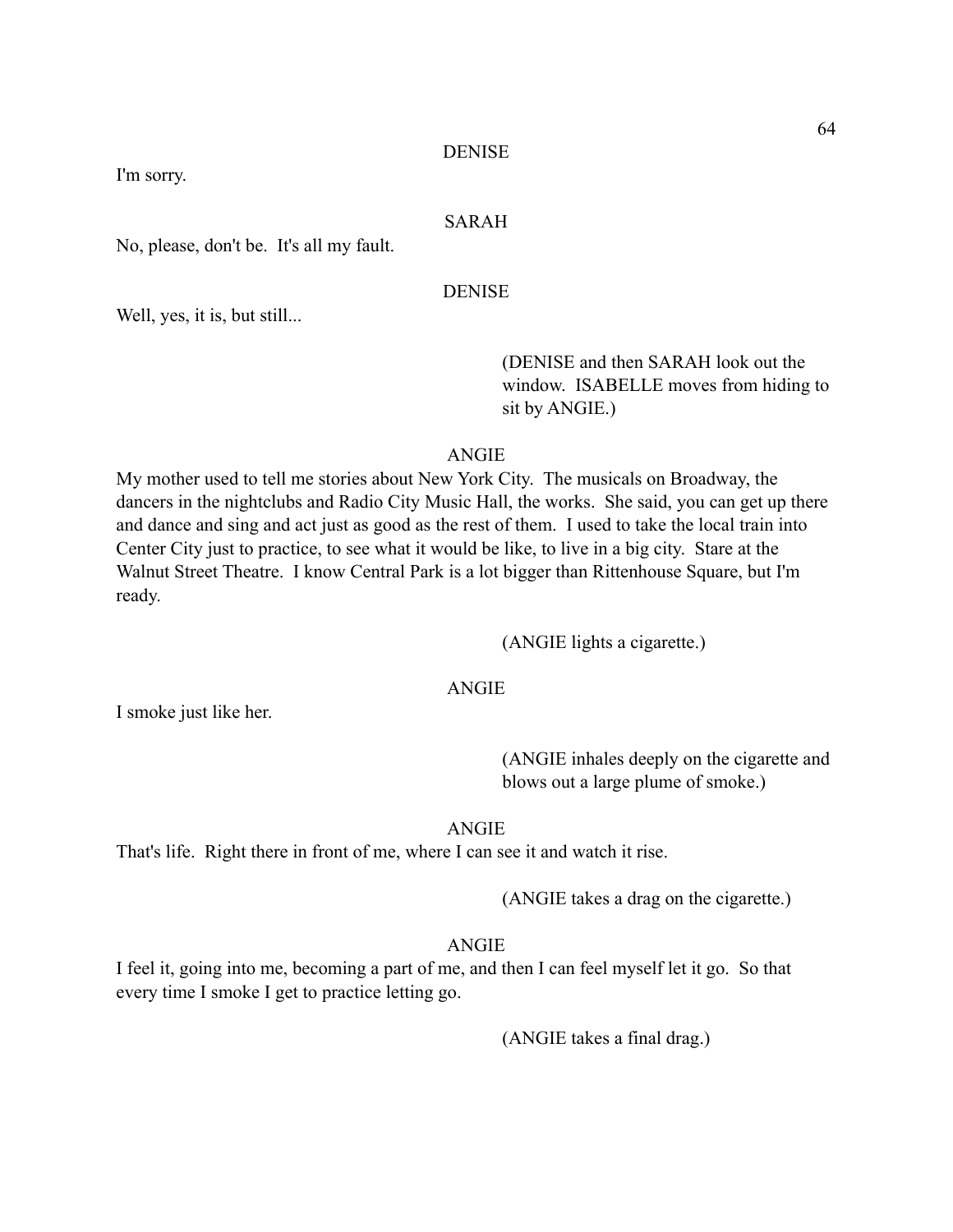Because letting go is the hardest part. (to the smoke, to her mother) Goodbye.

## ANGIE (cont'd)

 (to ISABELLE) So what do you think? Should I be a movie star?

# (ISABELLE nods. ANGIE puts her cigarette out.)

#### ANGIE

Don't start any habits you can't break. You're young. And they say it stunts your growth. But you're pretty tall already. You got long legs. Five foot five and a half or taller, you can be a Rockette. If you can dance. Do you know that? I'm going to be a Rockette!

> (ISABELLE kicks her leg up to show she can dance. ANGIE sees her feet.)

# ANGIE

Crazy, you have no shoes!

(ISABELLE nods/shrugs.)

#### ANGIE

Do you know that you have no shoes?

(ISABELLE nods/shrugs.)

#### ANGIE

Well that's not right.

# ISABELLE

ANGIE

One fell off, got tossed, lost and lost and so much lost, so...

I have shoes. I've got all my stuff up there. Come on.

 (ISABELLE doesn't move. ANGIE tries to take her by the hand.)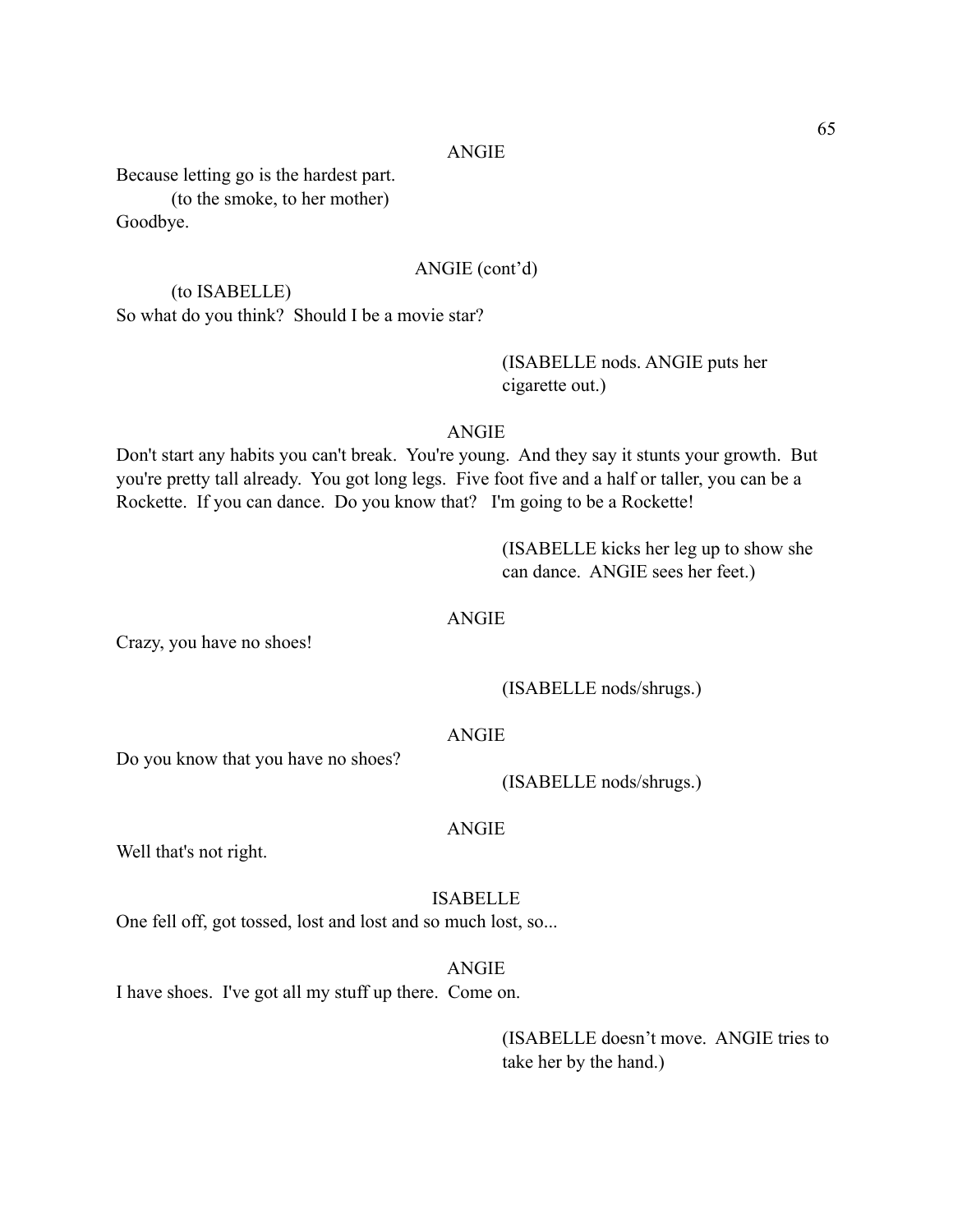You can't walk around barefoot.

# CONDUCTOR (off)

Newark, New Jersey! Newark New Jersey!

# (ISABELLE won't let ANGIE touch her.)

|                                                   | <b>ANGIE</b> |
|---------------------------------------------------|--------------|
| What's your name? I am so sorry. I would never -- |              |

I can't go in there.

# ANGIE

ISABELLE

What do you mean?

# ISABELLE

ANGIE

The conductor's in there.

So? You don't have a ticket.

ISABELLE

I am anti-establishment.

# ANGIE

What's that?

# ISABELLE

An establishment is like an edifice. It isn't hit or miss. It is the thing that is. A large building like a bank. And the bank is like a block that keeps its own clock, tick and tock stop there, so you don't have to think or care / the why you do the what you want, it's all apparent from the talk, the ones who want you to think the way they say, the what you do, it follows, like a wheel that rolls, we're hollow cause we never choose the culture that we're leveraged in, unless we do, and once we learn to choose instead of being part of what gets used that makes us anti-establishment.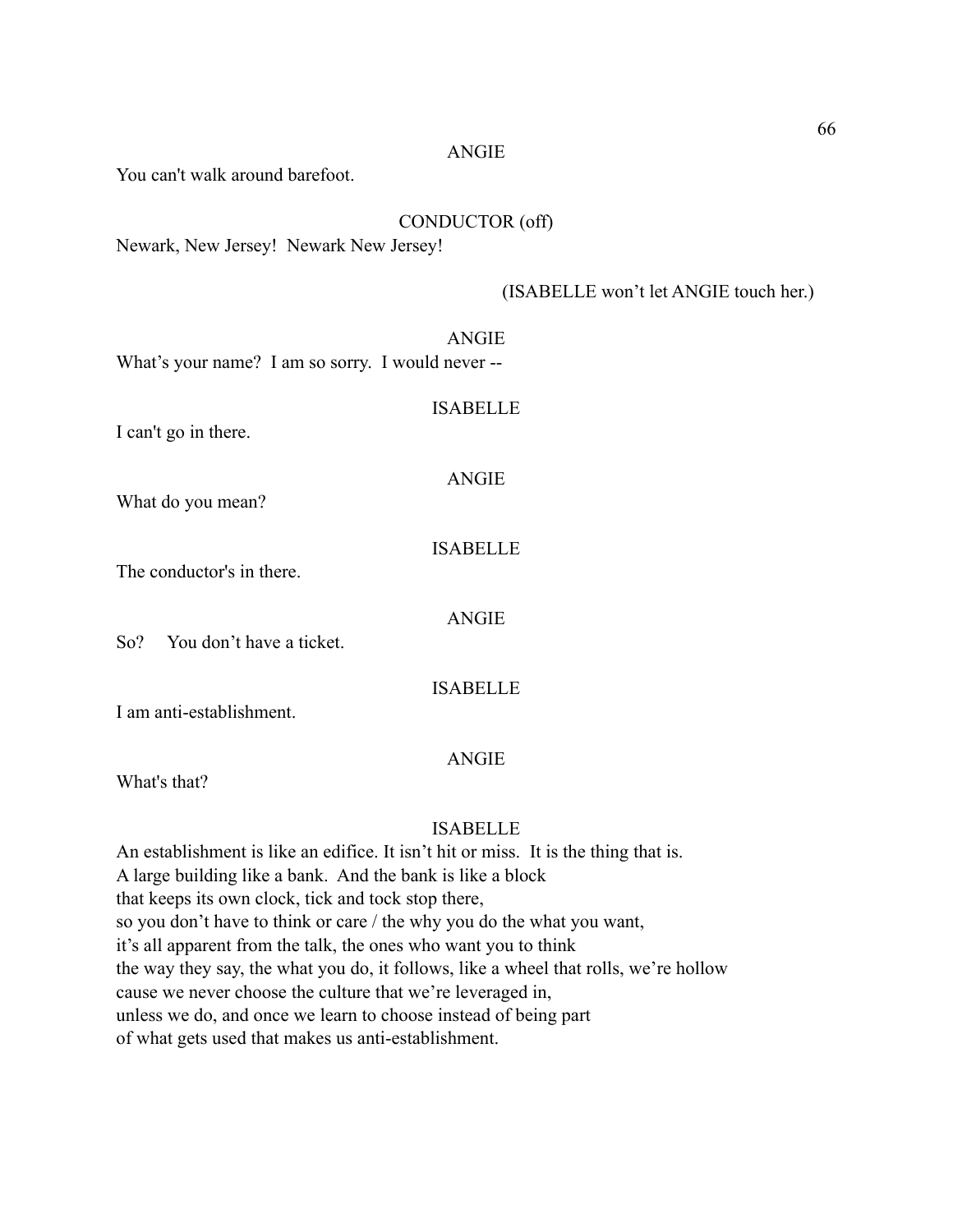#### ANGIE

I'm sorry. What?

# ISABELLE

The establishment is already established. To be against it is to be against what already is, and I'm for change. How come you don't know anything?

### ANGIE

I know things. I'm a dancer.

# ISABELLE

Body knowledge. That's cool.

# ANGIE

My shoes aren't in there anyway. All my luggage is checked into the baggage car. When we get to New York, I can give you a pair of shoes then.

#### ISABELLE

I might not make it to New York.

#### ANGIE

What? Oh my God, don't move. Let me think.

#### ISABELLE

What's there to think about?

#### ANGIE

You. I can't let anything happen to you.

#### ISABELLE

You don't even know me.

#### ANGIE

Even more reason. Strangers. And what is New York City if it's not a big place full of strangers, and if strangers can't help strangers, then we're just like animals.

#### ISABELLE

Easy to help strangers. Harder to help yourself, or the people you love.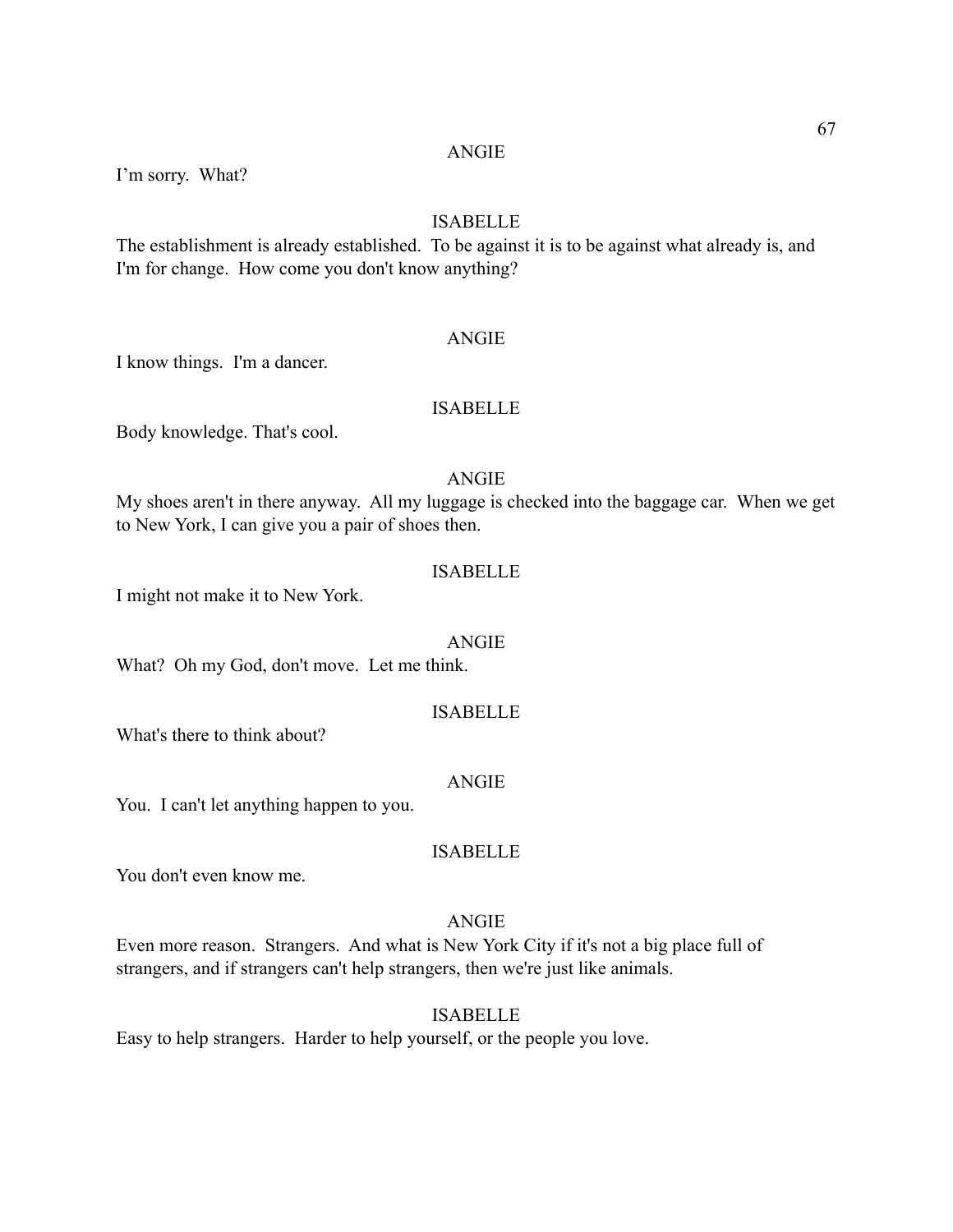#### ANGIE

If the people you love get sick, there's nothing you can do. They die and --

#### ISABELLE

That's not what I meant.

ANGIE Okay, well, you look so much like my mother, it's as if ...

# ISABELLE

DENISE

SARAH

**DENISE** 

SARAH

**DENISE** 

Your mother? She must be a fossil.

# ANGIE Well not quite. I meant it nicely, as in you don't feel like a stranger. SARAH

Denise, I just want to say thank you. Thank you.

You're welcome.

Do you know why I'm thanking you?

No.

Do you mind if I tell you?

Go ahead Sarah. Tell me.

### SARAH

I've been so worried that I won't be able to cry for my mother, that people will see me as a cold ungrateful daughter, that my father will never speak to me again, but I know now how to get through this. I can cry for the mother I never had. I can cry for her.

(DENISE puts her hand on SARAH's hand.)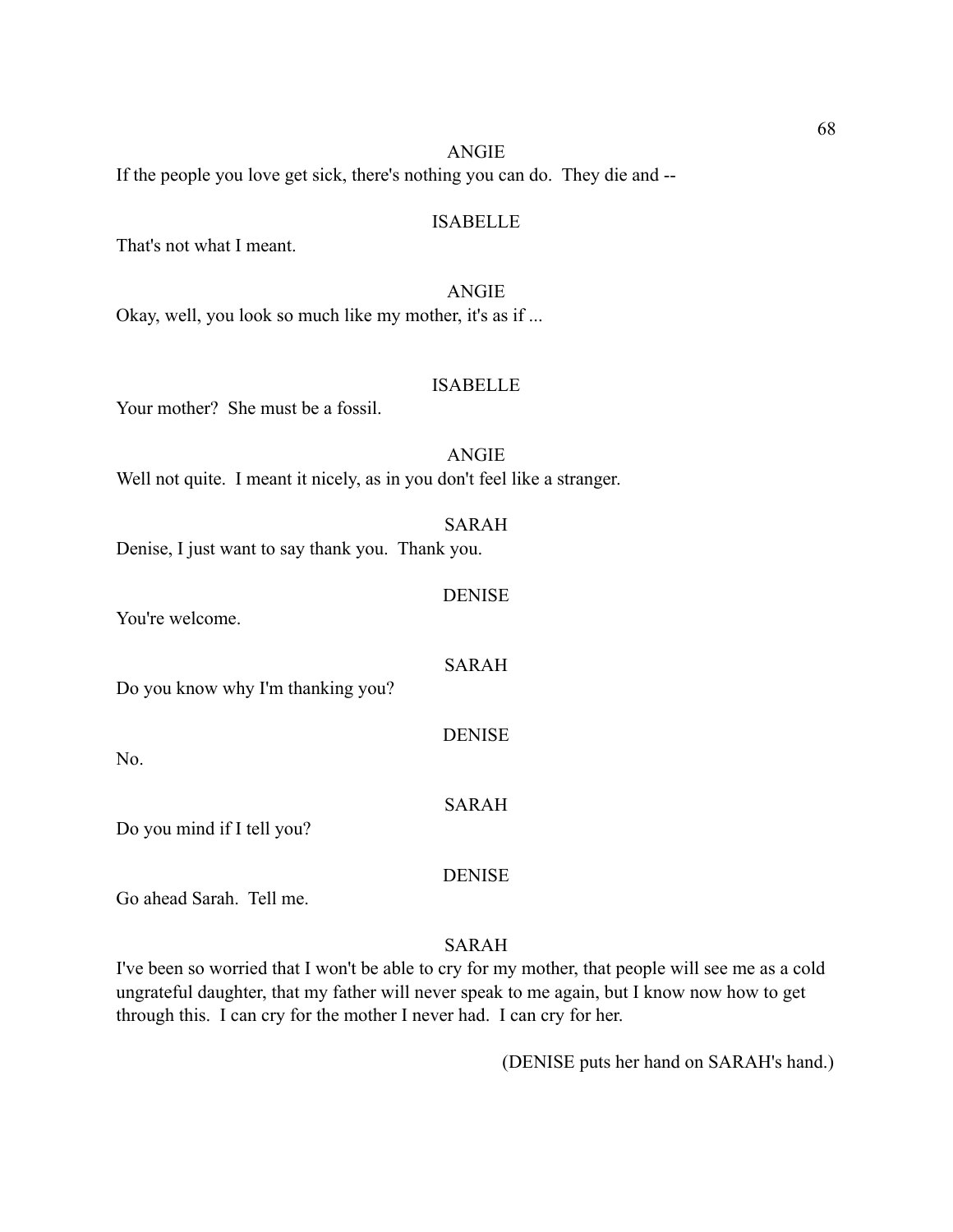How did you lose your shoes?

# ISABELLE

Clogs.

# ANGIE

Like they wear in Holland?

# ISABELLE

Are you looking for some kind of existential type of answer?

# ANGIE

I was just wondering.

# ISABELLE

When I was four years old, my mother had a nervous breakdown in the shoe department at Lord & Taylor's.

# ANGIE

 (with her own shoes) That's where these are from. I know the feeling.

# ISABELLE

She was screaming about some shoes her mother had. Her mother had just died. She started to cry. The Lord & Taylor people called an ambulance that took her to Bellevue. When she was allowed to come home again, my father divorced her and moved to New York City, and I got sent to therapy three days a week.

# ANGIE

When I was four, my mother had another baby. I have two older brothers and three younger brothers. All they ever did was tease me or spit up on me, and all I ever wanted to do was dance.

#### ISABELLE

I took dance too, but that's not important.

# ANGIE

But it could be important. You're young yet. You never know. Dance is the sort of thing you'll be glad you have to fall back on! It must be awful to live with a crazy woman.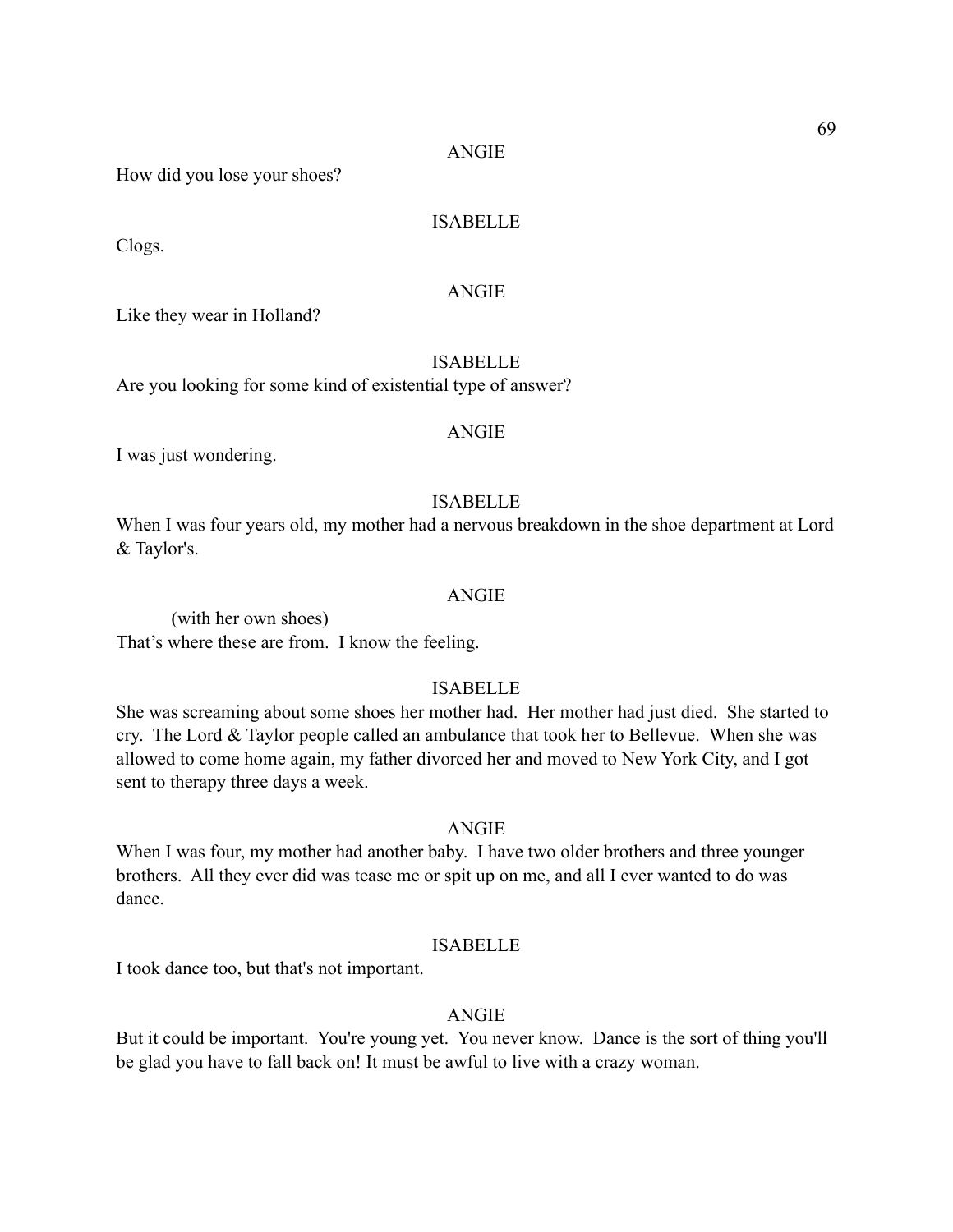She's mostly fine now.

### ANGIE

But didn't you say she's divorced?

# ISABELLE

Everyone's divorced.

# ANGIE

Everyone where? In your family?

# ISABELLE

In the world, duh. She is trying to become enlightened by meditating and chanting and practicing a lot of yoga. I'm almost fourteen, I kicked my clogs into the Meadowlands. I am pregnant and I keep thinking I might jump off, you know? Is that what you wanted to know?

## ANGIE

Don't jump. You're already headed to New York and they have places there where they can do stuff, about being pregnant, you know, better than the ones in Philadelphia. Up in Harlem. And one in Brooklyn Heights I think. Is that why you're ....?

(ISABELLE shrugs.)

#### ANGIE

You have my mother's eyes.

#### ISABELLE

Are you trying to come on to me, cause if you are, that's a really bad line to use, and I'm not into women, okay?

# ANGIE

My mother died last year.

# ISABELLE

That's deep. I'm sorry. If that happened to me, I would definitely jump off this train or maybe if that happened to me, I would just curl up and die.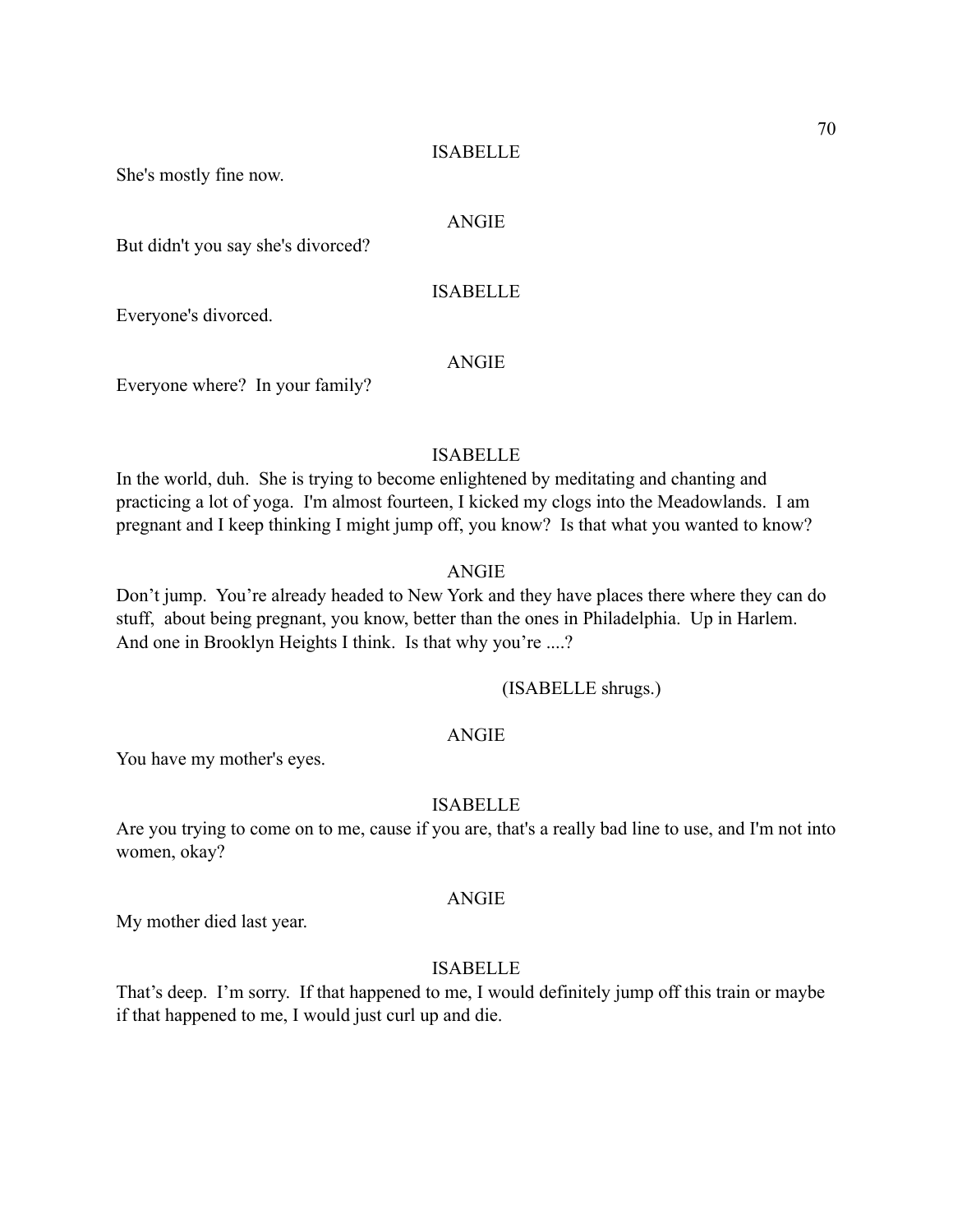I -- I -- well, no I never actually did anything like that, you know, you just keep going. I mean, life just -- I mean, my Dad wouldn't want me to... You aren't serious are you?

#### ISABELLE

I just don't want to be pregnant.

## ANGIE

I can understand that. But you are awfully young to be having sex. Do you love him?

## ISABELLE

I didn't have sex with anyone.

#### ANGIE

Then why do you think you're pregnant?

ISABELLE

Because I'm late, and I feel bloated, and -- do you mean that's the only way it happens?

#### ANGIE

Pregnancy? Yes. It happens from sex.

## ISABELLE

Well, I knew that, I just thought there might be other ways.

Like, what other ways?

## ISABELLE

Um, kissing?

#### ANGIE

No. Boy puts his you know in a girl's …

## ISABELLE

That's it?

#### ANGIE

That's it. Of course there are other ways to have sex, if that's what you mean, but they don't make you pregnant.

#### ANGIE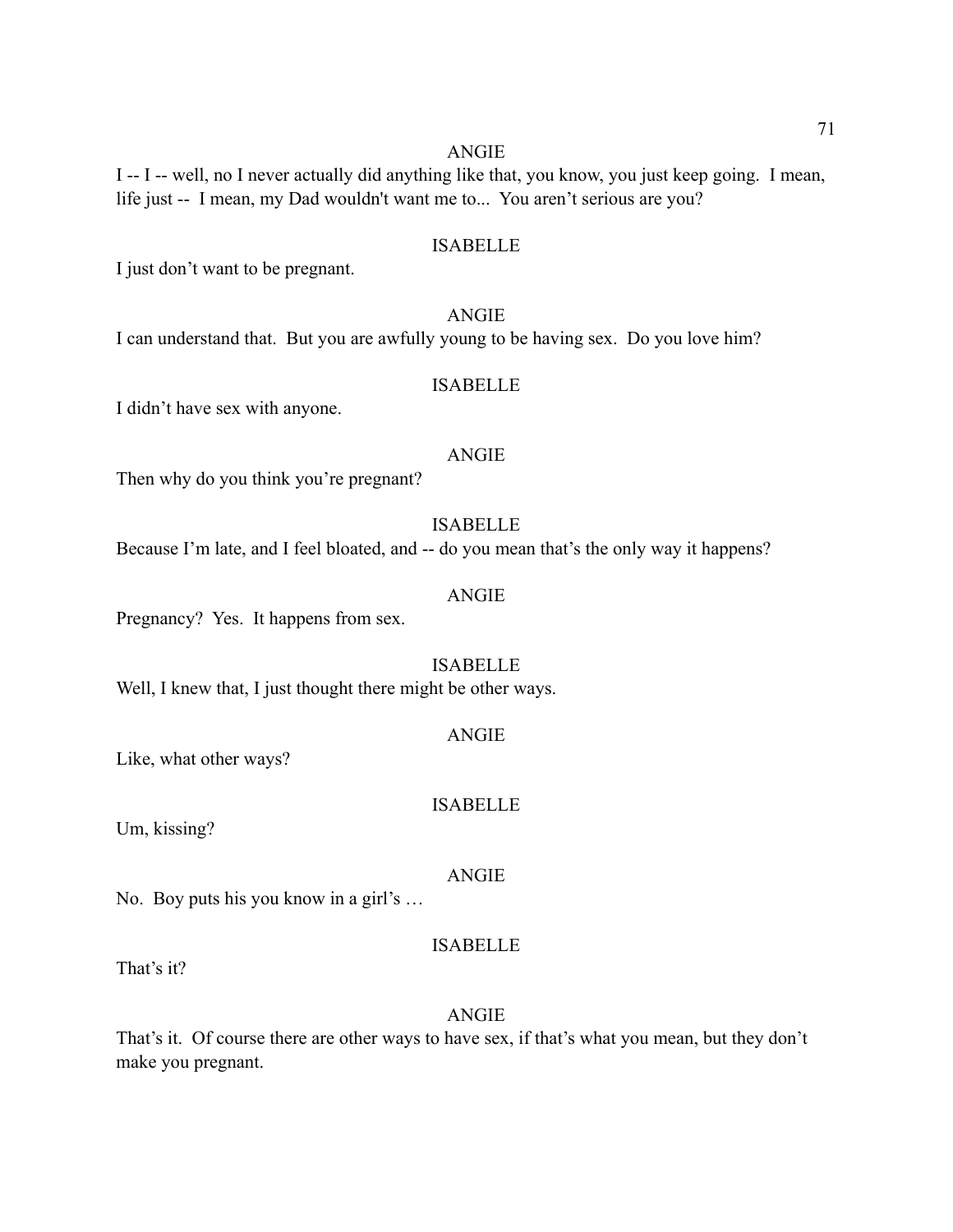(The New York City skyline arrives before them.)

### ANGIE

Oh look!

## ISABELLE

God, I just love New York.

#### ANGIE

Isn't that the most beautiful skyline?

## ISABELLE

Beautiful as in cry your eyes out?

#### ANGIE

Beautiful as in joy, as in hope, as in the future.

#### ISABELLE

To me, the New York City skyline is tragic.

#### ANGIE

But it's all upward reach, push and thrust and --

## ISABELLE

Can you stop with all the sex talk? The towers are gone and they're not coming back.

#### ANGIE

The towers?

## ISABELLE

I was eleven when they fell. At school. We were all sent to the gym in a kind of end of the world panic. I hadn't made any friends. And the teachers just left us there and went to the break room to watch it on TV. They sent in updates, like when the second place hit.

## ANGIE

Hit what?

## ISABELLE

Imagine out there two towers, so tall they reach beyond everything else you can see. One hundred and ten stories each.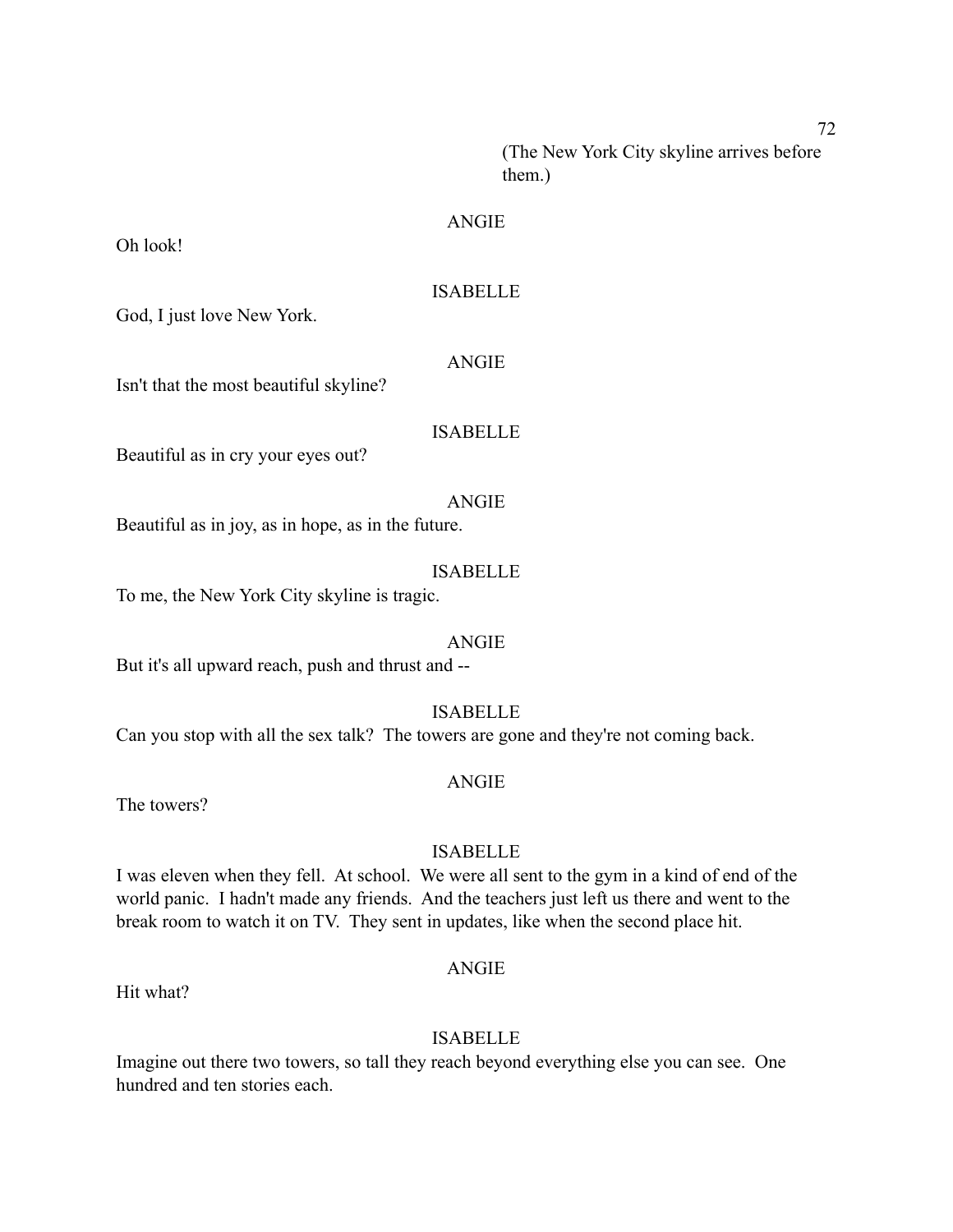That's impossible. The Empire State Building is the tallest building in the whole world with one hundred and two stories!

#### ISABELLE

Those towers made of steel looked like salt and pepper shakers sculptured silver slivers in the air/would have been smooth and cool to feel but now they're gone from there. Over and over they burst into flames The first one falls like a tree chopped down/so the boys at school would yell timber! At recess they'd run around holding they're ears screaming timber! timber! tip themselves over/until they'd fall and roll while the girls would be the north tower/second to fall, the second to fall only we didn't tip over like the boys. The north tower implodes in the quiet like a prayer We would each lift just one arm in the air That was our antennae on the top/but even with antennae we were unaware thought life would be fair/we'd collapse inside ourselves crushed down like a can of soda pop. Dig ourselves a hole in the blacktop Waiting for the whistle of the teacher when we'd stop Just end up fetal puddles, fetal puddles/ in piles of ash and rubble on the ground BSSSHHH!

#### ANGIE

It sounds horrible.

## ISABELLE

Better than when I was four when my mother disappeared. Nobody tells four anything. They think four can't understand. Four will get upset. So they whisper, and four ends up hearing the made up mixed up with the truth. I thought she stabbed herself to death with a pair of stilettos. Where were you on 9/11?

#### ANGIE

I don't know anything about it.

## ISABELLE

If you don't even know what's been lost, how can you grieve?

#### ANGIE

I didn't know I was supposed to.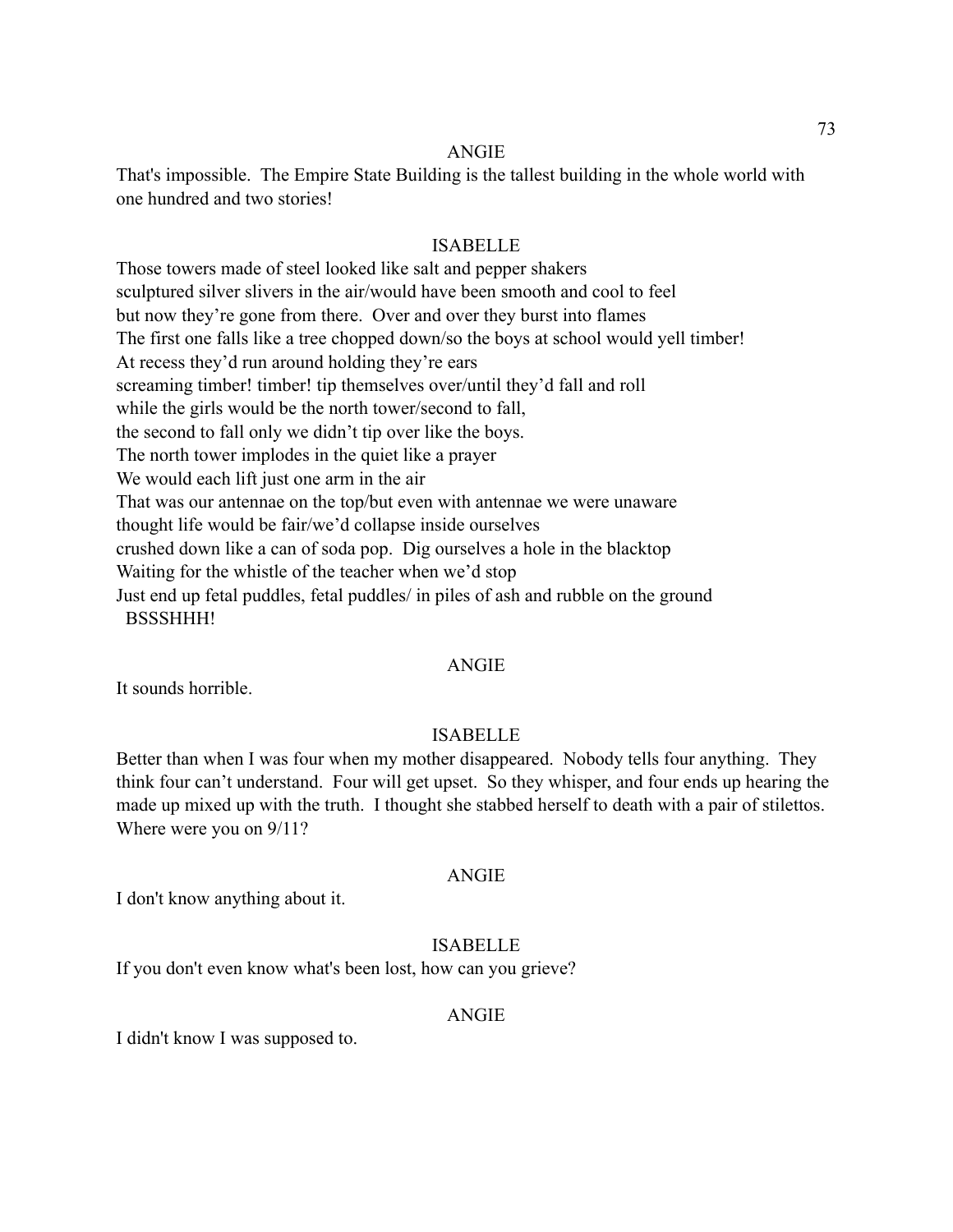#### ISABELLE

You are like a dry sponge.

## ANGIE

ISABELLE

What's like a dry sponge?

Useless.

## ANGIE

What is that supposed to mean?

## ISABELLE

You have missed the whole point of living.

## ANGIE

And you're here to enlighten me, Miss I-Didn't-Even-Know-How-To-Get-Pregnant a minute ago?

## ISABELLE

If you want to know.

ANGIE Okay, what makes me so useless in your eyes?

ISABELLE

ANGIE

ISABELLE

Your mother's eyes, right?

Yes.

So that counts for something.

Okay, what?

#### ISABELLE

ANGIE

You don't feel anything. You're all dried up.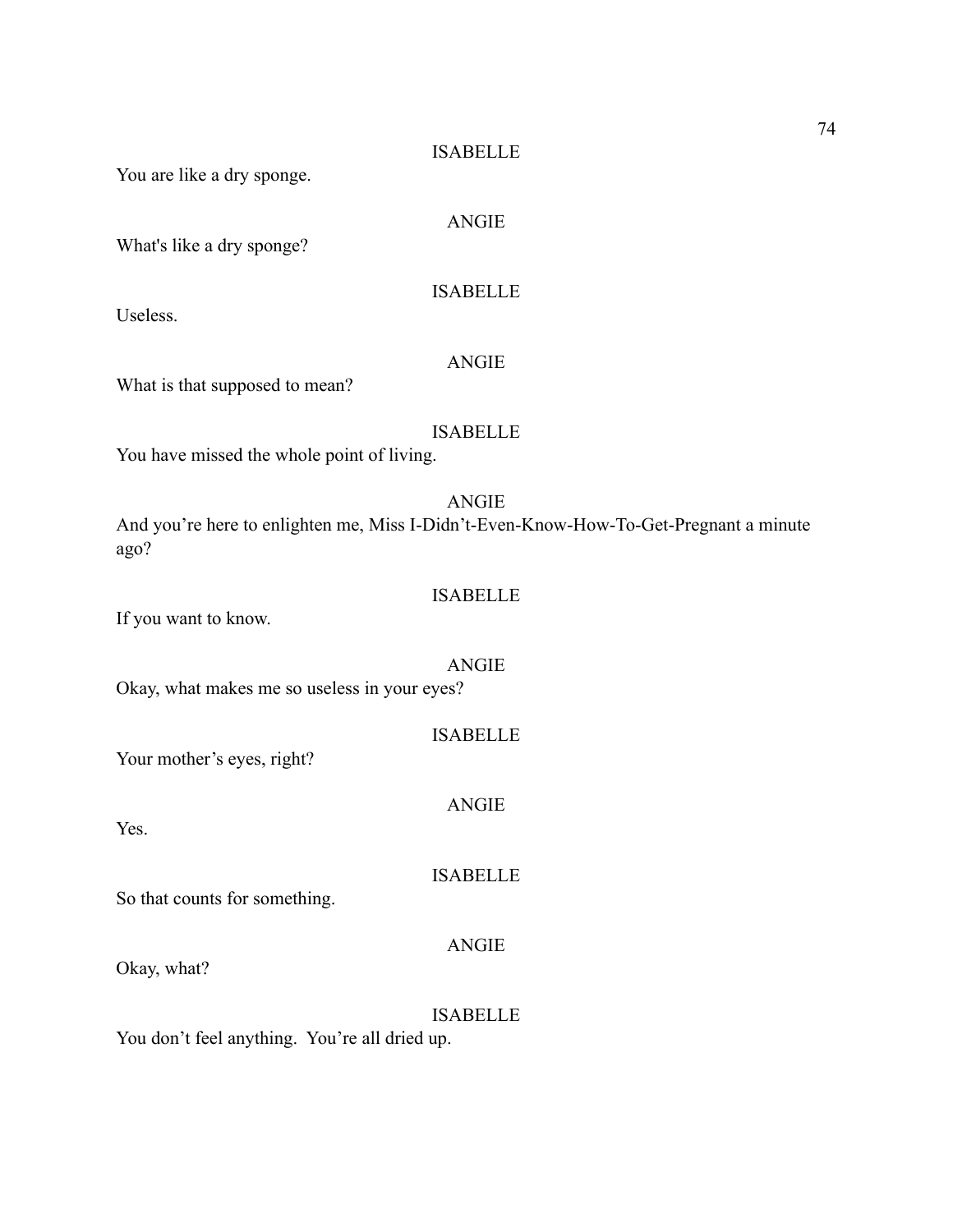You don't know that about me. Plus it's not even true. I have feelings, serious feelings. I happen to be deeply in love right now.

| You could have fooled me.                                                    | <b>ISABELLE</b> |
|------------------------------------------------------------------------------|-----------------|
| Take my shoes.                                                               | <b>ANGIE</b>    |
| Don't they go with your outfit?                                              | <b>ISABELLE</b> |
| I can wear something else.                                                   | <b>ANGIE</b>    |
| It's not that I don't want them,                                             | <b>ISABELLE</b> |
| They're almost brand new.                                                    | <b>ANGIE</b>    |
| but aren't they kinda retro?                                                 | <b>ISABELLE</b> |
| From Lord & Taylor's. Oh, sorry. I don't mean to bring up bad memories. What | <b>ANGIE</b>    |
| Seven.                                                                       | <b>ISABELLE</b> |
| Good size. That's my size. Perfect dancer size.                              | ANGIE           |
| How do you walk in them?                                                     | <b>ISABELLE</b> |

size are you?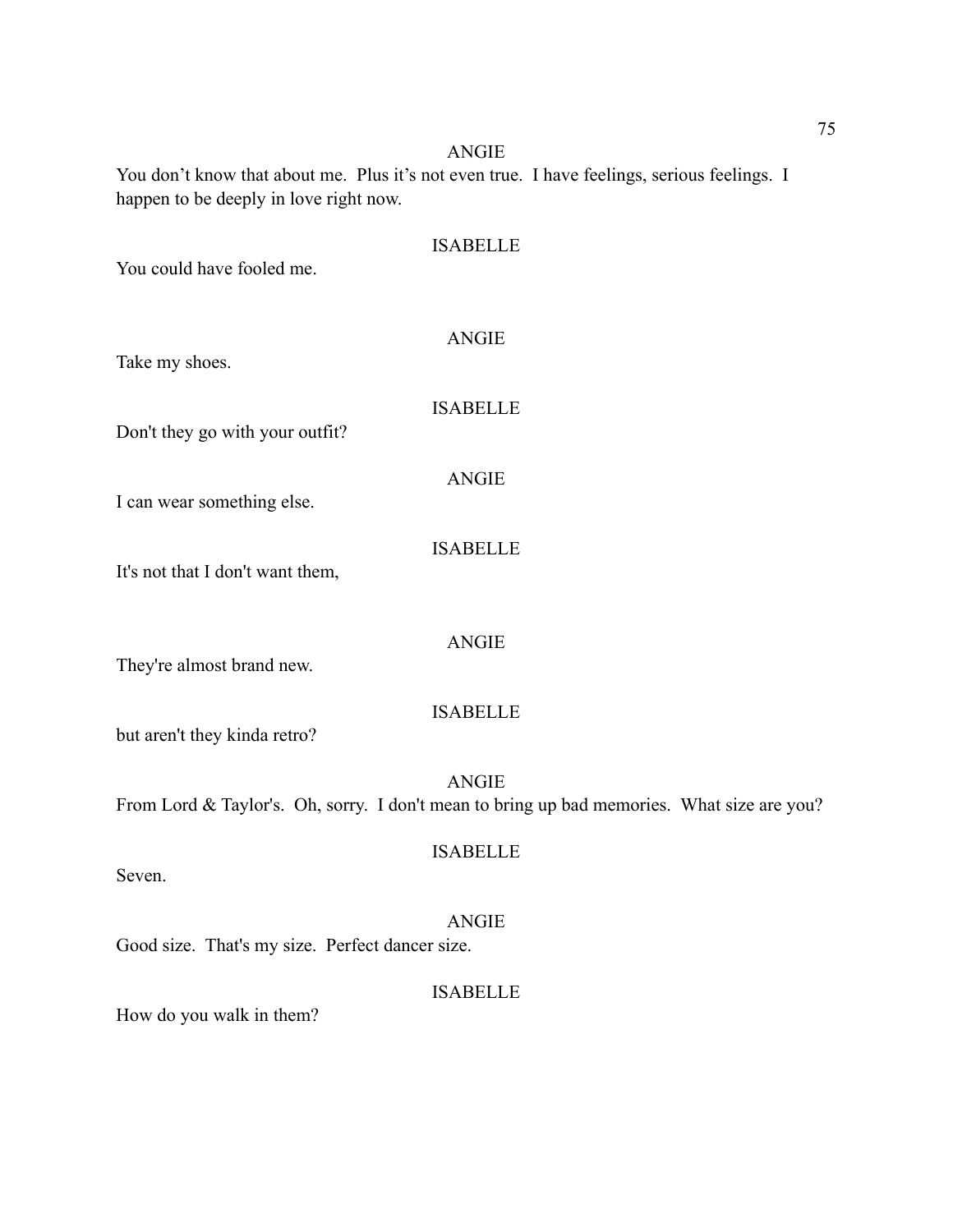Carefully. Take them. They'll look good. I don't understand the rest of you, but the shoes will look good. Please. I'll put them here. You can try them on. I'm sure they'll fit. I have a friend up there, and I should be getting back. You can come with me if you want.

## ISABELLE

I can't. I told you.

## ANGIE

You're not going to hurt yourself, are you?

## ISABELLE

No more need, thanks to you.

#### ANGIE

Then I'll leave them for you. Put them on. And get home safe, will you?

 (ANGIE exits toward LOIS but stops and turns back to see ISABELLE but ISABELLE is gone.)

#### ANGIE

And as I turned back to take a final look, to find her eyes, the Conductor took her by the wrist, and they struggled. She yelled out and cursed him, and I went up to him and said, you can't do that. I'll pay for her ticket! Did you hear me? I said I'll pay. I have cash. Hey! But the conductor didn't even see me or hear me, and the girl was gone.

 I wanted to hold her, but you can't just grab hold of a stranger. I wanted to cry, but how could I cry there? I wanted to stop the train and turn around and go back home. I wanted to walk into the kitchen and see my mother wipe her hands on her apron happy to see me. I wanted to hold her and tell her I was sorry for judging her life, for thinking she was less, less than, I don't know, I never gave her any credit for the things she did, and it must have been hard for her, so hard she rotted away like I'm rotting away, only I never even came close to her as a mother. I failed you. I failed me too. I failed your father. Oh go already -- I'm too morbid to be with. You know what I did? I marched over to Lois and, and, and I added more lipstick to my smile.

#### DENISE

I know the word.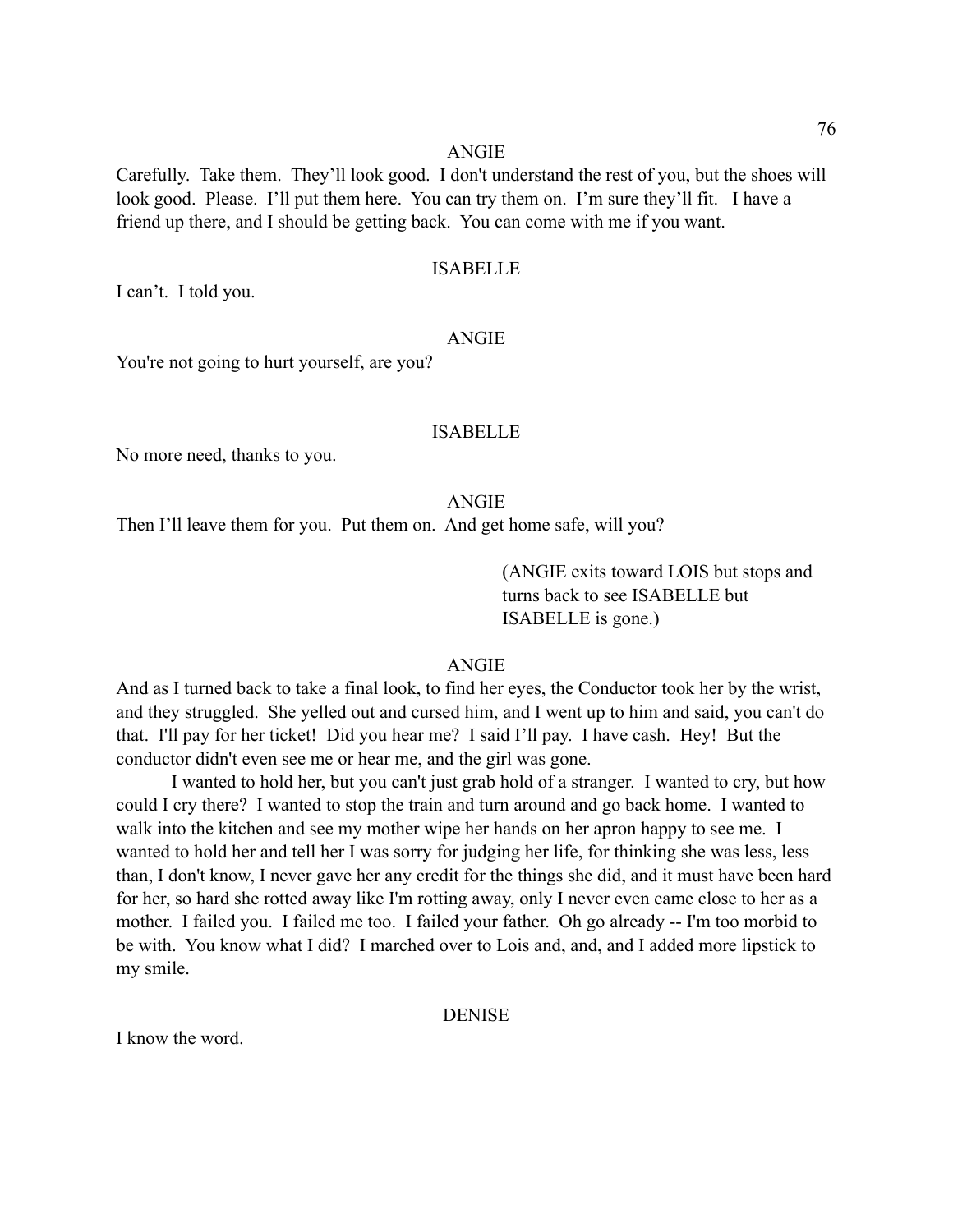What word?

## **DENISE**

The three letter word for enlightenment. The Z works with Suez as in Canal.

## SARAH

Oh, Denise, that's so kind of you. So what's the word?

## **DENISE**

Zen. Z-E-N.

## SARAH

Z-E-N. Perfect! Thank you. I knew you'd know a word like that. See how it works, now that I've got Zen, I can fill in all the rest. It all makes sense now.

### DENISE

I know how crossword puzzles work Sarah.

## SARAH

I'm sorry. Of course you do.

LOIS

You did what?

ANGIE

I had to. She was... well, you must've seen her, she passed by here. Humming. Talking to herself.

I would have remembered that.

You didn't see her?

# Angie, how are you going to survive a day in New York City? You gave a stranger your shoes!

I have other shoes.

ANGIE

LOIS

# LOIS

# ANGIE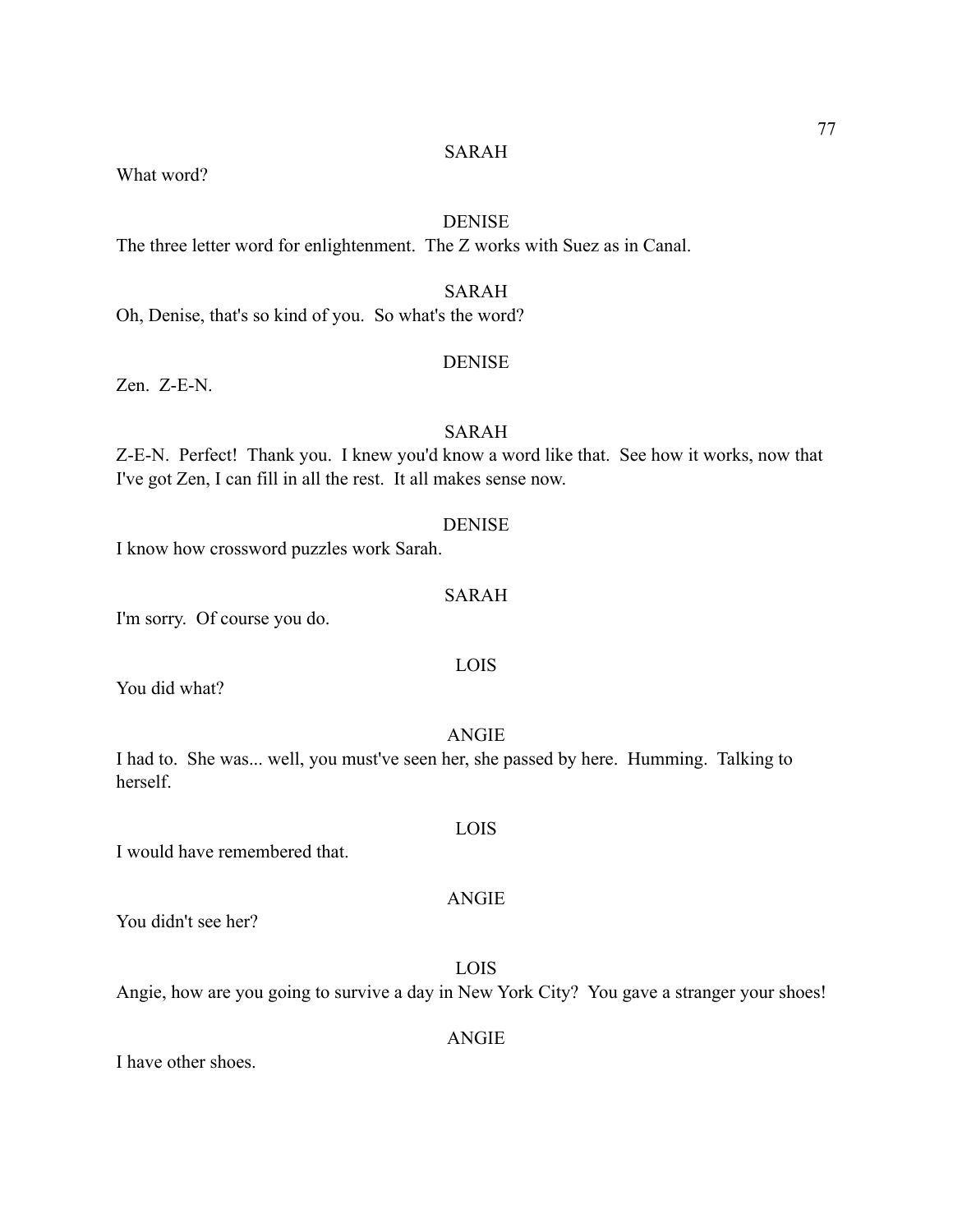LOIS

In the baggage car. I'll have to get a Red Cap while you just find a seat on the platform. You'll get sick. It's all concrete and cold. What'll you do when I'm not here to take care of you?

| Come with me!                                                                                         | <b>ANGIE</b> |
|-------------------------------------------------------------------------------------------------------|--------------|
| I am.                                                                                                 | LOIS         |
| I mean stay with me.                                                                                  | <b>ANGIE</b> |
| It's not my dream, Angie.                                                                             | LOIS         |
| Even if I could pay for us to live together.                                                          | <b>ANGIE</b> |
|                                                                                                       | LOIS         |
| What do you mean pay for us?<br>You could do whatever you wanted. You don't have to dance on a stage. | <b>ANGIE</b> |
| museums. You could dream.<br>I don't know what you mean.                                              | LOIS         |
| You know what I mean.                                                                                 | <b>ANGIE</b> |
| My family is here.                                                                                    | LOIS         |
| This is the place where we'll get to be who we truly are.                                             | <b>ANGIE</b> |
|                                                                                                       |              |

LOIS I'm taking a brief glimpse of the big city, and then I'll head for the hills!

You could go to art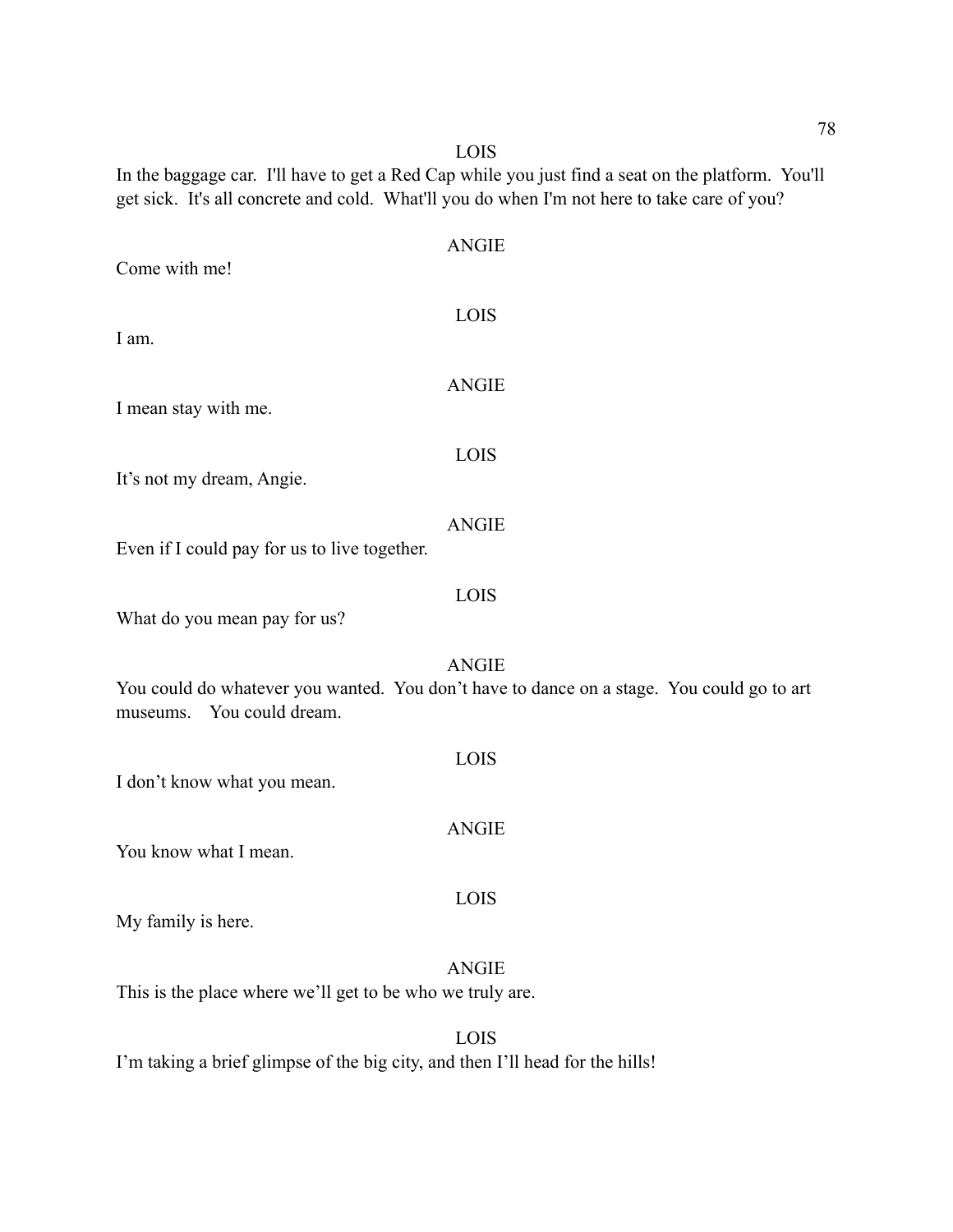You could have your own room. Your own bed. Your own anything. I just want to be nearby. I don't think you understand. In fact, I am pretty sure you don't know how I feel. I mean, I think you think that I have the kinds of feelings that have to do with things that no one ever talks about, but my feelings are not about that. They're about love, Lois. Serious, life-long true love. The kind people sing about. The kind people search for all their lives. And if I don't tell you the truth about it, you'll never know. You will just think I have strange ideas about what to do with you, and that's not what keeps me alive in this world. And here we are about to be in New York City where I am sure we could find places where what we have between us is not strange. Everything I want to do, I only want to do it for you. I want to make you as happy as you make me.

#### LOIS

I haven't done anything to make you happy.

ANGIE

LOIS

ANGIE

LOIS

And you won't ever have to. I'm happy just being near you.

I'll be right back.

You're leaving?

Just give me a minute, okay?

ANGIE In that minute, I'll miss you. Why? Where are you going?

LOIS

I'm going to find your shoes.

(LOIS moves to the Smoking Car.)

#### CONDUCTOR (off)

In two minutes we'll be in New York's Penn Station. Final destination stop is New York's Penn Station!

#### **DENISE**

You know what you were saying before about mourning for a mother you never had.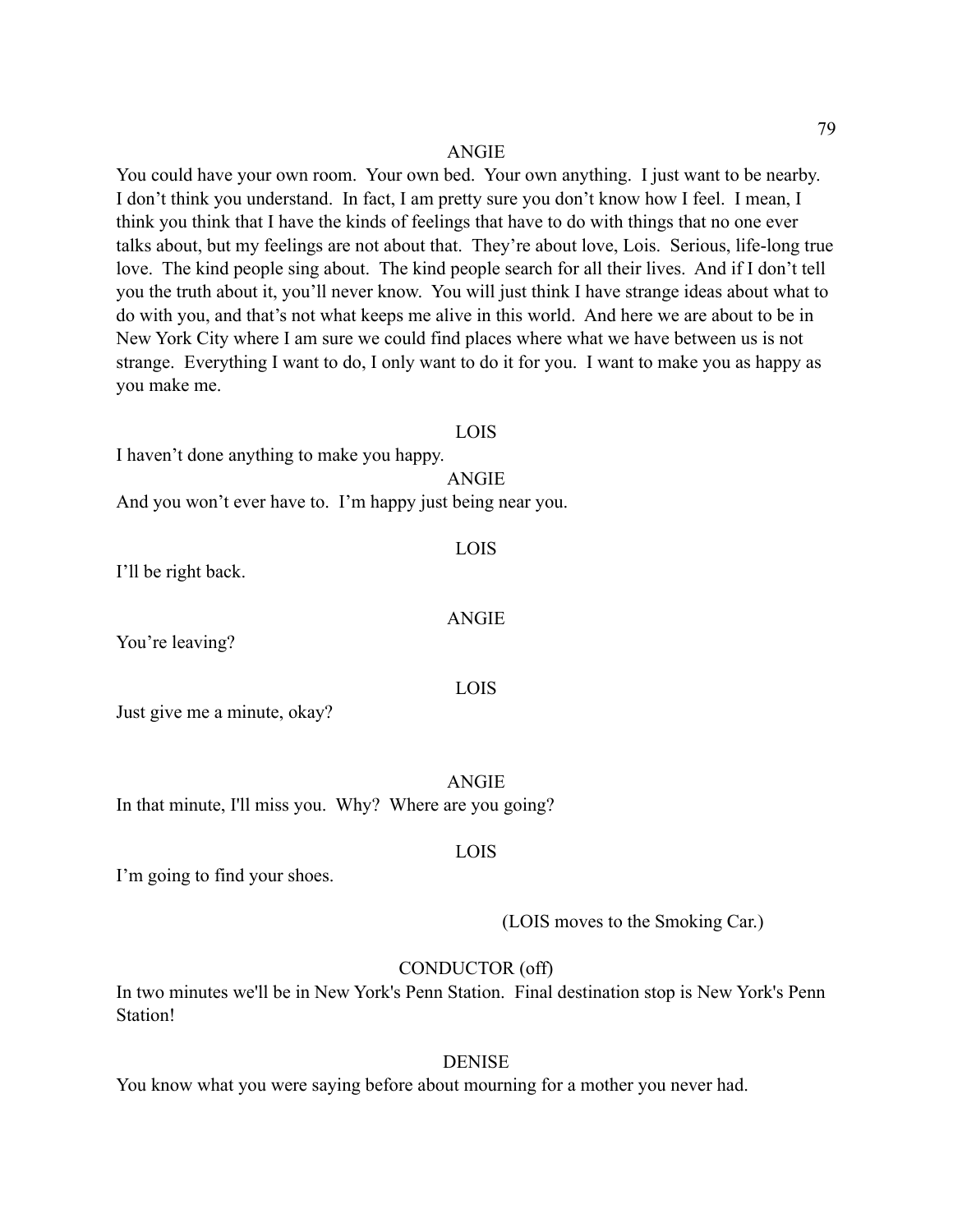I'll never forget it, as long as I live, and that is thanks to you Denise. I am really hoping that you might want to come by\* next time you're in, and --

#### **DENISE**

\*Sarah, did you ever think it might be possible to have had the mother you wanted and not know it? Like maybe there was something you never understood, something you overlooked, a blind spot, and now that you see it, maybe it's possible to tell her, to apologize, for never seeing, for accusing her or hating her, to just let it go?

## SARAH

No, not possible. I mean after trying to deal with her for years, my father, as a kind of graduation present after college, he \* finally explained to me that I was

#### DENISE

\*I wasn't talking about you, Sarah, but sure, just go on then.

## SARAH (continuing)

the result of -- well -- what he called an "incident" which is his euphemism for rape, so I've always been like a stranger to my mother. Unwanted. Unwelcome. It's been a big part of my therapy.

#### DENISE

I'm sorry. Did you just say that your mother was raped?

## SARAH

Yes. That's how she got pregnant with me. She wanted to be a dancer, but she moved back to Philadelphia and married my Dad instead.

(The train stops. THEY gather their things.)

## CONDUCTOR (off)

New York's Penn Station!

#### SARAH

But of course we never talk about it, because it could kill her to know that I know.

#### CONDUCTOR (off)

New York's Pennsylvania Station!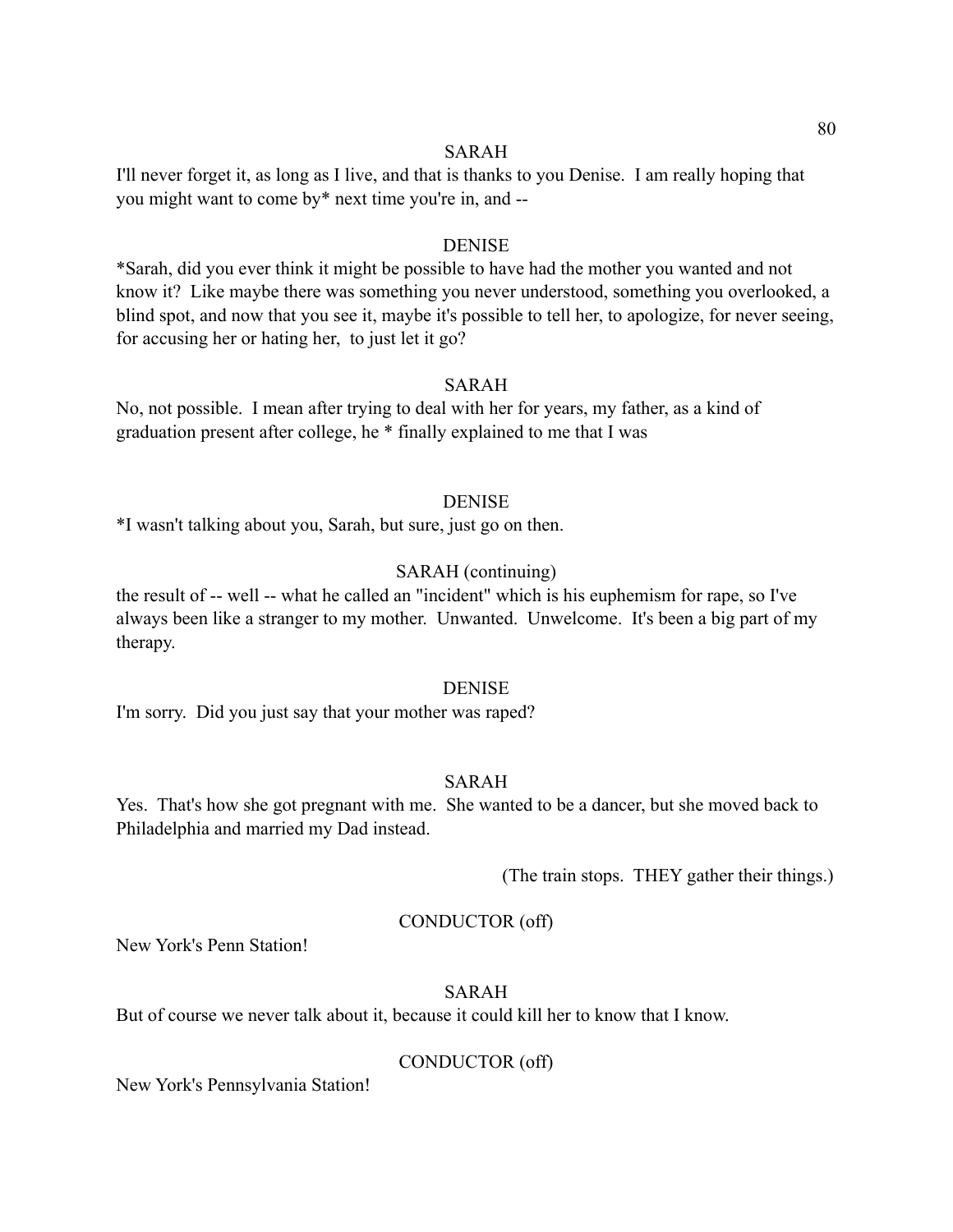Of course she's already dying, so would it matter? But I have to keep her secret. I'm proud of that.

## CONDUCTOR (off)

Please take all of your belongings.

SARAH (continuing)

I promised my father.

## CONDUCTOR (off)

This will be the last and final stop on this train.

SARAH (continuing)

Plus, I wouldn't want to open any old wounds,

## CONDUCTOR (off)

New York's Pennsylvania Station!

## SARAH (continuing)

not that my very presence isn't like a boil on her neck, so I try to be sensitive...

## DENISE

Right. Well. Sarah. You might consider meditation.

## SARAH

DENISE

SARAH

What do you mean, like Hare Krishnas?

Um no. I mean like Zen.

Zen?

## **DENISE**

SARAH

As in everything is connected.

Zen.

## DENISE

Thank you again, Sarah, and good luck to you.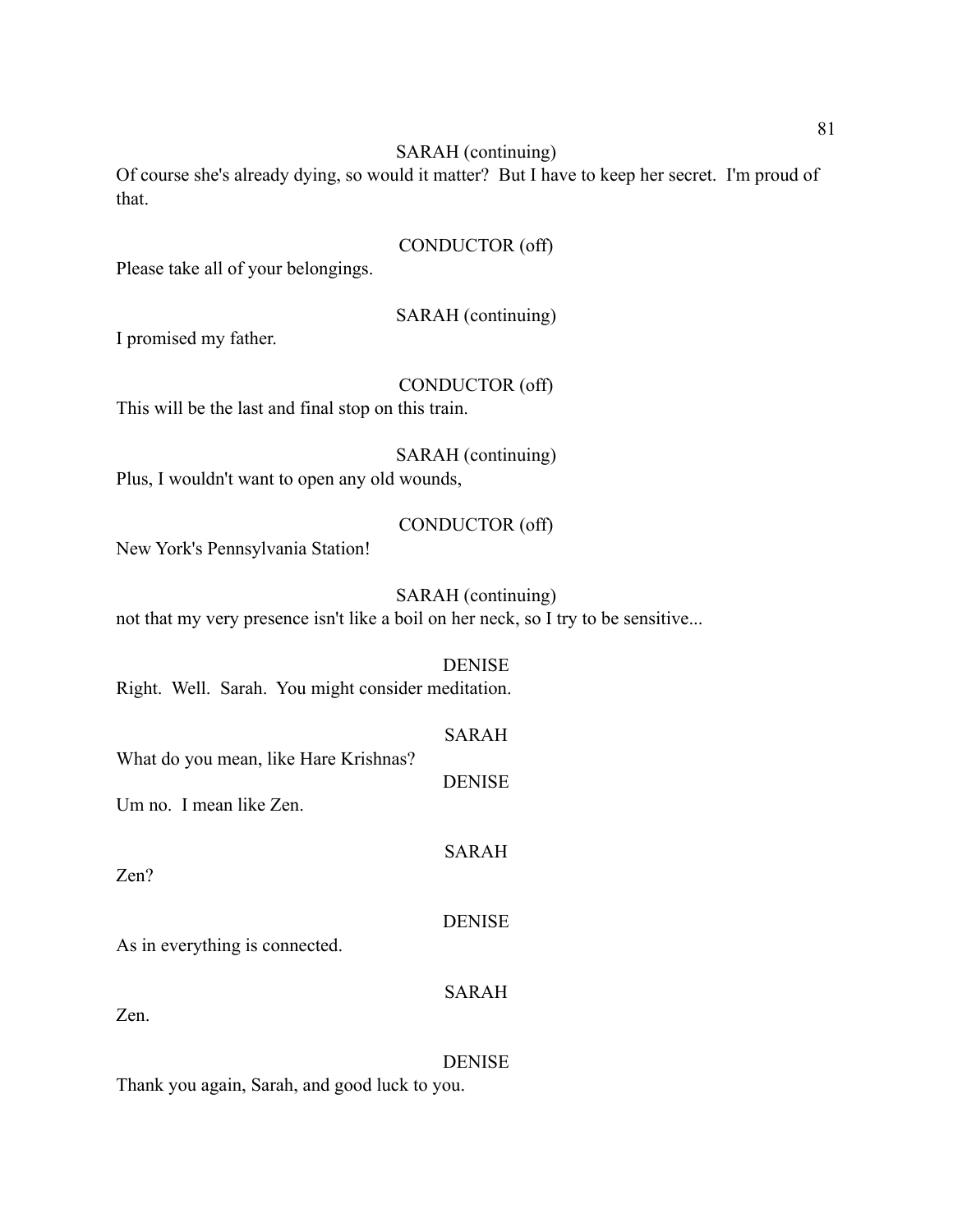Are you late for work? Cause \* it's barely nine-thirty, and

#### **DENISE**

\*I've got to run.

SARAH (continuing)

if you want to share a taxi, I could leave you off --

## **DENISE**

I'm going back to Philadelphia.

## SARAH

That's funny. Sounded like you said you're going back to Philly.

#### DENISE

I did. I am. I have to find a payphone. I've got to call in sick and get another train. I have to see my mother!

(DENISE exits.)

## SARAH

Me too. Thanks Denise. Good-bye.

### (LOIS returns with ANGIE's shoes.)

#### LOIS

Here they are!

#### **ANGIE**

Thank you. But I wish she'd taken them.

LOIS They go with your outfit. How could you give them away?

#### ANGIE

I wanted her to have them.

#### LOIS

But why would you give away your own shoes?

## ANGIE

Because she... because... when I look at you Lois, I get this feeling, and, ...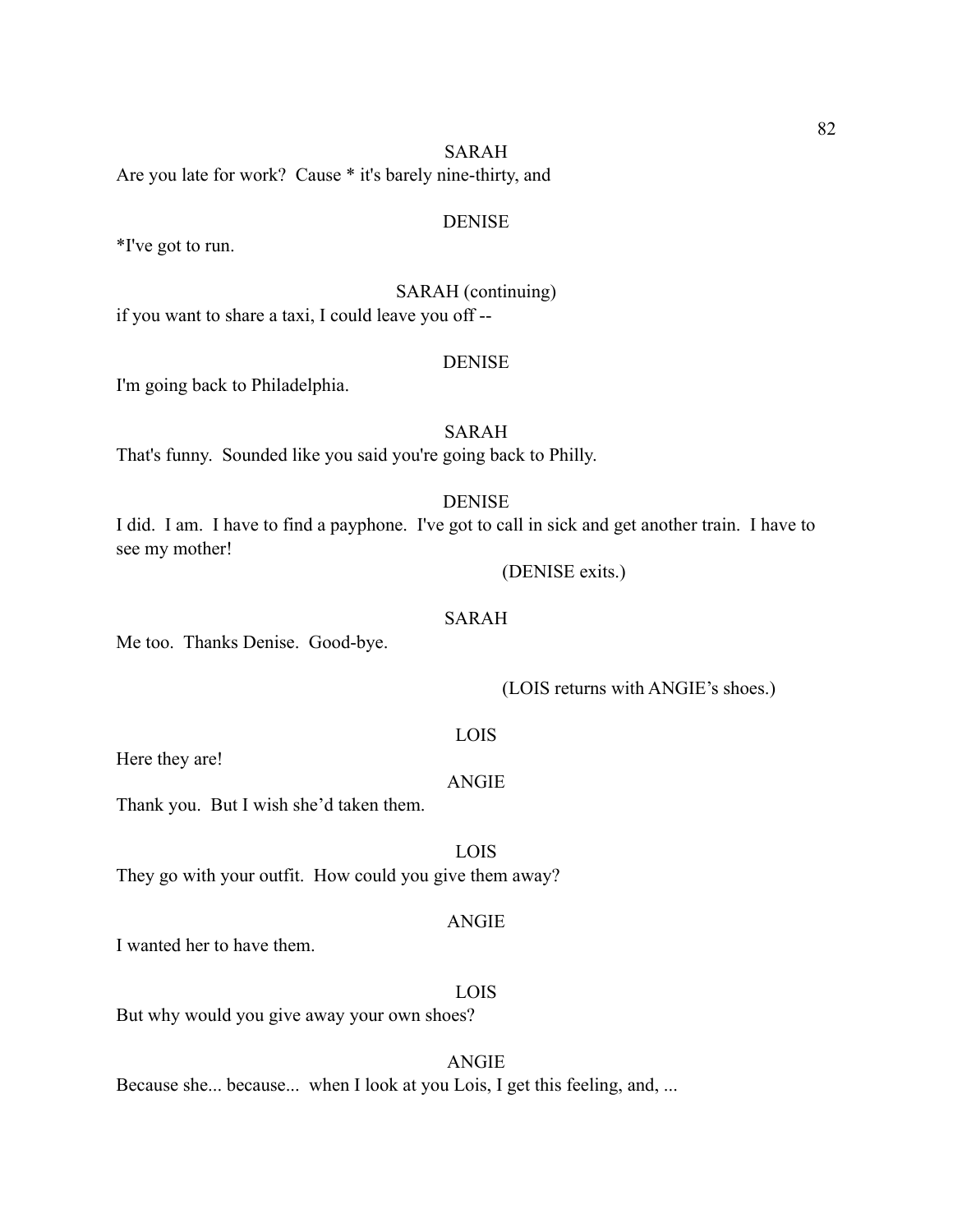LOIS

ANGIE

I think I may get a train back tonight.

But --

LOIS Come on. Let's get your bags up to Carol's.

Please Lois, please...

LOIS

ANGIE

Who knows? The future is filled with possibilities. Maybe you'll find someone here. You never know. "All we have to do..."

## LOIS and ANGIE

"...is dream..."

 (LOIS exits. ANGIE and SARAH return to the hospital as before in 1993.)

## SCENE 5

 (1993: ANGIE's hospital room in New York City, as before. ANGIE goes to her bed and takes off her heels and her suitjacket and replaces it with her elegant robe and her oxygen tubing and finger monitor SARAH stands beside her. The oxygen bubbles up through a water cup for humidity as the heart monitor bleeps a regular pattern.)

#### ANGIE

But after that I didn't dream.

## SARAH

That's it? I don't understand. You wanted to tell me you never loved me? That you loved some strange girl on a train more than you ever loved me?

#### ANGIE

I'm not doing this well, Sarah. I'm trying to apologize.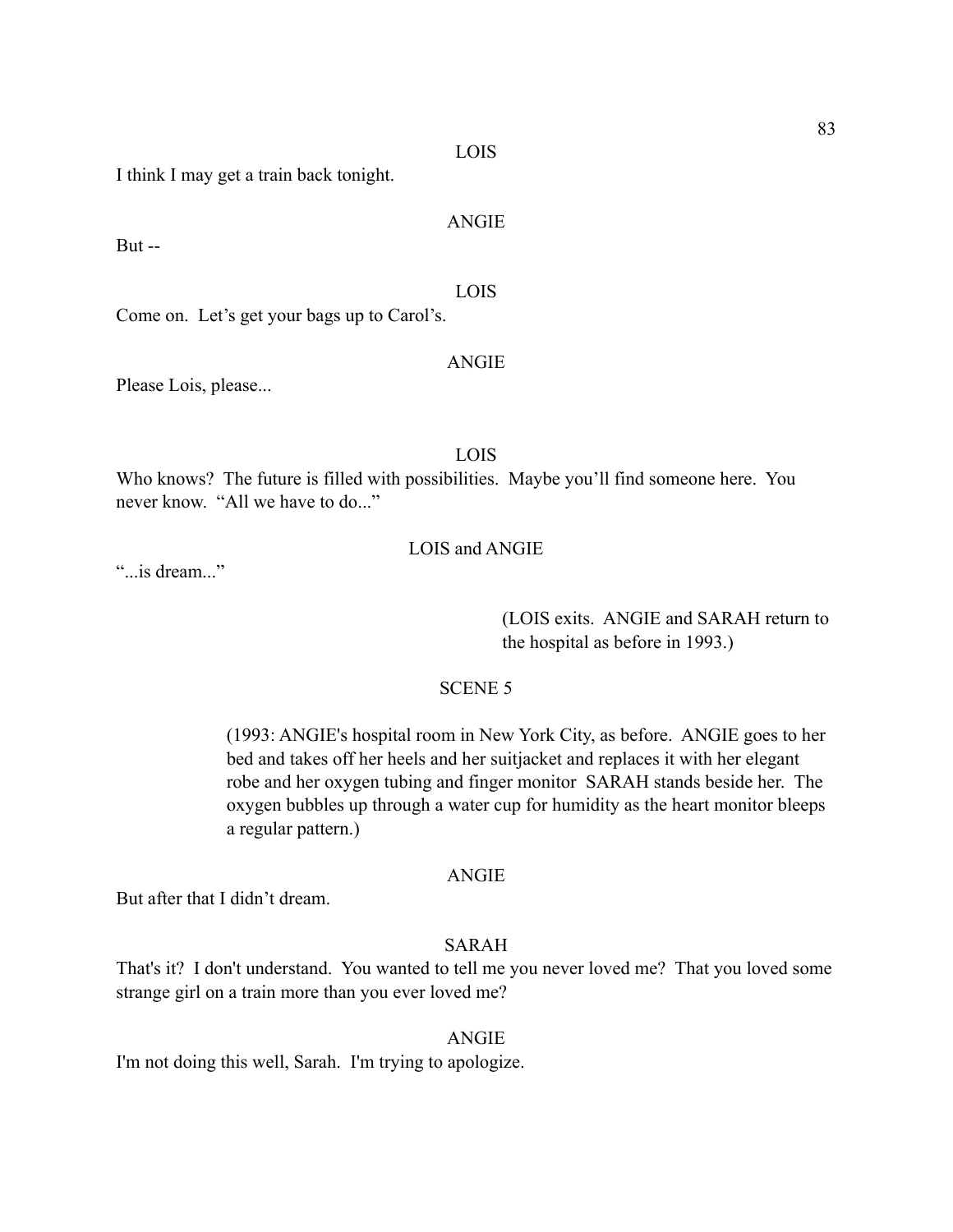You're apologizing to me?

#### ANGIE

I should have given that love to you.

## SARAH

It would have been nice.

## ANGIE

I should have saved it for when you came along.

SARAH I didn't realize there were limits on love. So you had nothing left to give. You never loved me.

## ANGIE No, I meant I never let myself love you. I was afraid. I became what she said, useless.

SARAH You mean your heart broke? You mean, you wished that you loved me?

ANGIE I said I would tell you my story, and you agreed to leave. It's time to leave Sarah.

## SARAH

I know I agreed, but --

#### ANGIE

A deal is a deal, Sarah.

## SARAH

What, you can't love anyone unless they're leaving you?

## ANGIE

I should have given those shoes to you or made some random gesture, once, in kindness,

#### SARAH

A random gesture? This is what you regret? That you didn't make a random gesture?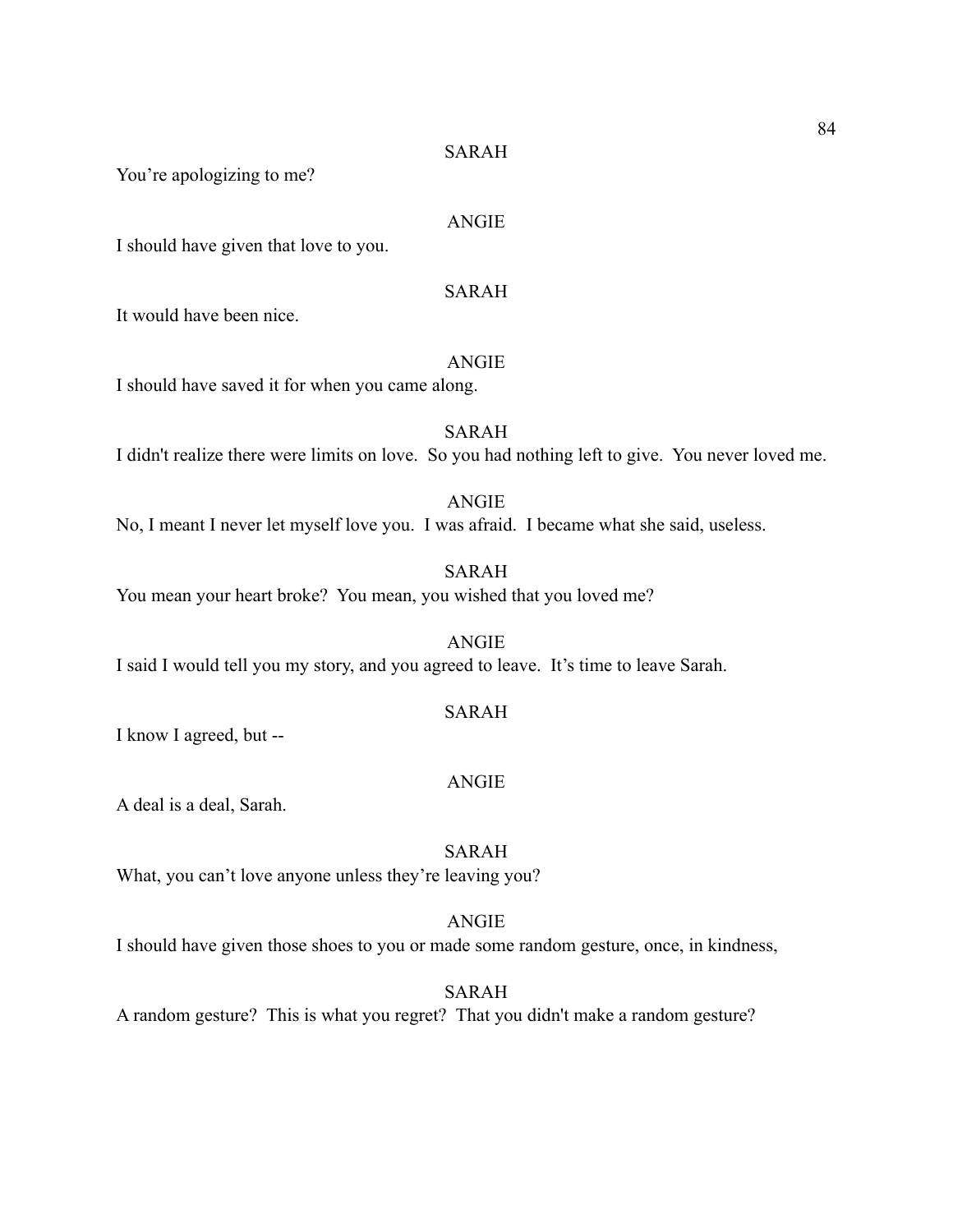### ANGIE (continuing)

and now I'm like a rag, wrung out, nothing left, not that there was much to start with, but I'm running dry Sarah, and you have to go.

| I'm supposed to leave now? | <b>SARAH</b> |
|----------------------------|--------------|
| We made a deal.            | <b>ANGIE</b> |
| I take it back.            | <b>SARAH</b> |
| You can't take it back.    | <b>ANGIE</b> |
|                            | SARAH        |

Okay mother, just let me figure it out for a minute.

## ANGIE

There is nothing to figure out. I told you a story. You said you would leave.

## SARAH

I know but --

## ANGIE

Sarah, this is my chest tube. It goes into my back and drains out all the fluid that builds up in my lungs. If I rip it out like this

(rips it out)

I start to drown. Slowly, but inevitably. You see all the fluid in here?

 (SHE holds up the box it was draining into -- it is half-full of viscous pinkish-red fluid.)

ANGIE (continuing)

That's filling my lungs until I drown, so there won't be any reason for you to make another trip back here. Do you understand?

## SARAH

No. I don't. Put it back.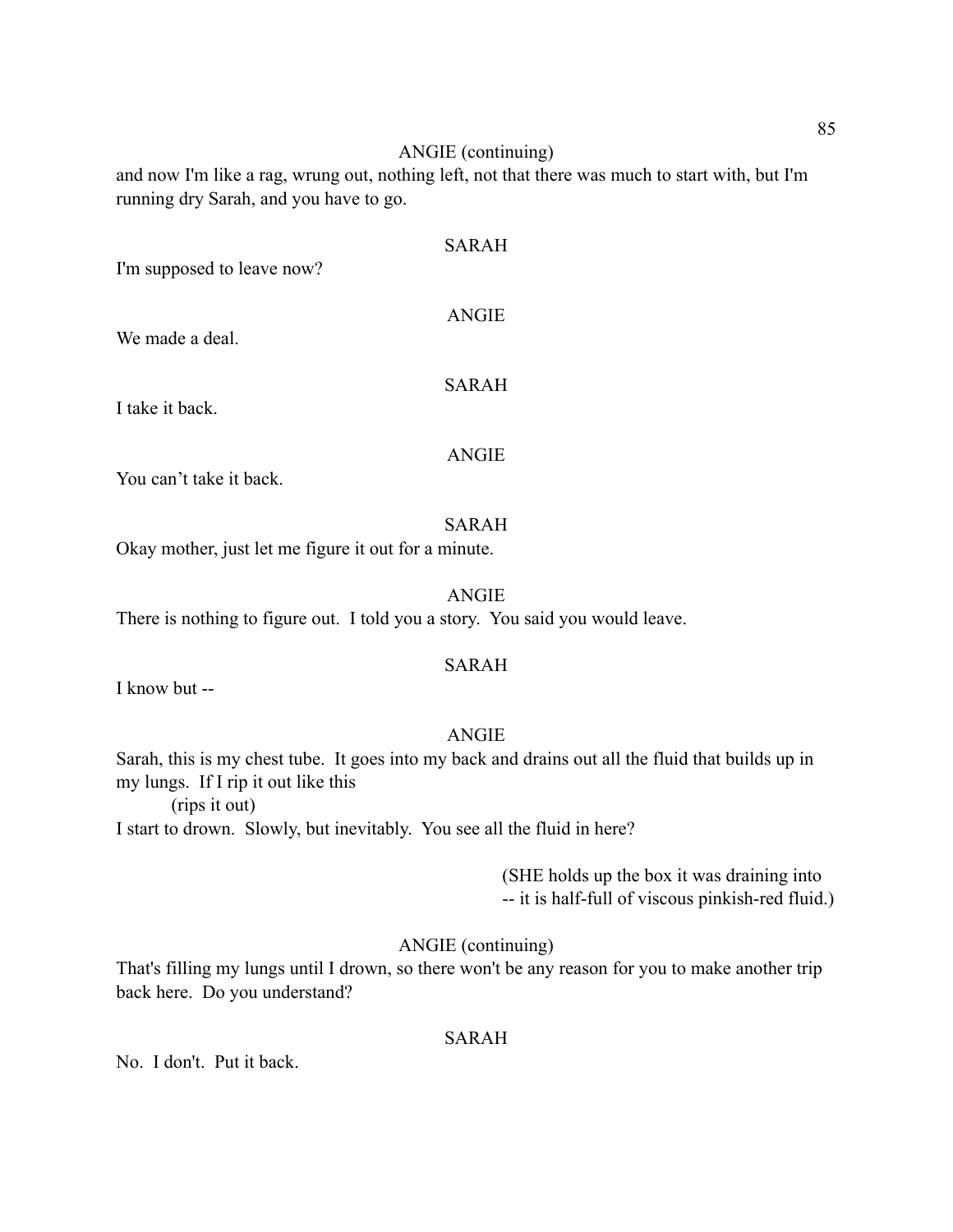I can't.

#### SARAH

Then call the nurse and make her put it back.

ANGIE

I told you, I signed the forms. They won't put it back.

## SARAH

But that's barbaric.

## ANGIE

That's what I want.

#### SARAH

Then what you're saying is that you are killing yourself just to prove some kind of point. You're making it my fault.

## **ANGIE**

It's isn't your fault that I'm sick. Is that what you think?

#### SARAH

It's my fault you just pulled out your chest tube. If I wasn't here, you would have left it there to help you breathe.

#### ANGIE

Not necessarily. I said I was all dried up. Out of love. But maybe I'm drowning in it. Never knew how to let it out. Sucked it away. Cigarettes. Pushed it down. Never wanted to live, with a love no one wanted. But when I think of Lois, it overwhelms me. Easier to be mean, to push you away.

## SARAH

But. It's not fair.

 (ANGIE coughs/laughs. Without the tube, she has less and less air for speaking.)

## ANGIE

I'm trying. To give you what you want. I know you want to be here. When I die. So you'll leave if I die. Yes?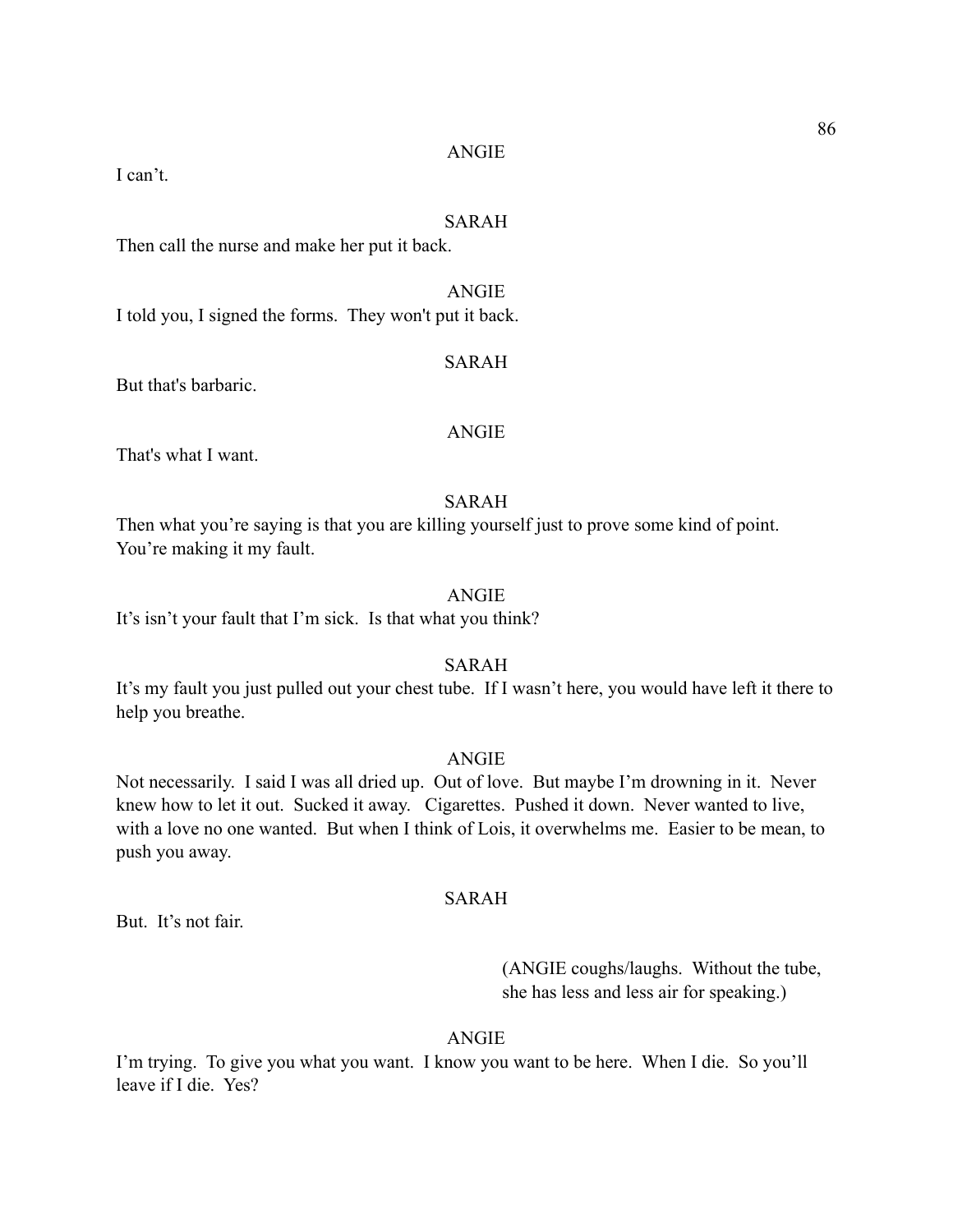I don't get it, Mother. I never got anything right your whole life, and now I'm going to fail at this.

#### ANGIE

This isn't about you, Sarah.

## SARAH

Why not? I'm the one losing my mother. You'll be dead soon. Why does it always have to be about you? I'm sorry. I didn't mean that.

#### ANGIE

I need to rest.

## SARAH

Okay, I'll go. I'll run over to Lord & Taylor's and buy myself my own shoes!

#### ANGIE

Go home Sarah. Your daughter expects you. Pick her up. At preschool.

(ANGIE arranges herself in the bed.)

#### SARAH

Wait. You loved Madame Vellen? You gave some stranger the shoes off your feet? Some runaway talking about towers that fell from the sky? This is supposed to make me feel better? This is the story that is supposed to make it okay for me to leave you? Some stranger with your mother's eyes?

 I can't leave you. Even if I want to, and believe me, there are parts of me that would love to, I can't. I keep thinking that maybe the next time I fill your cup with ice, you'll tell me it's just the right amount, or if I could get your pillows right, you'll say, "thank you Sarah, that feels much better." It's not so much to ask, is it?

> (SARAH looks at ANGIE to see her reaction, but ANGIE's eyes are closed as she struggles with her breath.)

## SARAH

Of course you're asleep. Snoring. Do you know that you snore, oh special perfect one? I thought you might finally tell me about the "incident" and confess to having resented me all my life and ask me for forgiveness. Isn't that what dying people want? I'd give it. But I'd really like it if you'd ask me first. Mother?